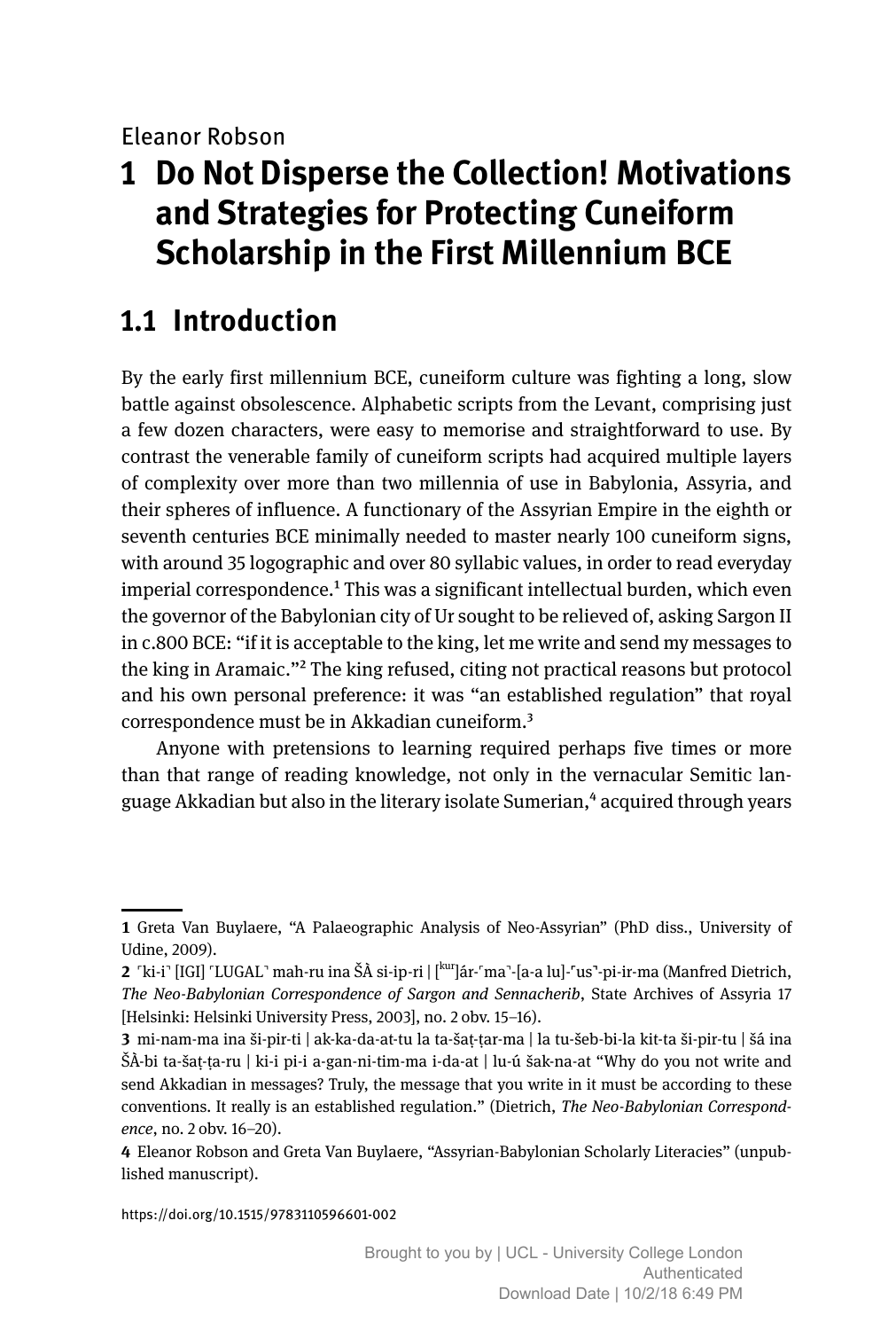of painstaking copying and rote memorisation, studying under a master scholar.5 Even the simplest cuneiform texts were a challenge to read but most people with a reasonable degree of functional literacy would probably also have been able to muddle through a royal inscription or a passage from a narrative literary text such as The Epic of Gilgamesh, as these genres mostly used simple spelling conventions. However, mastering genres such as divination, healing, incantation, and ritual required further specialised learning: not only technical vocabulary but also highly context-specific spellings.<sup>6</sup>

Take for example the simple word *šumma, "*if." An Assyrian imperial bureaucrat could choose to write this as *šum-ma*, *šúm-ma* or possibly *šum*<sub>*i*</sub>-ma (where acute and grave accents and subscript numerals are the modern convention for disambiguating homophonous cuneiform signs in alphabetic transliteration). He would have been expected to recognise all three alternatives when reading.<sup>7</sup> However, a scholar of terrestrial or celestial omens, a healer looking up medical recipes, or a performer of incantations and rituals also had to be conversant with the logographic writings  $BE$  and  $U_a$  – which represent the whole word in one short sign – as well as the Sumerian tukum-bi, written with a long sequence comprising the signs ŠU, GAR, TUR, LAL, and BI.<sup>8</sup> Conversely, in everyday contexts the noun *amēlu*, "man", was almost invariably written with the simple logogram LÚ. But scholarly genres could in addition substitute it with na, syllabic spellings such as *a-me-lu, a-mé-lu, a-me*<sub>s</sub>-lu<sub>4</sub> or *à-me*<sub>s</sub>-lú, or even the elaborate logogram Lú.u<sub>18</sub>.Lu.

In the light of these highly differentiated cuneiform literacies then, what are we to make of the fact that some copyists of scholarly works were apparently obsessed with the thought that others might steal their knowledge? From at least the late second millennium BCE, and regularly from the eighth century BCE onwards, we find injunctions to secrecy, and against loss and theft, on a wide variety of tablets written by a range of different people.<sup>9</sup> For instance, in 701 BCE

**<sup>5</sup>** Petra D. Gesche, *Schulunterricht in Babylonien im ersten Jahrtausend v. Chr.*, Alter Orient und Altes Testament 275 (Münster: Ugarit, 2000); Eleanor Robson, "The Production and Dissemination of Scholarly Knowledge," in *The Oxford Handbook of Cuneiform Culture*, ed. Karen Radner and Eleanor Robson (Oxford: Oxford University Press, 2011), 557–76, at 562–69.

**<sup>6</sup>** Niek Veldhuis, "Levels of Literacy," in *The Oxford Handbook of Cuneiform Culture*, ed. Karen Radner and Eleanor Robson (Oxford: Oxford University Press, 2011), 68–89.

**<sup>7</sup>** Data from the Neo-Assyrian glossary of the State Archives of Assyria online http://oracc.org/ saao/akk-x-neoass, accessed 8 August 2016.

**<sup>8</sup>** Data from the Standard Babylonian and Sumerian glossaries of the Corpus of Ancient Mesopotamian Scholarship http://oracc.org/cams/gkab/akk-x-stdbab and http://oracc.org/cams/gkab/ sux, accessed 8 August 2016.

**<sup>9</sup>** For Middle Babylonian and Middle Assyrian examples see, e.g., Hermann Hunger, *Babylonische und Assyrische Kolophone* (Kevelaer: Butzon & Bercker; Neukirchen-Vluyn: Neukirchener,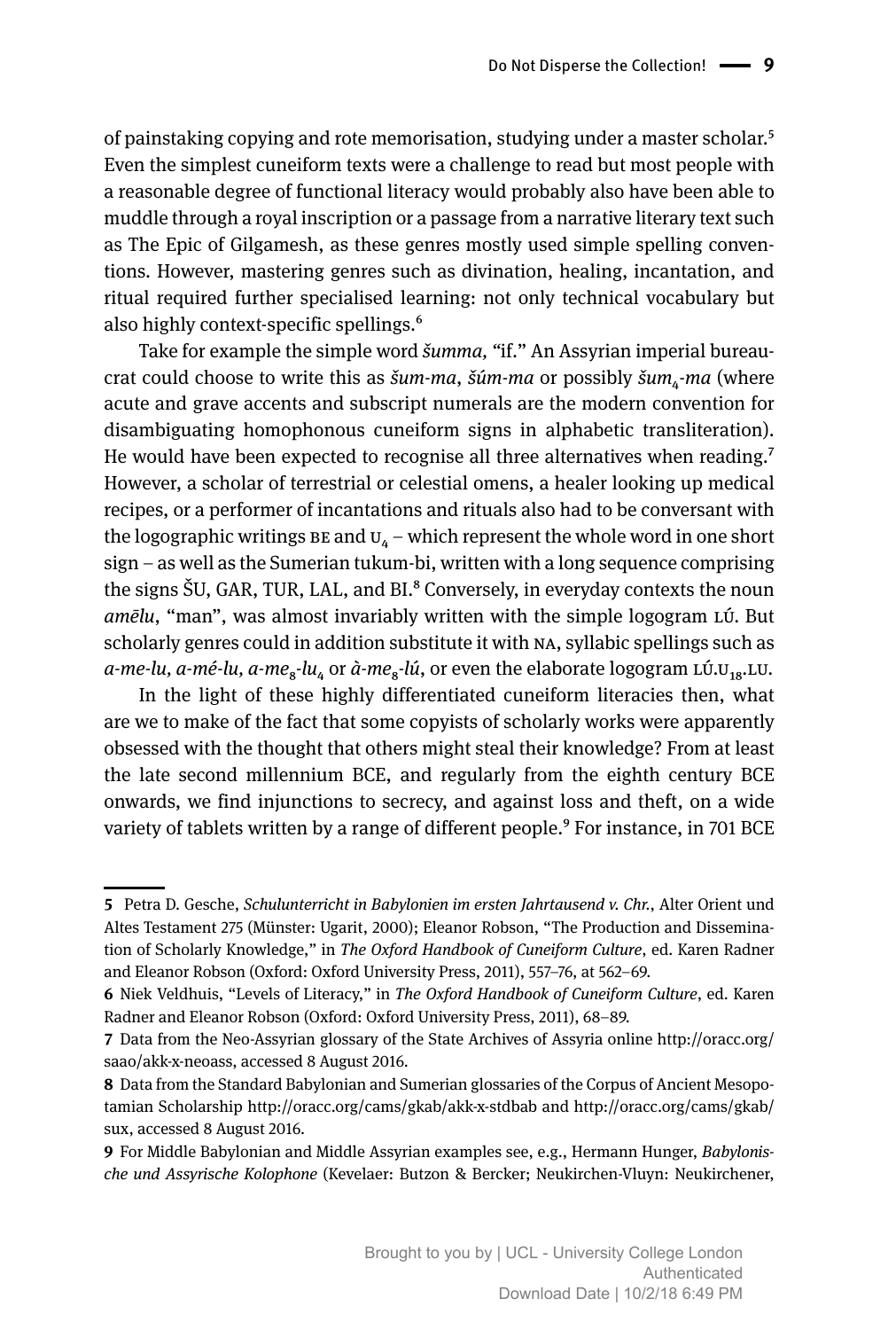in the Assyrian provincial town of Huzirina, apprentice scribe Nabu-rehtu-uṣur copied out the literary comedy now known as The Poor Man of Nippur, enjoining:

Whoever takes away (this tablet), may the god Ea take him away! At the command of the god Nabu, who lives in the Ezida temple, may he have no descendants, no offspring!

Do not take away the tablets! Do not disperse the collection! Taboo of the god Ea, king of the Abyss.<sup>10</sup>

Over half a millennium later, in the southern Babylonian city of Uruk, the young Anu-aba-uter calculated a table of expected lunar eclipses for his father Anubelšunu, a *kalû-*lamenter. Dating his tablet to the ancient equivalent of April 191 BCE, he admonished:

Whoever fears the gods Anu, Ellil and Ea [shall not take] it away by theft(?). Ephemeris, wisdom of Anu-ship, secret of the [great] gods, treasure of the scholars. The learned may show [the learned]; the unlearned may not [see. Taboo] of Anu, Ellil [and Ea, the great  $\text{gods}$ <sup>11</sup>

Who were these putative thieves, the "unlearned" yet highly cuneiform-literate rogues who would risk the wrath of the gods in order to gain access to such texts? Given the huge amount of time and intellectual labour that the scholars themselves had personally invested in the acquisition of sufficient expertise to comprehend learned writings, they cannot possibly have imagined that a casual reader could make any sense of such a tablet if they had found one dropped in the street. Yet the threat was real enough for genuine concern to be expressed again and again over millennia. This paper attempts to answers the conundrum of the perceived vulnerability of this intrinsically impenetrable knowledge system.<sup>12</sup>

<sup>1968),</sup> nos. 40, 50; Alan Lenzi, *Secrecy and the Gods: Secret Knowledge in Ancient Mesopotamia and Biblical Israel* (Helsinki: The Neo-Assyrian Text Corpus Project, 2008), 216–19.

**<sup>10</sup>** ša IR <sup>d</sup>60 lit-bal-šú | ina qí-bit <sup>d</sup>MUATI a-šib É.ZI.DA | a-a GÁL<sup>-ši</sup> NUNUZ-šú na-an-nab-šú ṭup-pi la ʿta-ta'-bil | <sup>im</sup>GÚ.[LÁ] la ta-par-ra-ru | [ik]-'kib' <sup>d</sup>60 LUGAL ABZU (Oliver R. Gurney and Jacob J. Finkelstein, *The Sultantepe Tablets, Volume I* [London: British Institute of Archaeology at Ankara, 1957], no. 38 rev. ii 11–13, 16–18).

<sup>11</sup> pa-lih 21 50 u 40 ina šur<sup>?:</sup>qa<sup>?</sup> [la TÙM]-šú | a-ru-ú né-me-qí <sup>d</sup>60-ú-tú 'AD.HAL DINGIR'.[MEŠ GAL.MEŠ] | MÍ.ÙRI  $^{\text{hi}}$ um-man-nu  $^{\text{li}}$ ZU<sup>-ú</sup> ana [ $^{\text{li}}$ ZU<sup>-ú</sup>] | li-kal-lim la  $^{\text{li}}$ ZU<sup>-ú</sup> nu [im-mar ik-kib] |  $^{\text{d}}$ a-ˈnù<sup>า d</sup>EN.LÍL 「ù<sup>า</sup> [<sup>d</sup>é-a DINGIR.MEŠ GAL.MEŠ] (Otto Neugebauer, *Astronomical Cuneiform Texts*, *Volumes I–III* (Berlin: Springer, 1955), no. 135U rev. 12–16; cf. Kathryn Stevens, "Secrets in the Library: Protected Knowledge and Professional Identity in Late Babylonian Uruk," *Iraq* 75 (2013): 211–53, at 252 no. 45.

**<sup>12</sup>** This article arises from the UK AHRC-funded research project *The Geography of Knowledge in Assyria and Babylonia* (AH/E509258/1), which I ran at the University of Cambridge, 2007–12 (http://oracc .org/cams/gkab). The project website includes online editions of the scholarly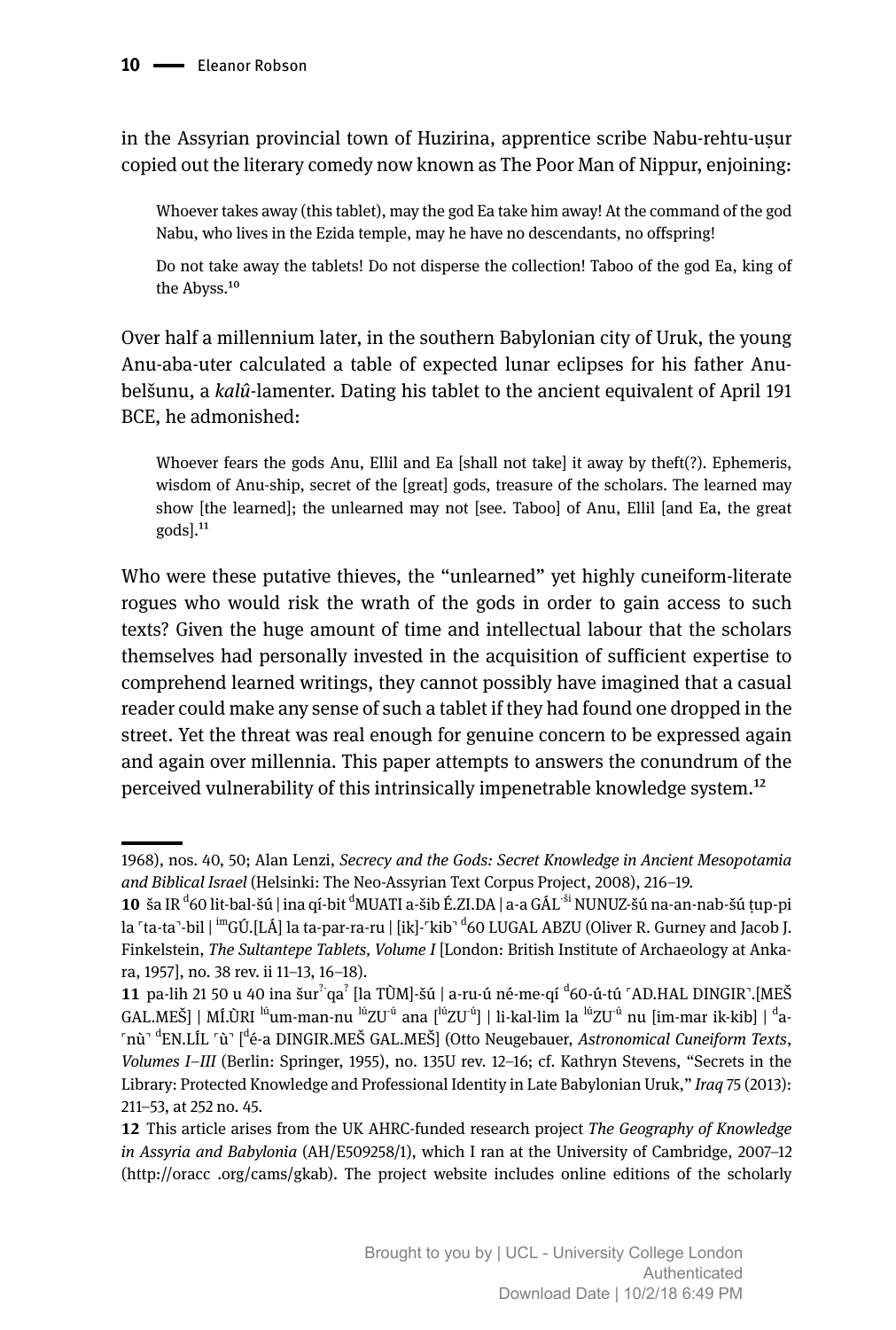#### **1.2 Old and New Approaches to the Topic**

Assyriologists have sought for a long time to identify the textual features and genres of cuneiform scholarship that attracted protective formulae. For much of the twentieth century, the study of Mesopotamian intellectual history was tightly focused on the production of text editions in order to (re)construct the textual evidence base. It was therefore natural to assume that ancient motivations for protecting works of cuneiform scholarship lay in the texts themselves: that they represented a body of *Geheimwissen*, "secret knowledge", that had to be divinely protected from outsiders at all costs. Concluding an extensive survey of earlier work in the field, as part of his own investigations into the phenomenon, Alan Lenzi admitted defeat.<sup>13</sup> It was "a dead-end," he argued, to even ask why particular compositions or textual genres were marked as secret knowledge, as this label was "applied inconsistently" to works of cuneiform scholarship. One amongst many otherwise identical manuscripts of a particular composition might invoke divine protection, though the others do not. One chapter of a scholarly work might be marked as "secret," the others not. The very parameters of cuneiform esotericism were apparently so esoteric as to be utterly inscrutable, even to the modern ranks of the "learned."

More recently, Kathryn Stevens persuasively demonstrated that earlier generations of historians have been missing a trick.14 Rather than treating *Geheimwissen* as a property of the texts themselves, we should see the secrecy label as just one of several types of protective strategies. Such formulations, she argues, were an expression of "clearly articulated relationships between the professional spe $cialism(s)$  of the individual scholar and the texts he sought to protect."<sup>15</sup> Her case study was the small, close-knit intellectual community of the Babylonian city of Uruk in the fifth to third centuries BCE, where Anu-aba-uter and Anu-belšunu lived and worked. Their circle comprised men from just three or four extended families, each named after an eponymous ancestor, and each specialising in one or two venerable scholarly professions.

Descendants of Sin-leqe-unninni, such as Anu-belšunu, called themselves *kalûs*, "lamenters," specialists in soothing the hearts of angered gods though prayer, ritual and lamentation. Members of the Šangu-Ninurta, Ekur-zakir and Hunzu clans self-identified as *āšipus*, often translated rather awkwardly into

tablets from Huzirina, Kalhu and Uruk discussed here. I am most grateful to Kathryn Stevens for her constructive and perspicacious comments on the final draft.

**<sup>13</sup>** Lenzi, *Secrecy and the Gods*, 214.

**<sup>14</sup>** Stevens, "Secrets in the Library."

**<sup>15</sup>** Stevens, "Secrets in the Library," 231.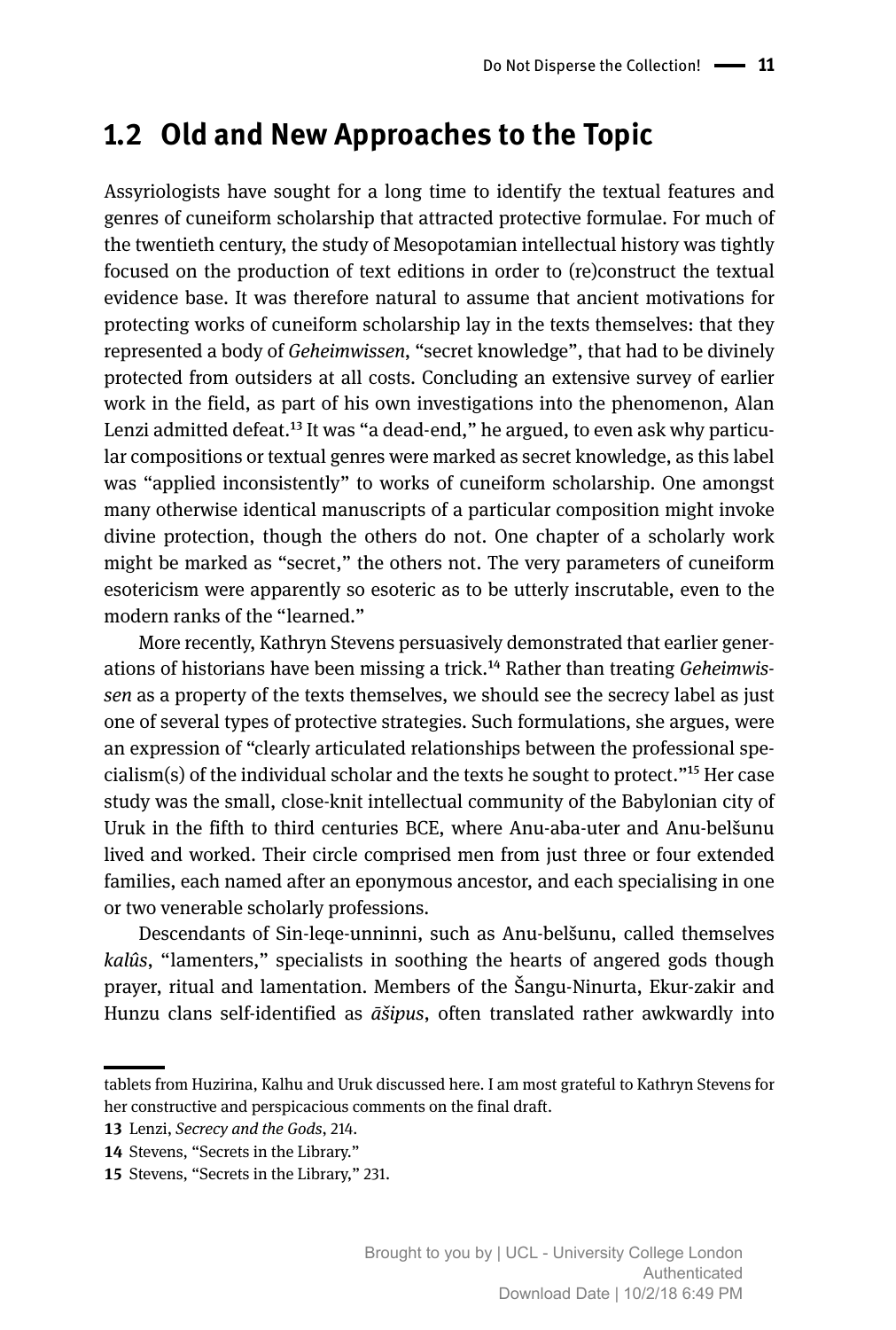English as "exorcist" or "incantation-priest" but whose main role was to heal their clients through physical therapy or ritual reconciliation with the divine. A few of the more numerate men in each family also trained as *ṭupšar Enūma Anu Ellil*, literally "scribes of the celestial omen series 'When the gods Anu and Ellil,'" usually rendered as "astrologer," By this late period, short-term divination through observing the moon and planets was obsolete, as the precise movements of the major heavenly bodies could be determined mathematically. Instead the Hellenistic *ṭupšar Enūma Anu Ellil* developed increasingly sophisticated methods for predicting lunar and planetary motion, testing them against night-time observations. They also drew up horoscopes for private clientele. Each generation taught members of the next, usually sons and nephews, but also youngsters of the other families, as well as members of the elite Ahuʾtu clan, which produced several of Uruk's city governors. All of these men, and many other members of their extended families, also drew income and social status from prebends, or rights to temple income, in return for a few days of ritual duty a year.<sup>16</sup>

Stevens showed that in Late Babylonian Uruk each composer or copyist of cuneiform scholarship chose whether or not to invoke protective formulae in the colophons of the texts they wrote.17 Men with the title *āšipu* or *kalû* were most likely to protect works most closely associated with their respective professional specialisms but not to bother protecting those that were intellectually interesting but not closely tied to personal professional identity. This was not a hard and fast rule, but clear trends were visible. In the temple the primary duty of *kalûs* such as Anu-belšunu, for instance, was to soothe and sympathise with the gods in their times of distress – one of those times being during a lunar eclipse. Knowing precisely when such eclipses would occur enabled them to perform their lamentation rituals with ultimate efficacy. Eclipse tables were thus at the intellectual heart of the *kalûs*' cultic role, overseen by the sky-god Anu with the great gods Ellil and Ea on either side of him. It made complete sense for young Anu-aba-uter to invoke their protection as he calculated potential times of divine upset.

Yet even Stevens's major breakthrough does not give a complete answer. It does not explain why some individuals and communities did *not* invoke secrecy

**<sup>16</sup>** On the principles of Babylonian prebendary priesthood see Caroline Waerzeggers, "The Babylonian Priesthood in the Long Sixth Century BC," *Bulletin of the Institute of Classical Studies* 54 (2011): 59–70. The literature on cuneiform scholarship in Late Babylonian Uruk is extensive; see, with many further references, most recently Eleanor Robson "The Socio-economics of Cuneiform Scholarship after the 'End of Archives': Views from Borsippa and Uruk," in *At the Dawn of History: Ancient Near Eastern Studies in Honour of J. N. Postgate*, ed. Yagmur Heffron, Adam Stone, and Martin Worthington (Winona Lake: Eisenbrauns, 2017), 455–70.

**<sup>17</sup>** Stevens, "Secrets in the Library."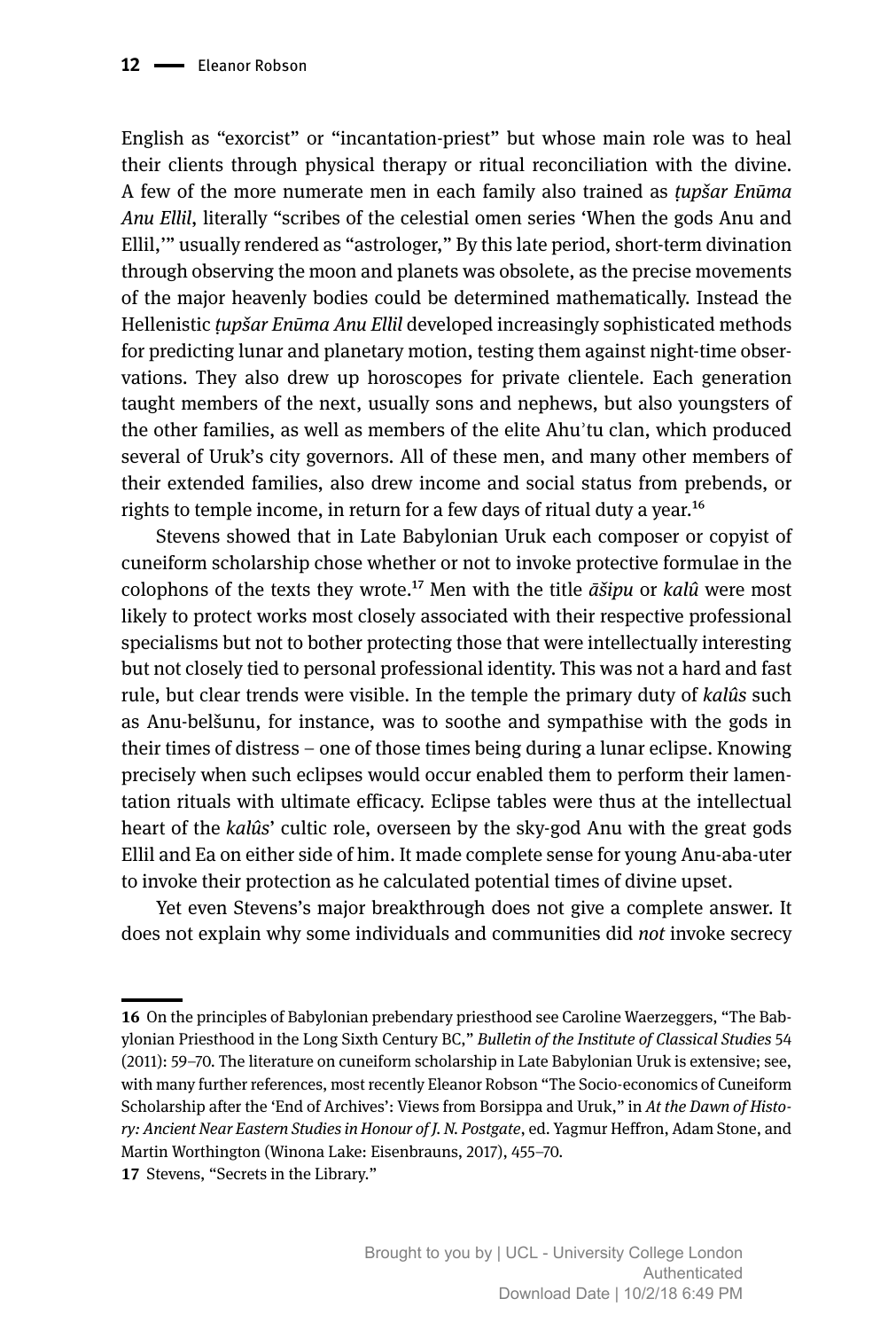clauses or protective formulae even on their most precious scholarship, and nor does it address the question of who the supposed perpetrators might have been. In what follows I take Stevens's model as a starting point to consider which scholarly groups felt their written knowledge to be most and least at risk, and from whom. I shall also draw on recent work on the social geographies of cuneiform scholarship, as the spread and status of high cuneiform culture diminished over the course of the first millennium BCE.<sup>18</sup>

As I shall argue here, the overarching threat was not from below, via the widespread adoption of alphabetic literacy, but rather from above. In the midfirst millennium cuneiform scholarship underwent two major "survival bottlenecks," to borrow a phrase from conservation biology: near-catastrophic events that threaten a population's survival, through significantly reducing its size and diversity. The first of those began with Assyrian king Ashurbnanipal's large scale appropriation of cuneiform scholarship, peaking after the civil war against his brother Šamaš-šumu-ukin in 648 BCE and culminating in the collapse of the Assyrian Empire three decades later. The second comprised a systemic attack on Babylonian temple communities as sources of political dissent and rebellion, instigated by the Achaemenid king Darius in 521 BCE and culminating in a thorough purge by his son Xerxes II in 484 BCE. Although cuneiform scholarship survived both bottlenecks, it was badly compromised each time, and had to adapt to significantly less favourable circumstances thereafter. The motivations and strategies employed for protecting learned writings can only be fully understood, I argue, in this wider political context.

The rest of this paper is thus in three parts. I shall begin by considering four communities of textual production in eighth and seventh-century Assyria, which each shared and protected their knowledge to different degrees. In the middle section I expand on the Assyrian and Achaemenid royal actions that resulted in survival bottlenecks for cuneiform scholarship and consider their long-term repercussions. In

**<sup>18</sup>** Eleanor Robson, "Empirical Scholarship in the Neo-Assyrian Court," in *The Empirical Dimension of Ancient Near Eastern Studies*, ed. Gebhardt Selz and Klaus Wagensonner (Vienna: LIT, 2011), 603–30; eadem, "Reading the Libraries of Assyria and Babylonia," in *Ancient Libraries*, ed. Jason König, Katerina Oikonomopoulos, and Greg Woolf (Cambridge: Cambridge University Press, 2013), 38–56; eadem, "Tracing Networks of Cuneiform Scholarship with Oracc, GKAB and Google Earth," in *Archaeologies of Text: Archaeology, Technology and Ethics*, ed. Matthew Rutz and Morag Kersel (Oxford: Oxbow Books, 2014), 142–63; eadem, "The Socio-economics of Cuneiform Scholarship"; eadem, Ancient Knowledge Networks: *A Social Geography of Cuneiform Scholarship in the First Millennium BC* (forthcoming); Eleanor Robson and Kathryn Stevens, "Scholarly Tablet Collections in First-Millennium Assyria and Babylonia," in *The Earliest Libraries: Library Tradition in the Ancient Near East*, ed. Gojko Barjamovic and Kim Ryholt (Oxford: Oxford University Press, forthcoming).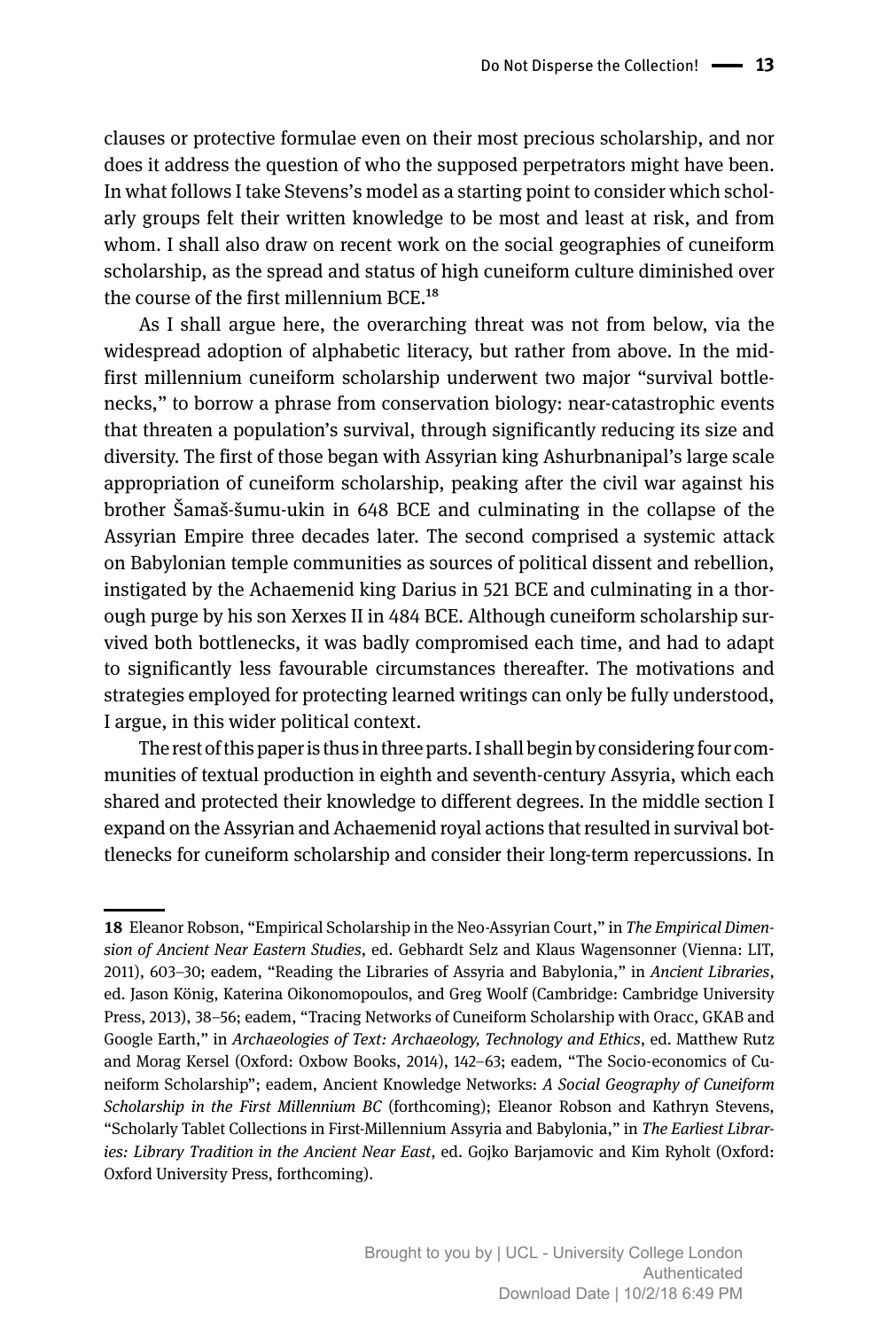the final part before the conclusion I look at the strategies of secrecy versus sharing in Late Babylonian contexts. I revisit Stevens' work on late Achaemenid and Hellenistic Uruk, situating it in this wider context. Lastly I come to the very end of the cuneiform tradition in c. 100 BCE. As the very last known practitioners of their disciplines, what motivations did the scholars of Parthian Babylon have to share and protect scholarly knowledge that was widely considered obsolete?

## **1.3 Sharing and Protecting Scholarship in the Assyrian Empire**

Two seventh-century scholarly communities exhibit the classic model of sharing and protecting knowledge in cuneiform culture, around a so-called "distributed library."<sup>19</sup> In the ancient city of Assur, cultural heart of the Assyrian empire and close to the seat of power, the Baba-šumu-ibni family worked as *āšipu-*healers, affiliated to the god Aššur's temple Ešarra. When Assur fell to the invading Medes and Babylonians in 614 BCE, the family left behind some 600 scholarly tablets in their city-centre house, about of a quarter of which have colophons showing that they were written over four generations by their own family members and at least thirteen unrelated apprentices.<sup>20</sup> Nearly three-quarters of their writings relate somehow to their profession: medical recipes, rituals and incantations; but they also include temple ceremonies, hymns and prayers, and a small collection of bilingual "lexical lists" which explicated the complexities of cuneiform script and the subtle relationships between Sumerian and Akkadian vocabulary.<sup>21</sup> Meanwhile, some 430 km to the northwest in the politically important province of Harran, several generations of the Nur-Šamaš family of *šangû*-priests ran a scribal school for the sons of mid-ranking imperial officials.<sup>22</sup> It operated in the

**<sup>19</sup>** Robson and Stevens, "Scholarly Tablet Collections in First-Millennium Assyria and Babylonia."

**<sup>20</sup>** Stefan M. Maul, "Die Tontafelbibliothek aus dem sogenannten »Haus des Beschwörungspriesters,«" *Assur-Forschungen: Arbeiten aus der Forschungsstelle »Edition Literarische Keilschrifttexte aus Assur« der Heidelberger Akademie der Wissenschaften*, ed. Stefan M. Maul and Nils P. Heeßel (Wiesbaden: Harrassowitz, 2010), 189–228.

**<sup>21</sup>** The research project Edition literarischer Texte aus Assur, led by Professor Stefan Maul at the University of Heidelberg, is systematically publishing the scholarly texts from this house and elsewhere in Assur (http://www.haw.uni-heidelberg.de/forschung/forschungsstellen/ keilschrift/index.de.html, accessed 9 September 2016).

**<sup>22</sup>** Robson, "Tracing Networks of Cuneiform Scholarship," 152–53. The Huzirina tablets were published in scale drawings by Gurney and Finkelstein, *The Sultantepe Tablets*; Oliver R. Gurney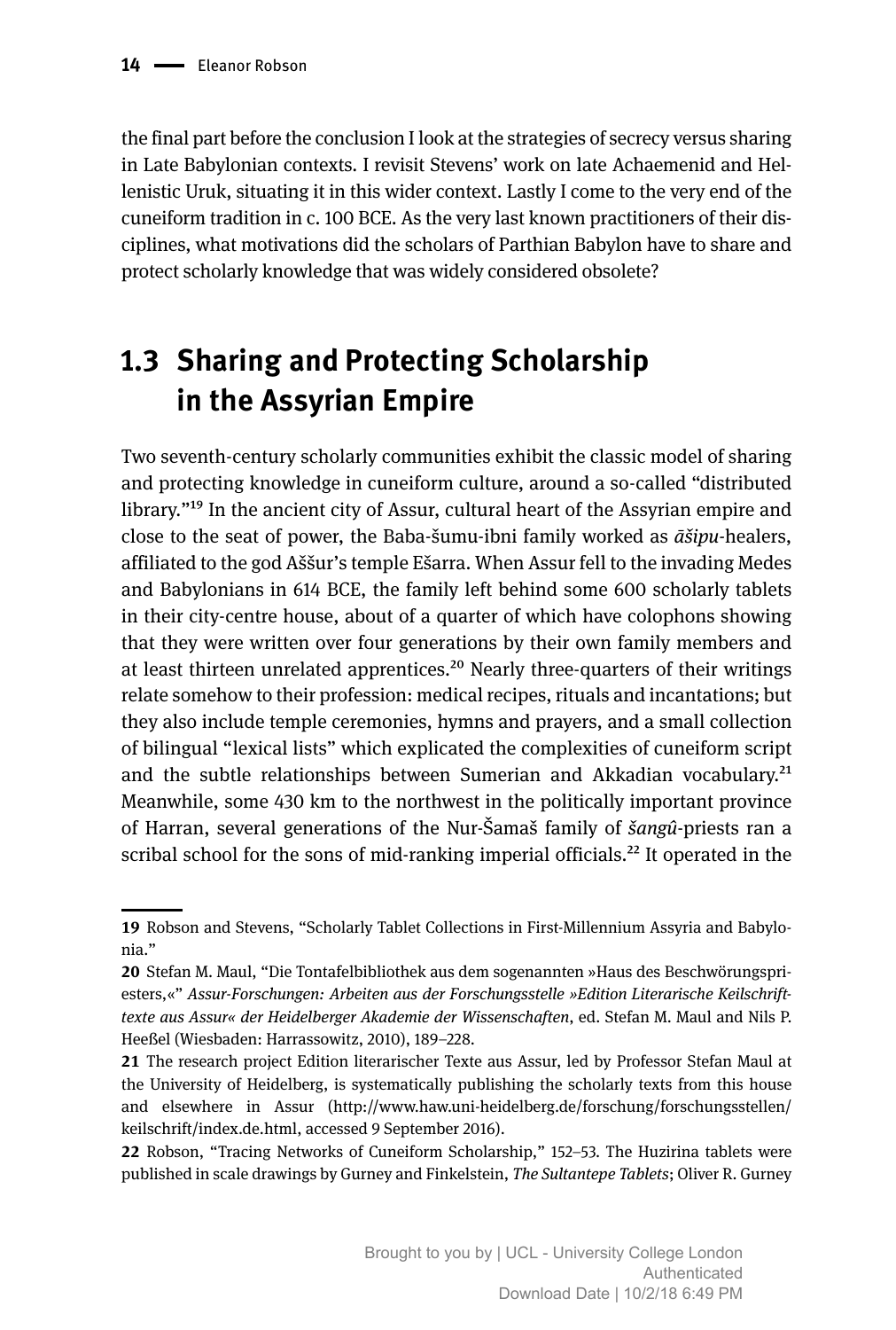small town of Huzirina for at least a hundred years, until it too was abandoned at the very end of empire in the late seventh century BCE. When the last occupants left the building they carefully hid away nearly 400 tablets in the hope that they would one day return for them. This collection includes a similar proportion of incantations and rituals to that of the Assur *āšipus*, but a smaller quantity of medical recipes and a relatively larger number of hymns, omen collections and literary works. About sixty of the tablets have surviving colophons, written by the Nur-Šamaš men and at least twenty different "apprentices," *šamallû*.

Although hundreds of kilometres apart and serving very different scholarly communities – professional urban healers, imperial administrators aspiring to a cultured education – these two families shared a common attitude to knowledge and who could access it. On the one hand they protected their tablets against theft and loss, but they also made copies for others to read. For instance, Nabu-rehtu-uṣur's colophon to The Poor Man of Nippur, already quoted above, says in full:

Written and checked [(from an original)]. [Handiwork of] Nabu-rehtu-uṣur, scribal apprentice, pupil of Nabu-ahu-iddina, eunuch, for the viewing of Qurdi-Nergal.

Whoever takes away (this tablet), may Ea take him away! At the command of Nabu, who lives in Ezida, may he have no descendants, no offspring.

In the month Addaru (Month XII), on the 21st day, eponymate of Hanani, the provincial governor of Til-Barsip (701 BCE).

Do not take away the tablets! Do not disperse the collection! Taboo of the god Ea, king of the Abyss.<sup>23</sup>

Likewise, one of the Assur *āšipus* writes the following at the end of a ritual to dispel the evil of a dog which has misbehaved in his client's house:

Written and checked according to the wording of its original. Tablet of Nabu-bessunu, *āšipu* of Aššur's temple, son of Baba-šumu-ibni the chief *āšipu* of the Ešarra temple.

Whoever takes away this tablet, may the god Šamaš take away his eyes!<sup>24</sup>

and and Peter Hulin, *The Sultantepe Tablets, Volume II* (London: British Institute of Archaeology at Ankara, 1964). For an up-to-date catalogue, bibliography and online edition see http://oracc. org/cams/gkab.

**<sup>23</sup>** ša IR <sup>d</sup>60 lit-bal-šú | ina qí-bit <sup>d</sup>MUATI a-šib É.ZI.DA | a-a GÁL<sup>-ši</sup> NUNUZ-šú na-an-nab-šú ṭup-pi la ˹ta-ta˺-bil | imGÚ.[LÁ] la ta-par-ra-ru | [ik]-˹kib˺ d 60 LUGAL ABZU (Gurney and Finkelstein, *The Sultantepe Tablets*, no. 38 rev. ii 11–13, 16–18).

**<sup>24</sup>** ina KA SUMUN.BI SAR <sup>T</sup>IGI.KÁR` | IM <sup>md</sup>UMBISAG<sub>3</sub>-be-su-'nu<sup>¬ lú</sup>MAŠ.MAŠ É <sup>d</sup>[aš-šur] | PEŠ **24** ina KA SUMUN.BI SAR 'IGI.KÁR' | IM <sup>ma</sup>UMBISAG<sub>2</sub>-be-su-'nu` <sup>m</sup>MAŠ.MAŠ Ė "[aš-šur] | PEŠ<br><sup>md</sup>ba-ba<sub>6</sub>-[MU]-DÙ <sup>rlú</sup> ZABAR.DAB.'BA` É.ŠÁR.RA | IR IM BI <sup>d</sup>UTU IGI.MIN.MEŠ-šú lit-bal (Hunger, *Babylonische und Assyrische Kolophone*, no. 193 rev. 22–27; Stefan M. Maul, *Zukunftsbewältigung:*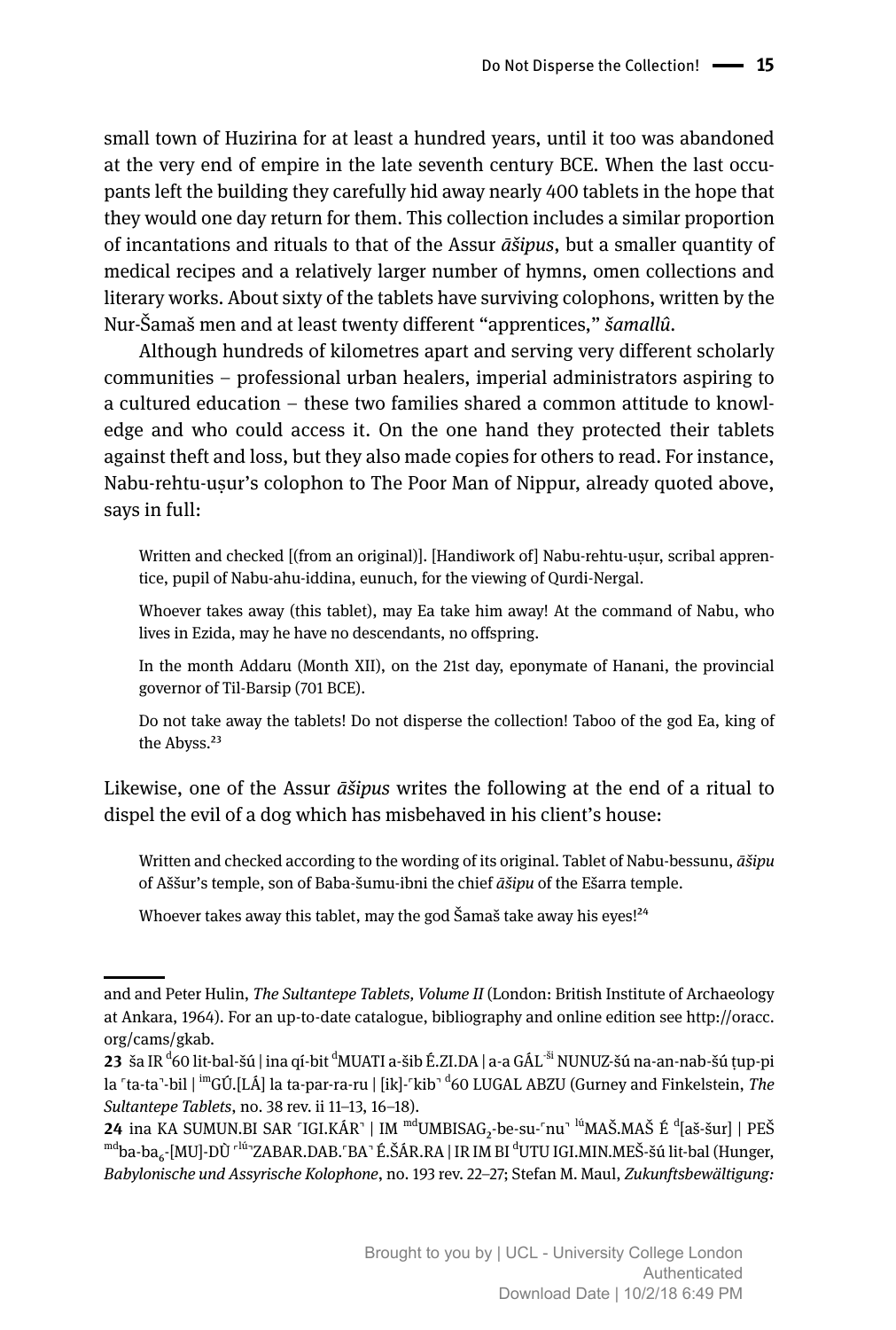Colophons such as these reveal, first, that tablets were copied from other manuscripts, which must have moved from place to place and from person to person in order for this to happen. In the examples quoted above, the details of the original are lost or considered unimportant, but both collections include copies made from manuscripts from Babylon and from the goddess Gula's temple in Assur. There are also manuscripts originating from Nineveh and Uruk amongst the Assur  $\bar{a}$ *sipus*'s tablets.<sup>25</sup> It was perhaps good manners to acknowledge one's sources, especially if copying from an individual or institution; and it also helped to keep track of the origins of variant recensions; but it could also be a matter of prestige to have access to material from glamorous, far-away cities or powerful temples.

Second, tablets could be produced precisely in order for others to read them. In Huzirina the recipient was most often Qurdi-Nergal of the Nur-Šamaš family, as in the example above, but tablets could also be intended for more than one person<sup>26</sup>:

Writer: Nabu-eṭiranni. In Kislimu (Month IX), on the 26th day, eponymate of Nergal-šarru-uṣur, chief cupbearer (678 BCE).

For the viewing of Bel-ah-iddin, the *šangû*-priest; [for the viewing of …]-Ninurta; [for] the viewing of […]-…-uṣur, the novice; for the viewing of Rimut-ilani, the junior *asû-*healer; for the viewing of Zer-ukin, the junior scribal apprentice: it has been quickly excerpted for their viewing.<sup>27</sup>

*Eine Untersuchung altorientalischen Denkens anhand der babylonisch-assyrischen Löserituale (Namburbi)* (Mainz: von Zabern, 1994), 12–23; idem, "Die Tontafelbibliothek," 195).

**<sup>25</sup>** Babylonian originals at Huzirina: Gurney and Hulin, *The Sultantepe Tablets*, nos. 136, 232, 323; at Assur: Hunger, *Babylonische und Assyrische Kolophone*, no. 203I; manuscripts from Gula's temple in Assur at Huzirina: Gurney and Finkelstein, *The Sultantepe Tablets*, no. 73; at Assur: Hunger, *Babylonische und Assyrische Kolophone*, nos. 199D, 202A, 203K; from Nineveh and from Uruk at Assur: Hunger, *Babylonische und Assyrische Kolophone*, nos. 203B, 211, 212A.

**<sup>26</sup>** Other tablets for Qurdi-Nergal's viewing: Gurney and Hulin, *The Sultantepe Tablets*, nos. 161, 172.

**<sup>27</sup>** šà-ṭír <sup>d</sup>MUATI- KAR<sup>-ir</sup>-an-ni | ina <sup>iti</sup>GAN U<sub>4</sub> 26-KÁM | lim-mu | <sup>md</sup>U.GUR-MAN-PAB | <sup>lú</sup>GAL.KAŠ. LUL | a-na IGI.DU<sub>s</sub>.A | <sup>md</sup>EN-PAP-AŠ | <sup>lú</sup>É.BAR | [...]<sup>-rd</sup>·IGI.DU | [...] <sup>-</sup>IGI<sup>.</sup>.DU<sub>s</sub>.A | [...] x-x-x-ŠEŠ | a-「ga-aš'-gu-ú | [a]-「na` IGI.DU<sub>s</sub>.A | 「<sup>m</sup>ˈri-mut-DINGIR-MEŠ<sup>-ni</sup> | <sup>lú</sup>A.ZU șe-eh-ri | a-na IGI.DU<sub>s</sub>.A <sup>m</sup>NU-MUN-GUB  $\vert$ <sup>lú</sup>šam-lù-ú  $\vert$  'se'-eh-ri  $\vert$  [a]-'na' IGI.DU<sub>s</sub>-šú-nu  $\vert$  [ha]-'an'-tiš ZI<sup>-ih</sup> (Gurney and Hulin, *The Sultantepe Tablets*, no. 301 rev. ii 11'–iii 12'; Alasdair Livingstone, "On the Organized Release of Doves to Secure Compliance of a Higher Authority," in *Wisdom, Gods and Literature: Studies in Assyriology in Honour of W.G. Lambert*, ed. Andrew R. George and Irving L. Finkel [Winona Lake: Eisenbrauns, 2000], 375–88: source GG).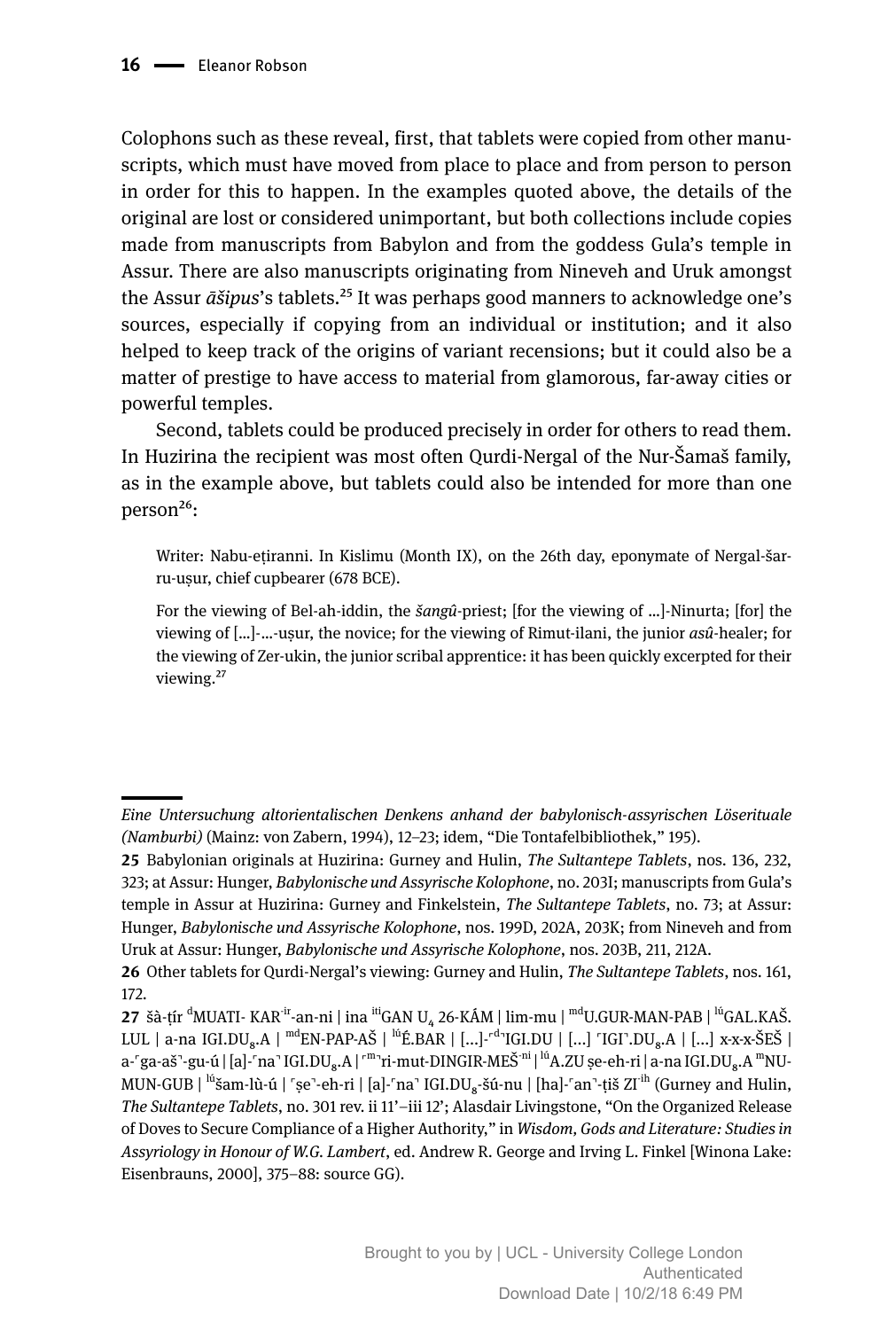Amongst the Assur *āšipu*s, however it was much more usual to "quickly excerpt in order to grasp what to do," *ana ṣabāt epēši hanṭiš nasāhu*.28 As Stefan Maul pointed out in his discussion of the Baba-šumu-ibni family, the phrase *hanṭiš* (or *zamar*) *nasha*, "quickly excerpted," indicates that the copy was made under time pressure for use in therapeutic practice, presumably from an original that had been borrowed and needed to be returned, or which had been copied in situ elsewhere.29

In other words, tablets *did* circulate, sometimes over long distances – it was a journey of well over 700 km upriver from Babylon to Huzirina, for instance – but under closely prescribed circumstances. Given that tablets could and should move around, it was important to regulate those movements, whether by naming the intended recipients individually, or by warning borrowers not to become thieves. Written knowledge was a scarce and precious commodity: sharing what one had, within socially acceptable parameters, was an important means of enabling access to more, owned by others. Protection clauses reminded members of the group of the social contract entailed in borrowing and copying, and the professional ostracism at stake should it be transgressed.

These markers of the "distributed library," as Robson and Stevens term it, whereby professional and scholarly knowledge circulates within a self-policing community, in both text and in memory, are not restricted to seventh-century Assyria; as we argue in that paper, they are also attested amongst the *āšipus* and kalûs of Late Babylonian Uruk discussed briefly above.<sup>30</sup> However, they are not universally attested, even in seventh-century Assyria. By turning our attention to communities which did not protect their writings with written admonitions, we will get a clearer sense of what this practice meant.

The Issaran-šumu-ukin and Gabbu-ilani-ereš families had produced advisors to Assyrian monarchs since at least the early ninth century BCE, when the main royal residence moved to Kalhu, some 70 km up the river Tigris from Assur. The two scholarly families made their devotional base the newly founded Ezida, temple of Nabu, god of wisdom, on the royal citadel. Here they built up a collection of scholarly writings, stored in a dedicated room immediately opposite Nabu's inner shine. When invaders sacked the Ezida temple in 612 BCE, at least 250 tablets

**<sup>28</sup>** E.g., a-na ṣa-bat e-pe-ši ha-an-ṭiš na-as-ha (Hunger, *Babylonische und Assyrische Kolophone*, no. 197A–E; 198A–C).

**<sup>29</sup>** Maul, "Die Tontafelbibliothek," 212–13; Gurney and Finkelstein, *The Sultantepe Tablets*, nos. 4, 57 are also said to be "quickly excerpted."

**<sup>30</sup>** Robson and Stevens, "Scholarly Tablet Collections in First-Millennium Assyria and Babylonia."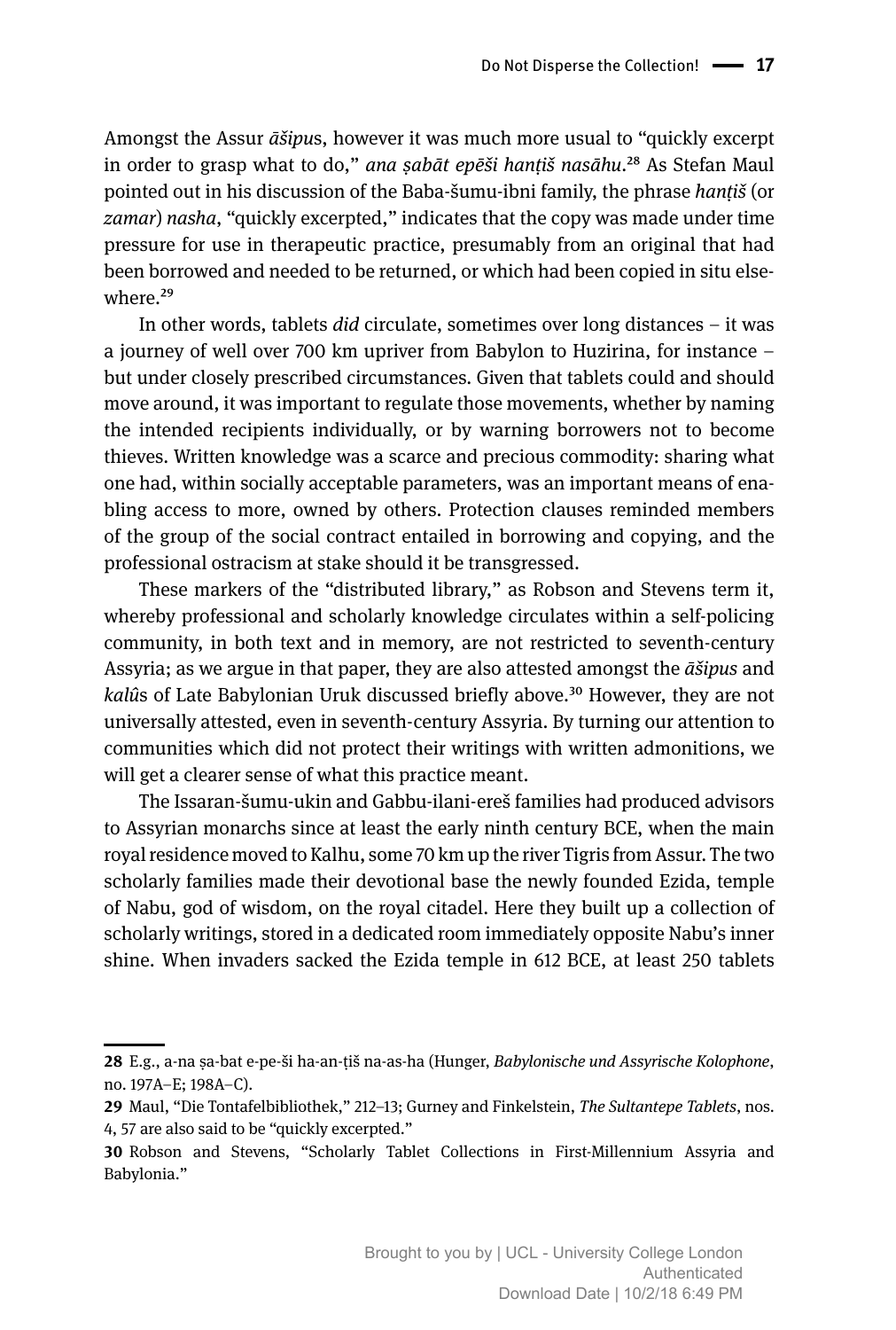were still in situ, including around 30 with colophons on them.<sup>31</sup> They name men from several generations of the two families – although never both together – but there is very little evidence for training of apprentices, as in Huzirina and Assur.<sup>32</sup> As befitted royal advisors and healers, about a quarter of the families' collection comprised omens for divining the gods' intentions for the land and a further quarter consisted of medical recipes, incantations and rituals. There were also significant numbers of hymns and prayers, lexical texts, and royal inscriptions. A further 85 or more scholarly tablets that had formerly belonged to Gabbu- ilaniereš men also made their way into the royal palace collections in Nineveh – a fact that we shall return to, and account for, in the following section.<sup>33</sup>

Issaran-šumu-ukin's successors fell out of royal favour in the eighth century but the descendants of Gabbu-ilani-ereš continued to serve at court until at least 650 BCE, as royal *āšipus, ṭupšar Enūma Anu Ellil* and even as senior scholar, *ummânu* or *rab ṭupšarrī (*literally "expert" or "chief scribe"; the two titles are synonymous). By this time the king was mostly resident in Nineveh, some 35 km upstream from Kalhu. The palace archives include about 1500 scholarly letters and reports to kings Esarhaddon and Ashurbanipal, some ten percent of which are from Gabbu-ilani-ereš men. They advise the king on state affairs through divination, look after the royal family's health, and take care of royal ritual. But the scholars were not always by his side, as chief *āšipu* Adad-šumu-uṣur explains to Esarhaddon in about 670 BCE:

Concerning what the king, my lord, wrote to me: "Why haven't you sent an answer to (my) letter?" – I had to drive to the palace those rams that the chief cook had brought out for

**<sup>31</sup>** The tablets from Ezida were published as scale drawings by Donald J. Wiseman and Jeremy A. Black, *Literary Texts from the Temple of Nabû*, Cuneiform Texts from Nimrud 4 (London: British School of Archaeology in Iraq, 1996), up-to-date bibliography, catalogue and online edition at http://oracc.org/cams/gkab; recent studies by Robson, "Reading the Libraries," 45–48; eadem, "Tracing Networks of Cuneiform Scholarship," 148–51.

**<sup>32</sup>** A "junior scribal apprentice," ŠAMAN₂.LÁ TUR is mentioned on Wiseman and Black, *Literary Texts*, no. 27 rev. ii 9', on which see further below with note ; and a [...] ṣeh-ru, "junior […]," on Wiseman and Black, *Literary Texts*, no. 220 rev. ii 4', a manuscript of the synonym list *Malku = Šarru*.

**<sup>33</sup>** For the tablets of Nabu-zuqup-kena see Stephen Lieberman, "A Mesopotamian Background for the So-called Aggadic 'Measures' of Biblical Hermeneutics?" *Hebrew Union College Annual* 58 (1987): 157–225, at 204 n. 222; Eckart Frahm, "Nabu-zuqup-kenu, das Gilgameš-Epos und der Tod Sargons II," *Journal of Cuneiform Studies* 51 (1999): 73–90, at 88; for those of his descendants see Simo Parpola, *Letters from Assyrian Scholars to the Kings Esarhaddon and Assurbanipal, Part II: Commentary and Appendices* (Kevelaer: Butzon & Bercker, 1983; repr., Winona Lake: Eisenbrauns, 2007), 450–53.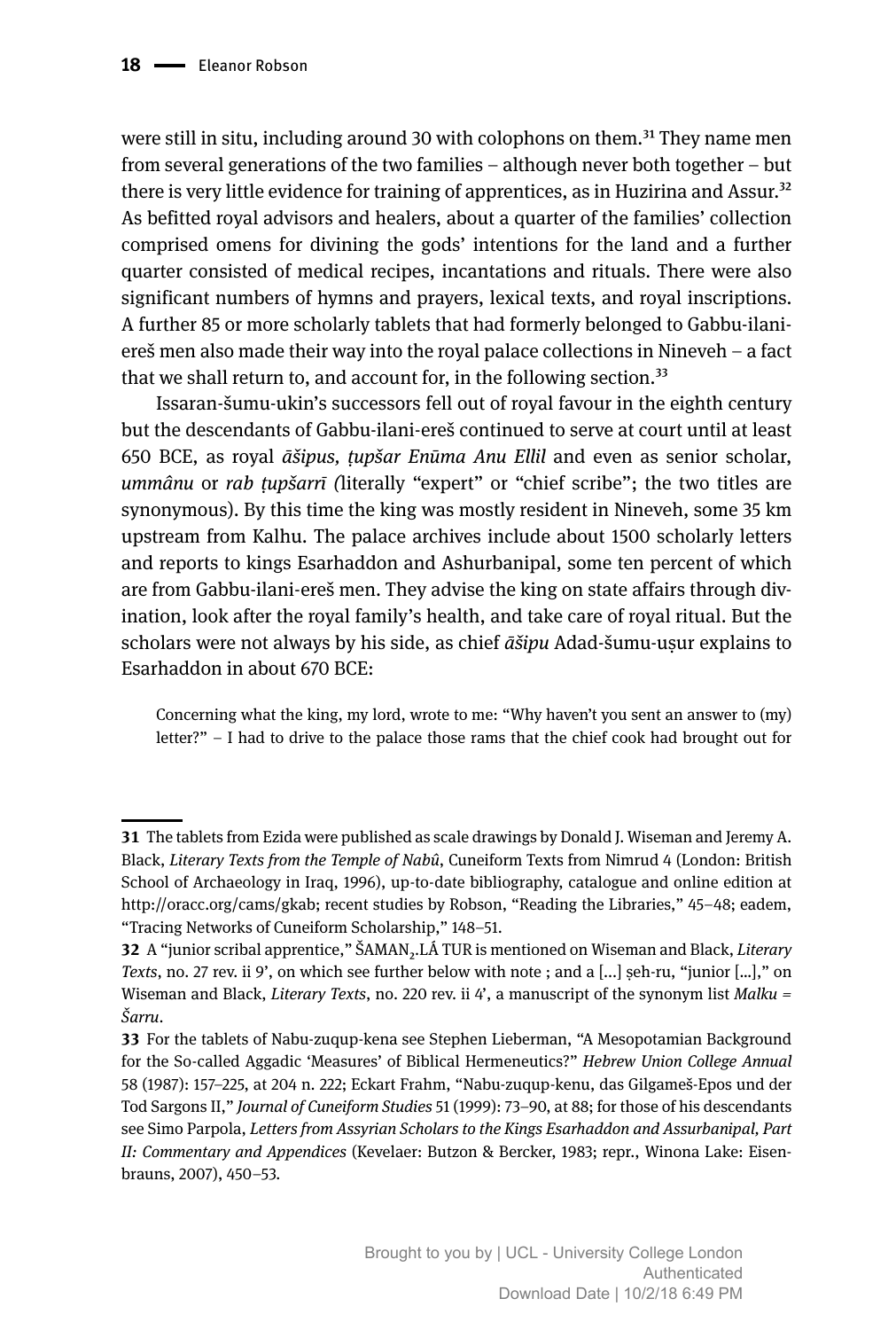me, and the writing-board was at my house. Now then, I can look at the writing-board and extract the relevant interpretation. Concerning the ritual against earthquake [...].<sup>34</sup>

As wealthy and influential courtiers, Adad-šumu-usur and his relatives doubtless had homes in Nineveh, but this letter suggests that not all of their scholarly collection was close to hand. It is highly likely that the Gabbu-ilani-ereš family base remained in Kalhu, along with their tablets in the temple there.

The royal scholars of Kalhu, whether descendants of Issaran-šumu-ukin or Gabbu-ilani ereš, display a very different attitude to the protection and sharing of knowledge than their less powerful contemporaries in Assur and Huzirina. They regularly acknowledge that their manuscripts are copies of earlier exemplars but *never* announce that materials have been "quickly excerpted" from them and *never* acknowledge the identity of the scribe making the copy for them.<sup>35</sup> If they borrow tablets from others, there is apparently no hurry to return them. Nor do they appear to countenance sharing or lending. Just once does Nabu-zuqup-kena describe a work as "a secret of the sages" which "the unlearned may not see."<sup>36</sup> The only people that are said to "view" tablets are the owners themselves or their sons. In 711 BCE, for instance, Nabu-zuqup-kena had at least four tablets of divination made for him, all of which end with the comment:

**<sup>34</sup>** ša LUGAL be-lí | iš-pur-an-ni ma-a a-ta-a | GABA.RI e-gír-ti la taš-pur-ra | ina ŠÀ É.GAL a-na ˹UDU.NÍTA˺-MEŠ šú-nu | ša lúGAL – MU ú-še-ṣa-an-ni | ú-se-li gišZU ina É šú-u | ú-ma-a an-nu-rig gišZU | a-mar pi-šìr-šu a-na-sa-ha | ina UGU dul-li ša ri-i-bi (Simo Parpola, *Letters from Assyrian and Babylonian Scholars*, State Archives of Assyria 10 [Helsinki: Helsinki University Press, 1993], no. 202 obv. 5–13).

**<sup>35</sup>** A detailed analysis by Lieberman, "A Mesopotamian Background," 209–10 showed that Nabu-zuqup-kenu of the Gabbu-ilani-ereš family employed several different copyists.

**<sup>36</sup>** ni-ṣir-ti NUN.ME là mu-du-ú là IGI-mar (K 170 + Rm 520 rev 9', an extract from the scholarly commentary *Inam gišhurankia*, ed. Alasdair Livingstone, *Mystical and Mythological Explanatory Works of Assyrian and Babylonian Scholars* [Oxford: Clarendon, 1986], 30–33; cf. Lenzi, *Secrecy and the Gods*, 174). Even if Hunger, *Babylonische und Assyrische Kolophone*, no. 311 and Lieberman, "A Mesopotamian Background," 205 n. 220 are right to assign the anomalous fragment K 11867 to Nabu-zuqup-kena, the phrase on the colophon of that tablet which Hunger reads as [...] <sup>r</sup>GI?<sup>*n*</sup> *l*i-*ka*<sub>ıs</sub>-*lim* "... may show the learned," seems highly doubtful as it depends on the otherwise unattested reading  $ka_{15}$  for the sign GAR and does not account for the damaged sign at the beginning of the phrase, whose traces do not fit the expected writing ZU-ú for *mūdû*, "learned." In my opinion, it is more likely to be read as […] he-˹pa˺-a lì-šálim, "may he restore the breaks" (cf. the exact parallel phrase in RIMB 2.02.08.05 discussed below in note 39).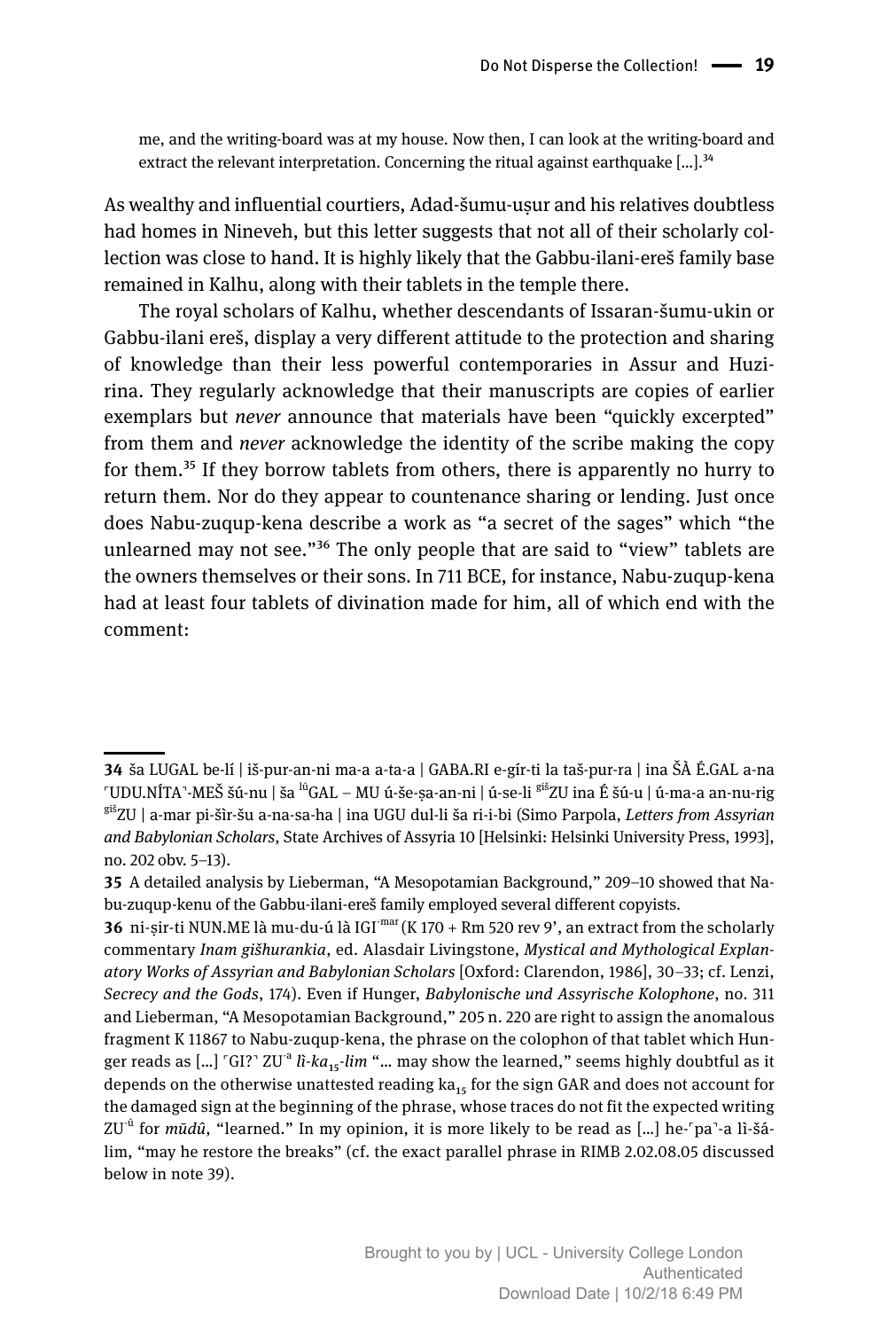According to the words of an old wooden writing-board of Amel-Uraš-liya(?), son of Esangila-zeru-iddin the diviner. Nabu-zuqup-kena, son of Marduk-šumu-iqiša, descendant of Gabbu-ilani-ereš the chief scribe, had it written and checked it for his (own) viewing.37

The only surviving admonitions to future readers relate not to careful treatment of the tablet but to consideration of the quality of the copy. In 684 BCE Nabuzuqup-kena, now an old man, explains that he produced a copy of the scholarly commentary *Inam gišhurankia*:

For the viewing of Ištar-šumu-ereš my (grand)son. 1 1/2 years ago my vision deteriorated but I hurriedly bestirred and wrote it. The viewer should not disparage (my efforts).<sup>38</sup>

Similarly, another of Nabu-zuqup-kena's grandsons, Urad-Gula, explains the origins of an old dedicatory inscription he has copied:

Written and checked according to its original. Written according to the wording of damaged tablets. Anyone who views (it) should not disparage (my efforts). (Instead), let him restore the break(s)! $39$ 

In other words, these men are concerned more with protecting their scholarly reputations than with safeguarding the contents of their writings.

Only three tablets from the collection in the Ezida have (the remains of) divine protection formulae on them: one written by a junior scribe whose name no longer survives<sup>40</sup> and two by an  $\bar{a}$ *sipu*-healer named Banunu:

**<sup>37</sup>** E.g., ki-i pi-i <sup>giš</sup>le-u<sub>5</sub>-um LIBIR.RA ša <sup>m</sup>LÚ-<sup>d</sup>URAŠ-li-ia DUMU <sup>m</sup>É.SAG.ÍL-MU <sup>lú</sup>HAL | <sup>md</sup>NÀ-zuqu-up-GI.NA DUMU md<sub>ma-ru-duk-MU-BA</sub><sup>-šá lú</sup>DUB.SAR<sup>-rì</sup> | ŠÀ.BAL.BAL <sup>m</sup>gab-bu-DINGIR.MEŠ<sup>-ni</sup>-KAM-eš lúGAL DUB.SAR.MEŠ | a-na ta-mar-ti-šú ú-šá-áš-ṭir-ma íb-ri (Hunger, *Babylonische und Assyrische Kolophone*, no. 297A; cf. Lieberman, "A Mesopotamian Background," 210).

**<sup>38</sup>** md<sub>NA-zu-qup-GI.NA DUMU md<sub>AMAR</sub>.UTU-MU-BA<sup>-šá lú</sup>DUB.SAR [...] | a-na ta-mar-ti <sup>md</sup>INNIN-</sub> MU-KAM-eš DUMU-ia ul-tu 1 1/2 MU.AN.NA.MEŠ di-ig-la ú-kab-bir-ma za-mar ú-ba-ah-hi-iš-ma ab-r[i? …] | a-mi-ru la i-ṭa-ap-pil (Hunger, *Babylonische und Assyrische Kolophone*, no. 299, ed. Livingstone, *Mystical and Mythological Explanatory Works*, 29; cf. Lieberman, "A Mesopotamian Background," 213–14).

**<sup>39</sup>** LIBIR.RA.BI.GIM AB.SAR BA.AN.È | i-na KA ṭup-pi GAZ.MEŠ šà-ṭir a-me-ru la i-ṭa-pil he-pa-a "li'-šal-lim | 'DUB' <sup>m</sup>ÌR-<sup>d</sup>GU.LA <sup>lú</sup>MAŠ.MAŠ.ME.EN | 'DUMU' <sup>md</sup>IŠKUR-MU-ú-ṣur <sup>lú</sup>šá-an-gam-ma-˹hu˺ ša ˹mAN.ŠÁR-PAP-AŠ˺ MAN ˹KUR˺ aš-šurki (Hunger, *Babylonische und Assyrische Kolophone*, no. 498 12–17; Grant Frame, *Rulers of Babylonia: From the Second Dynasty of Isin to the End of Assyrian Domination (1157–612 BC)*, Royal Inscriptions of Mesopotamia: Babylonian Periods 2 [Toronto: University of Toronto Press, 1995], no. 2.02.08.05, ex. 01; Parpola, *Letters from Assyrian Scholars*, 453 no. 15).

**<sup>40</sup>** On a tablet of the astronomical compilation *Mul-Apin*: [...] ˹GIM˺ SUMUN-šú SAR-ma bà-rì DUB […] | […] ŠAMAN<sub>2</sub>.LÁ TUR ša IR <sup>d</sup>UTU […] | 'ina' dan-na-'ni e-kim-šu' "Written and checked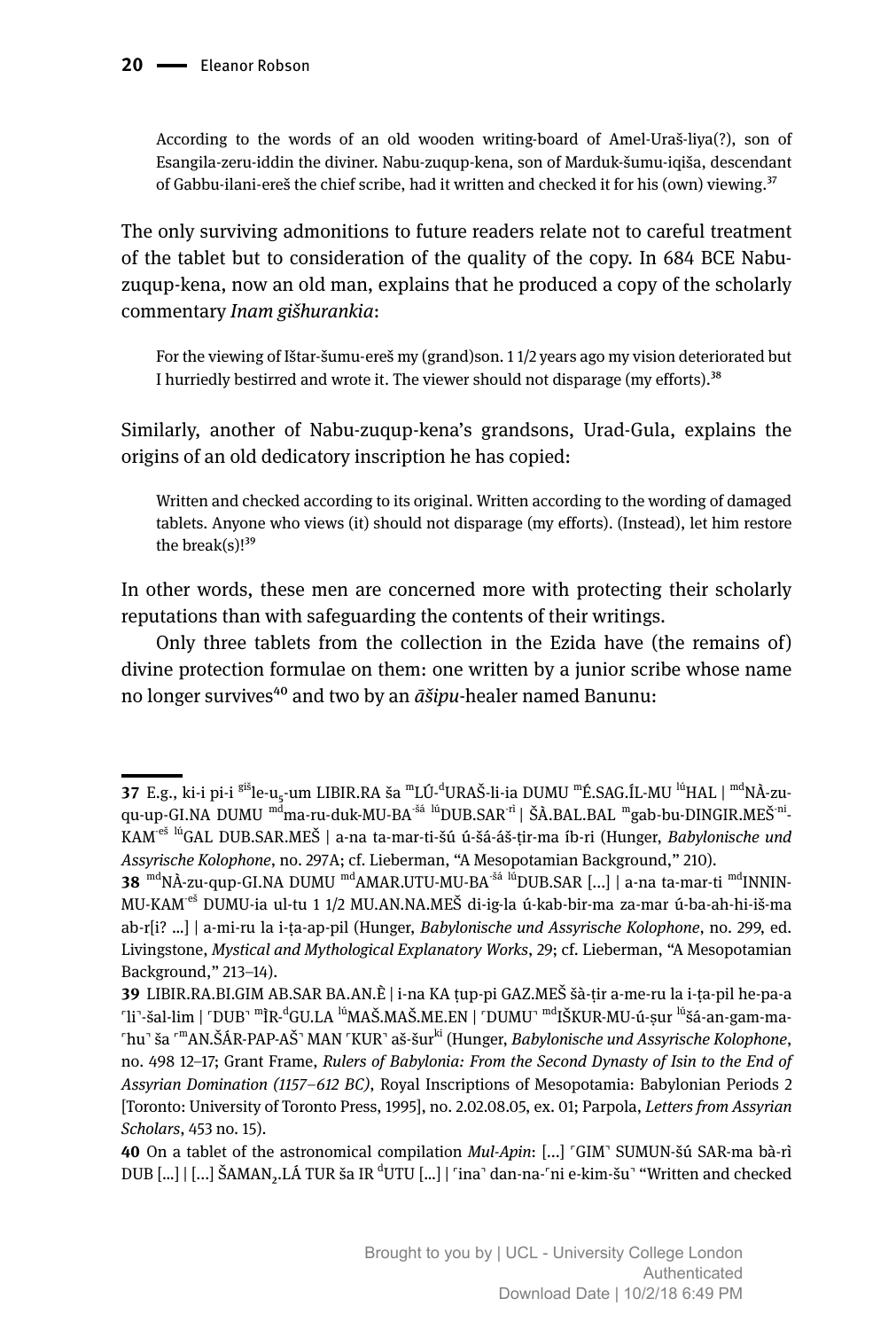Written and checked according to its original. Tablet of Banunu, *āšipu*. Do not deliberately(?) remove (it). Do not disperse the collection. Taboo of the god Ea, king of the Abyss.<sup>41</sup>

Banunu is also known as the copyist of three further scholarly tablets found in Ezida, but never gives a father's name or any family affiliation.<sup>42</sup> Was he perhaps a eunuch? Although he may sometimes have worked at court,<sup>43</sup> he did not have the status or genealogy of the Issaran-šumu-ukin or Gabbu-ilani-ereš men, and may have thus felt the need for divine protection more keenly than they did. Nevertheless, like the Gabbu-ilani-ereš men he did not feel the need to credit his copyists.<sup>44</sup>

There was just one man in seventh-century Assyria who felt more confident than the royal scholars in the security of his tablets, and even less need to share them. Since at least the time of Sargon II (r. 721–705 BCE) kings had collected tablets for the palace, but his great grandson Ashurbanipal (r. 668–c.630 BCE) took that tradition to its logical extreme.<sup>45</sup> Neither he nor his father Esarhaddon had been first in line for the throne, and thus Ashurbanipal grew up in train-

like its original. Tablet of [...], junior apprentice scribe. Whoever takes it away, may Šamaš [...] remove him by force" (Wiseman and Black, *Literary Texts*, no. 27 rev. ii 8'–10').

**<sup>41</sup>** On a tablet of the induction ritual for a cult statue, *Mīs Pî*: ˹LIBIR.RA˺.BI.GIM AB.SAR.ÀM-ma ˹BA.AN.E₃˺ | DUB mba-nu-ni lúMAŠ.MAŠ ina <me>-reš-tù [...] là TÙM | IM.GÚ.LA là BAR-ár NÍG. ˹GIG˺ d é-a LUGAL ABZU (Wiseman and Black, *Literary Texts*, no. 170 (+) 188 rev. ii 5'–7') ed. Daisuke Shibata, "A Nimrud Manuscript of the Fourth Tablet of the Series *Mīs pî*, CTN IV 170(+)188, and a *Kiutu* Incantation to the Sun God," *Iraq* 70 [2008]: 189–203; cf. Wiseman and Black, *Literary Texts*, no. 116, a collection of medical recipes and incantations against wounds, ed. Markham J. Geller, "Fragments of Magic, Medicine and Mythology from Nimrud," *Bulletin of the School of Oriental and African Studies* 63 [2000]: 331–39, at 336–339).

<sup>42</sup> GABA.RI KÁ.DINGIR.RA<sup>ki</sup> LIBIR.RA.BI.[GIM] | IN.SAR-ma BA.AN.<sup>。</sup>È` | DUB <sup>m</sup>ba-nu-ni <sup>lú</sup>MAŠ. MAŠ "Manuscript of Babylon. Written and checked [like] its original. Tablet of Banunu, *āšipu*"; ˹DUB˺ mba-nu-ni lúMAŠ.MAŠ "Tablet of Banunu, *āšipu*" (Wiseman and Black, *Literary Texts*, no.  $61 + 62$  rev. iii 5'–7'; no. 63 rev iii 28): Tablet 7 and 9 of a series of prayers to Šamaš, god of divination, ed. Wilfred G. Lambert, Babylonian Oracle Questions (Winona Lake: Eisenbrauns, 2007); LIBIR.RA.BI.GIM AB.SAR [...] | t̪up-「pi' <sup>m</sup>ba-nu-ni <sup>lú</sup>MAŠ.MAŠ [...] "Written [and checked] like its original. Tablet of Banunu, *āšipu*" (Wiseman and Black, *Literary Texts*, no. 192 rev. ii 6"–7"), the plant list *Uruanna*.

**<sup>43</sup>** See F. Mario Fales and J. Nicholas Postgate, *Imperial Administrative Records, Part II: Provincial and Military Administration*, State Archives of Assyria 11 (Helsinki: Helsinki University Press, 1995), no. 156, to which we will return shortly.

**<sup>44</sup>** Wiseman and Black, *Literary Texts*, 15.

**<sup>45</sup>** For instance, the cuneiform inscription on a cover of a writing-board found at Kalhu reads, É.GAL ™MAN-GI.NA MAN kiš-šá-ti | MAN <sup>kur</sup>aš-šur<sup>ki</sup> \* U<sub>4</sub> AN <sup>d</sup>EN.LÍL ÉŠ.GÀR | ina <sup>giš</sup>le-u<sub>s</sub>-um ZÚ AM.SI ú-šá-áš-ṭir-ma | ina qé-reb É.GAL-šú ina iriBÀD-MAN-GIN ú-kin, "Palace of Sargon, king of the world, king of Assyria. He had the series *Enūma Anu Ellil* written on a writing-board of elephant-ivory and deposited it in his palace at Dur-Šarruken" (ND 3557; Donald J. Wiseman, "Assyrian Writing Boards," *Iraq* 17 [1955]: 3–13, at 7).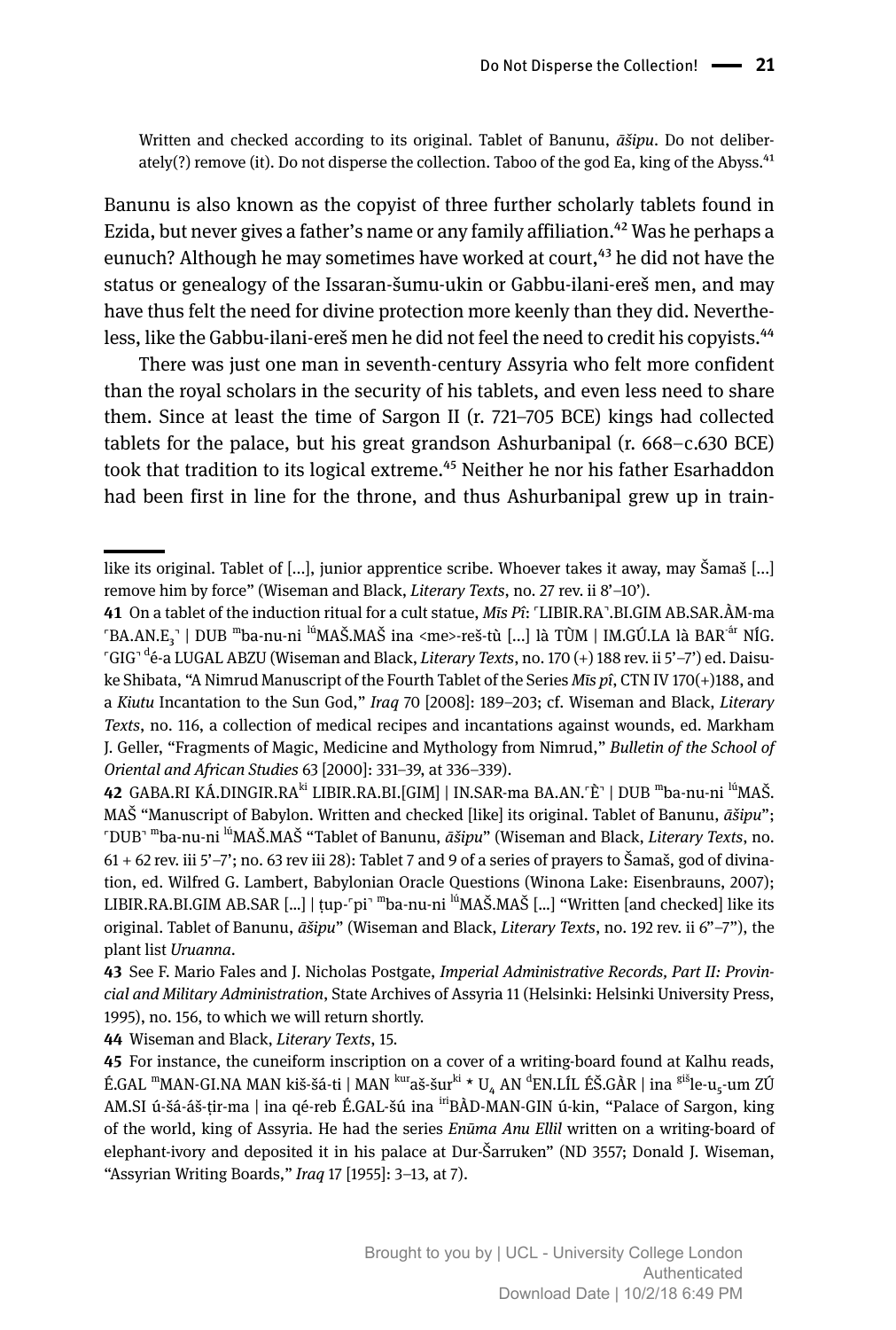ing for the priesthood not for kingship.<sup>46</sup> Ashurbanipal's literacy and fascination with cuneiform scholarship has been extensively studied and discussed.<sup>47</sup> He also made use of his knowledge in the practice of kingship, insisting that diviners send him their observations so that he could check their interpretations and advice against the written tradition.<sup>48</sup> There is no doubt that, building on already substantial royal collections, he amassed a vast "library" of tablets and writing boards for his own private use, especially focused on divination, the extant remains of which comprise around 27,000 tablets and fragments now held in the British Museum.49

As the royal citadel of Nineveh was dug primarily by the first generations of Victorian explorers, long before the advent of stratigraphic archaeology, it is now almost impossible to reconstruct exactly what was found where.50 In broad outline, however, scholarly tablets were kept in at least two palaces and one or more temples on the citadel, all of which were ransacked during the final destruction of Nineveh in 612 BCE. This means that even if the find contexts had been recorded to current standards, they would show only the tablets' final resting places after the looting, not their normal storage arrangements.

Nevertheless, the tablets themselves shed a good deal of light on the circumstances of their production and intended use. Let us start with the colophons that Ashurbanipal had inscribed on "almost every tablet of importance in the ... collection."<sup>51</sup> Stephen Lieberman divides them into three broad categories.<sup>52</sup>

**48** Robson, "The Production and Dissemination."

**<sup>46</sup>** Alasdair Livingstone, "Ashurbanipal: Literate or Not?" *Zeitschrift für Assyriologie* 97 (2007): 98–118, at 99.

**<sup>47</sup>** E.g., Pierre Villard, "L'education d'Assurbanipal," *Ktema* 22 (1997): 135–49; Livingstone, "Ashurbanipal"; Eckart Frahm, "Keeping Company with Men of Learning: The King as Scholar," in *The Oxford Handbook of Cuneiform Culture*, ed. Karen Radner and Eleanor Robson (Oxford: Oxford University Press, 2011), 508–33.

**<sup>49</sup>** In addition to some 5000 letters and legal documents, now published in the *State Archive of Assyria* series and at http://oracc.org/saao/. Data from The British Museum's *Ashurbanipal Library Project*, headed by Jonathan Taylor, http://oracc.org/asbp/corpus/, accessed 10 August 2016. For a convenient recent overview, with references to further literature, see Robson, "Reading the Libraries," 41–45.

**<sup>50</sup>** Julian E. Reade, "Ninive (Nineveh)," in *Reallexikon der Assyriologie und Vorderasiatischen Archäologie, Vol. 9*, ed. Dietz O. Edzard (Berlin: De Gruyter, 2001), 388–433, at 421–27.

**<sup>51</sup>** Carl Bezold, *Catalogue of the Cuneiform Tablets in the Kouyunjik Collection of the British Museum*, *Volume 5* (London: The British Museum, 1899), xiii.

**<sup>52</sup>** Stephen Lieberman, "Canonical and Official Cuneiform Texts: Towards an Understanding of Assurbanipal's Personal Tablet Collection," in *Lingering over Words: Studies in Ancient Near Eastern Literature in Honor of William L. Moran*, ed. Tzvi Abusch, John Huehnergard, and Piotr Steinkeller (Atlanta: Scholars Press, 1990), 305–36.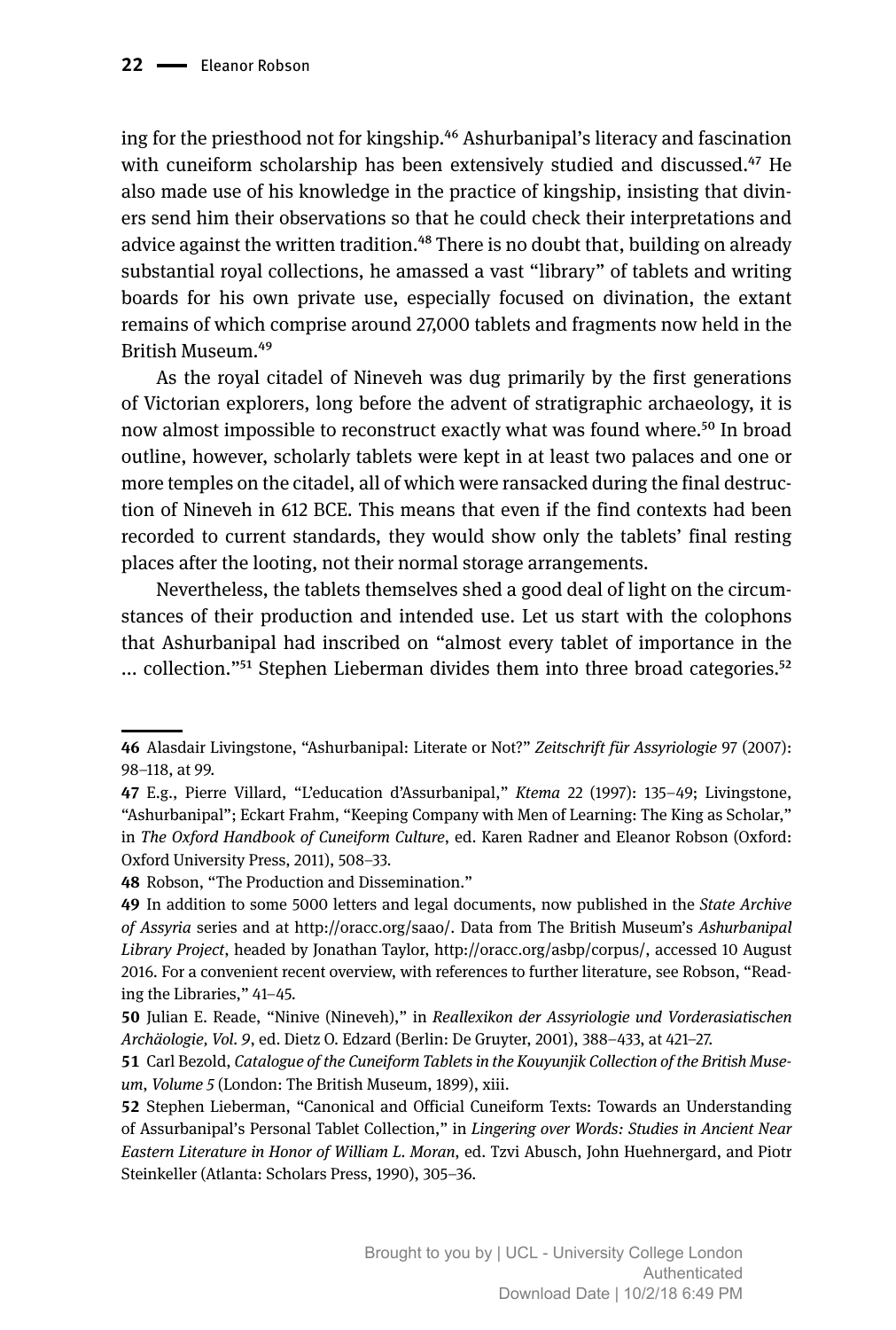First, there are a few surviving witnesses to Ashurbanipal's early career, which end in the "prince" (*rūbû*) making elaborate prayerful dedications to Nabu, god of wisdom, for deposit in his temple on the Nineveh citadel.<sup>53</sup> These are likely to have been written by Ashurbanipal himself. Second, the large majority of scholarly tablets, produced by chancery scribes, are stamped, inscribed or painted with a simple property mark, "Palace of Ashurbanipal, king of the world, king of the land of Ashur."54 Third, a smaller number finish with more elaborate colophons claiming that the king himself wrote, checked and deposited the tablet in the palace *ana tāmartišu* "for his (own) viewing" and similar phrases.55 For instance:

Tablet of Ashurbanipal, great king, strong king, king of the world, king of the land of Ashur, beloved of the great gods, to whom the gods Šamaš and Adad taught broad wisdom, who has learned and internalised divination, the secret of heaven and earth, the wisdom of Šamaš and Adad. He wrote, inspected, and checked this tablet and deposited it in his palace.<sup>56</sup>

Here, the "secret" is the *practice* of divination which Ashurbanipal is privy to, not the tablet himself: it is a claim about his learnedness, not a protective admonition about the tablet. Ashurbanipal had no need to invoke protective measures, for his collection was stored in the high-security environment of the royal palace where no theft was possible.<sup>57</sup> More than that, at one level he seems not to have acknowledged the separate existence of the scholars around him who might have wanted access to his collection.

As this colophon shows, Ashurbanipal often presented himself as a copyist of scholarship. However, as the text itself – a chapter from the sacrificial divination series *Bārûtu* – is written in the same elegant, anonymous chancery hand of all Assyrian royal output, it is highly unlikely that Ashurbanipal physically wrote it or any of the scholarly tablets produced in his name once he was king.

**<sup>53</sup>** Hunger, *Babylonische und Assyrische Kolophone*, nos. 328, 338, 339. For a more detailed discussion of Ashurbanipal's tablet collections, see Robson, *Ancient Knowledge Networks*, chapter 3. **54** É.GAL mdaš-šur-DÙ-IBILA LUGAL ŠÚ LUGAL d aš-šurki (Hunger, *Babylonische und Assyrische Kolophone*, no. 317).

**<sup>55</sup>** E.g., Hunger, *Babylonische und Assyrische Kolophone*, nos. 318–19, 323–25.

**<sup>56</sup>** ṭup-pu mAN.ŠÀR-DÙ-IBILA LUGAL GAL-ú LUGAL dan-nu LUGAL ŠÚ LUGAL KUR AN.ŠÀRki | na-ram DINGIR.MEŠ GAL.MEŠ šá <sup>d</sup>UTU u <sup>d</sup>IŠKUR šá GEŠTU.MIN DAGAL-tu<sub>4</sub> ú-šá-hi-zu-šú-ma | NAM.AZU AD.HAL AN<sup>-e</sup> u KI<sup>-tì</sup> né-me-qí <sup>d</sup>UTU u <sup>d</sup>IŠKUR i-hu-zu-ma | uš-ta-bi-lu ka-ras-su ṭup-pu UR₅-tú iš-ṭur is-niq ib-re-e-ma ina qé-reb É.GAL-šú ú-kin (Hunger, *Babylonische und Assyrische Kolophone*, no. 325).

**<sup>57</sup>** On Assyrian palace security see Karen Radner, "Gatekeepers and Lock Masters: The Control of Access in Assyrian Palaces," in *Your Praise is Sweet: A Memorial Volume for Jeremy Black from Students, Colleagues and Friends*, ed. Heather D. Baker, Eleanor Robson, and Gábor Zólyomi (London: British Institute for the Study of Iraq, 2010), 269–80.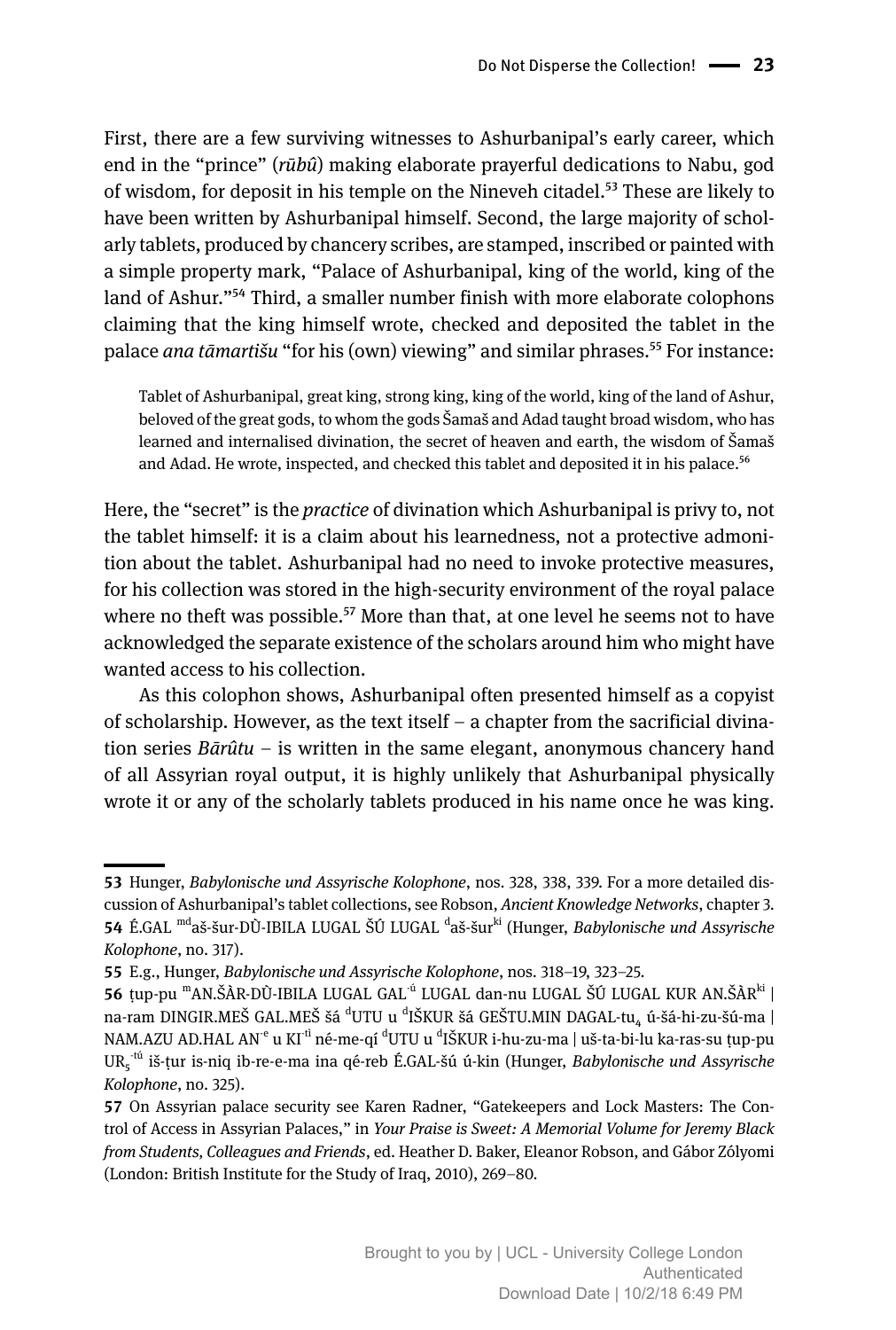Yet supposedly no-one else was involved in their production. Nor was anyone else meant to read them. Not a single one of Ashurbanipal's tablets carries a date of production, and not a single one bears any sort of protective formula or warning to future readers. These were the king's own tablets and no-one else at all was to share them.

Nor was anyone else to be attributed with prior knowledge. While several of Ashurbanipal's colophon types note that they have been copied from earlier sources, they never give the sort of precise information that we have seen was favoured by all scholarly groups we have looked at so far. Instead we find vague statements such as "according to the wording of original tablets (and writing-boards) from the land of Aššur and the land of Sumer and Akkad."<sup>58</sup> The whole of Assyria and Babylonia were at the king's intellectual disposal, in other words: no-one community or individual should be credited with particular knowledge, which now all belonged to the crown.

## **1.4 Destruction Events as Survival Bottlenecks for Cuneiform Scholarship**

Ashurbanipal's singularly solipsistic view of himself as sole scholar was not intrinsically catastrophic for cuneiform scholarship outside the palace in Nineveh. So far as we can tell, the urban scholarly communities of Huzirina and Assur continued relatively unaffected by his actions: both the Nur-Šamaš and the Baba-šumu-ibni families continued to produce scholarly tablets, and therefore also to attract apprentices and clients, until the 610s BCE.59 It was only then that

**<sup>58</sup>** Hunger, *Babylonische und Assyrische Kolophone*, nos. 318, 328, 336. Rykle Borger, " Bemerkungen zu den akkadischen Kolophonen," *Welt des Orients* 5 (1969–70): 165–71, at 168, notes just one exception: four tablets of the ritual purification ritual *Bīt Rimki* were copied ki-i KA <sup>giš</sup>le-u<sub>s</sub>-um/<sup>giš</sup>ZU GABA.RI KÁ.DINGIR.RA<sup>ki</sup>, "according to the wording of original writing-boards from Babylon." Perhaps in this case it was important to show that the ritual was steeped in genuine Babylonian tradition.

**<sup>59</sup>** The latest dated tablet from the Huzirina cache is Gurney and Hulin, *The Sultantepe Tablets*, no. 300 (ed. Markham J. Geller, "Incipits and Rubrics," in *Wisdom, Gods and Literature: Studies in Assyriology in Honour of W.G. Lambert*, ed. Andrew R. George and Irving L. Finkel [Winona Lake: Eisenbrauns, 2000], 225–58), copied by a son of Nabu-zer-kitti-lešir of the Nur-Šamaš family, dated to the eponymate of Bel-ahhu-uṣur, either 621 BCE (Julian E. Reade, "Assyrian Eponyms, Kings and Pretenders, 648–605," *Orientalia* 67 [1998]: 255–65) or 616 BCE ("Sequence of Post-canonical Eponyms," in *The Prosopography of the Neo-Assyrian Empire, Volume 1/I: A*, ed. Karen Radner [Helsinki: The Neo-Assyrian Text Corpus Project, 1998], xviii–xx). The Baba-šumu-ibni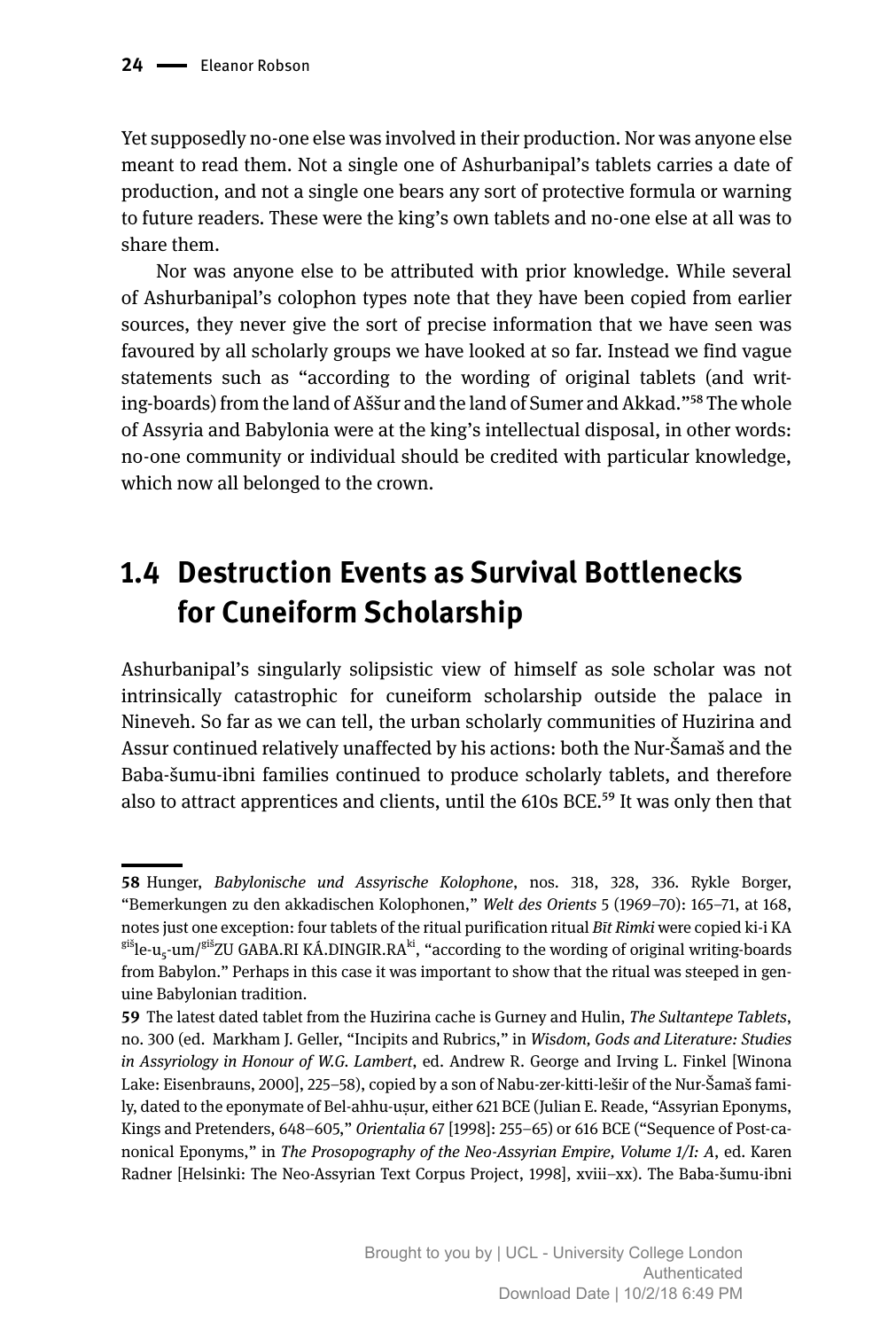the full consequences of the king's actions, entwined with the devastating war he waged in Babylonia, were realised.

Because Ashurbanipal's grandiose project for erasing the geography of cuneiform scholarship was never completed, it has left clear evidence behind. First, there are the raw materials – other people's tablets – that were still present in the royal palaces at their destruction. Second, there is documentary evidence of the editorial process, which involved coercion as well as compliance. Third, as we shall see in the final section, Ashurbanipal's actions remained in Babylonian cultural memory for over half a millennium after his death and the fall of Assyria itself.

Even – or perhaps especially – the scholarly families closest to Ashurbanipal were subject to his acquisitive passions. We have already seen that 85 or so of the scholarly tablets written or owned by Gabbu-ilani-ereš men were found not in Nabu's temple in Kalhu but on the royal citadel in Nineveh – even though many of them explicitly say that they were written in Kalhu. Lieberman states that there is "no reason to assume that they were part of the king's library" but instead suggests that they remained in the family's possession, implying that they had a residence on the royal citadel (for which there is no archaeological evidence one way or another).<sup>60</sup> However, he overlooks an important piece of evidence in the form of an inventory, now in three non-joining fragments, from the royal citadel in Nineveh.<sup>61</sup> It originally comprised a six-column list of scholarly works that (formerly?) belonged to named individuals, including a man called Aplaya (who can be identified as a *ṭupšar Enūma Anu Ellil* from the Babylonian city of Borsippa)62 and Esarhaddon's chief *āšipu* Adad-šumu-uṣur, whom we have already met above.

collection contains several works mentioning the name of king Sin-šarru-iškun (r. 623–612 BCE) (Maul, "Die Tontafelbibliothek," 204).

**<sup>60</sup>** Stephen Lieberman, "Canonical and Official Cuneiform Texts: Towards an Understanding of Assurbanipal's Personal Tablet Collection," in *Lingering over Words: Studies in Ancient Near Eastern Literature in Honor of William L. Moran*, ed. Tzvi Abusch, John Huehnergard, and Piotr Steinkeller (Atlanta: Scholars Press, 1990), 305–36. At least one piece of a tablet excavated from the Kalhu Ezida in the 1950s joins another supposedly found in Nineveh by the Victorian explorers, however (Wiseman and Black, *Literary Texts*, 33 no. 229).

**<sup>61</sup>** K 11922+ (Wilfred G. Lambert, "A Late Assyrian Catalogue of Literary and Scholarly Texts," in *Kramer Anniversary Volume: Cuneiform Studies in Honor of Samuel Noah Kramer, ed. Barry* L. Eichler, Jane W. Heimerdinger, and Åke W. Sjöberg [Kevelaer: Butzon & Bercker; Neukirchen-Vluyn: Neukirchener, 1976], 313–18); online edition at http://oracc.org/cams/misc/P399525

**<sup>62</sup>** He wrote at least 13 divinatory reports to king Esarhaddon in the 670s BC (Hermann Hunger, *Astrological Reports to Assyrian Kings*, State Archives of Assyria 8 [Helsinki: Helsinki University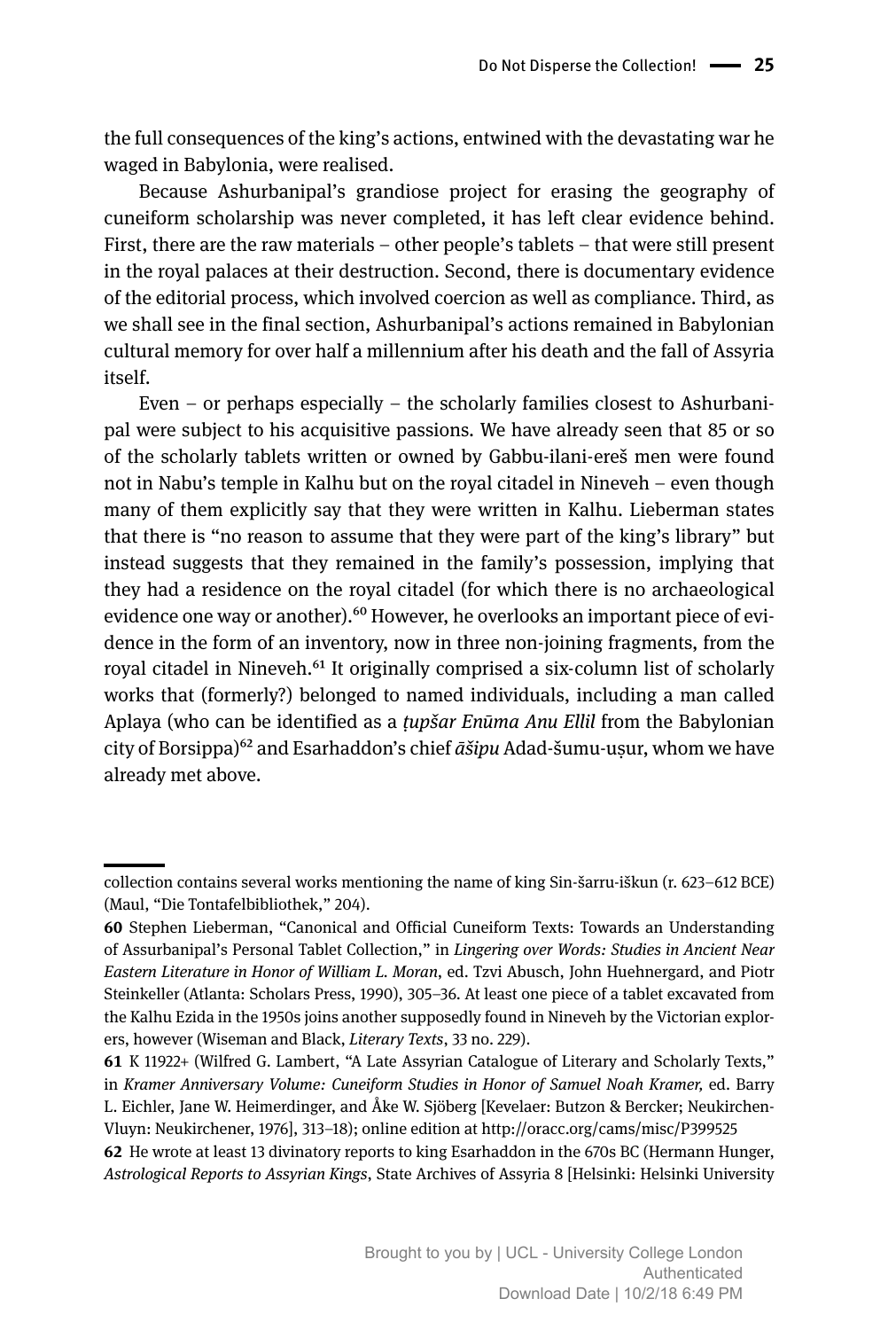Adad-šumu-uṣur is named in the first surviving line of a piece that belonged to the bottom of the tablet. Scribal convention dictated that this name marked the end of the list of items relating to him. Because we cannot reconstruct the exact spatial relationship between the three fragments it may be that none of the compositions listed on the other two were his. But if we assume that Adad-šumu-uṣur's tablets were listed immediately below Aplaya's then they included full sets of the celestial and terrestrial omen series *Enūma Anu Ellil* and *Šumma Ālu*, "including non-canonical tablets, word-commentaries and expositions"; five classic lexical lists; the dream omen series *Zīqīqu* and the cultic topography *Tintir* = Babylon; at least eight literary works including the Babylonian Epic of Creation *Enūma Eliš* and the epics of Gilgamesh and Etana; and presumably other works on now-missing pieces of the tablet.

This list fits well with Lieberman's characterisation of Adad-šumu-usur's father Nabu-zuqup-kena's tablets, written in Kalhu but found in Nineveh: mostly *Enūma Anu Ellil*, as well as commentaries on it and other works about the celestial bodies; *Šumma Ālu* and other omen collections; prayers and rituals; and Tablet XII of The Epic of Gilgamesh. $63$  Given the fragmentary nature of the inventory, and the fact that Nabu-zuqup-kena's ownership of tablets can only be ascertained by surviving colophons, this is an impressive overlap. Perhaps they entered the palace collection when Adad-šumu-uṣur died; perhaps he donated them himself.

Either way, such accession was part of a larger pattern of royal tablet acquisition, both voluntary and coerced, from within the king's inner circle and beyond.<sup>64</sup> Most famously, huge numbers of scholarly tablets and writing boards arrived in Nineveh from Babylonia after Assurbanipal's defeat of a major insurrection there in 648 BCE, led by his brother Šamaš-šumu-ukin. Seven more inventories, just as fragmentary as the one just discussed, catalogue incoming compositions, grouped, as before, by prior owner and original location.<sup>65</sup> About a seventh of the scholarly tablets found on the royal citadel are in Babylonian, as opposed to Assyrian handwriting, and most concern divination, Ashurbanipal's favourite

Press, 1992], nos. 356–68) and a letter to the queen mother (Parpola *Letters from Assyrian and Babylonian Scholars*, no. 154)

**<sup>63</sup>** Lieberman, "A Mesopotamian Background," 206–8.

**<sup>64</sup>** Eleanor Robson, "The Clay Tablet Book in Sumer, Assyria and Babylonia," in *A Companion to the History of the Book*, ed. Simon Eliot and Jonathan Rose (Oxford: Blackwell, 2010), 67–83; eadem, *Ancient Knowledge Networks*, chapter 3.

**<sup>65</sup>** F. Mario Fales and J. Nicholas Postgate, *Imperial Administrative Records, Part I: Palace and Temple Administration*, State Archives of Assyria 7 (Helsinki: Helsinki University Press, 1992), nos. 49–56; Simo Parpola, "Assyrian Library Records," *Journal of Near Eastern Studies* 42 (1983): 1–29.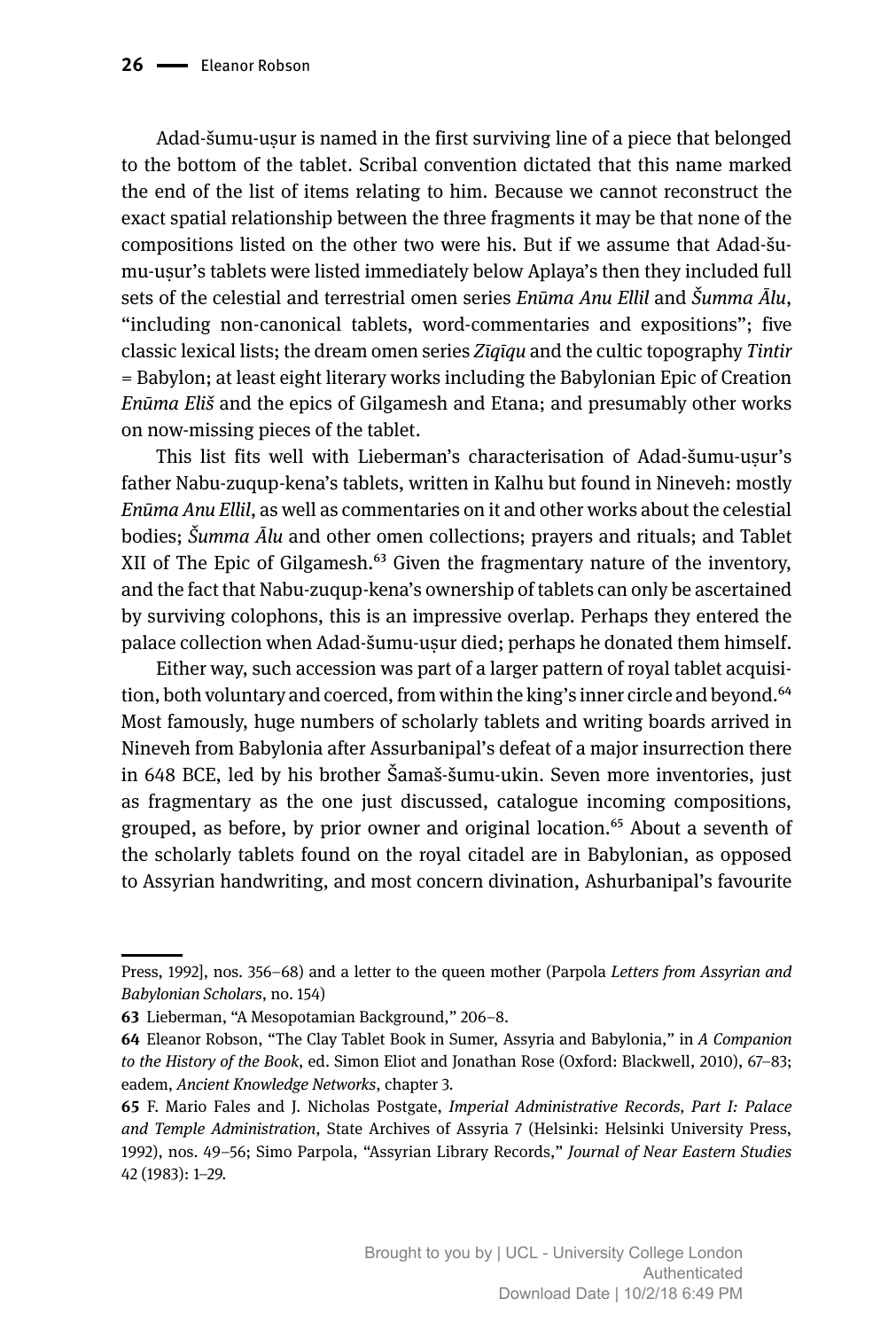subject.<sup>66</sup> In this way, urban communities throughout northern Babylonia lost their writings to the king.

But, as we saw in the previous section, those origins, so carefully documented by palace administrators, had to be erased and local variation homogenised before they were fit for royal consumption. Akkullanu, *šangû-*priest of the god Aššur's temple in Assur, oversaw the production of scholarly tablets for a king, either Esarhaddon or Assurbanipal, and discussed editorial matters with him. $67$  Perhaps the originals that his team copied were from his temple, the most important in the land. A short report from immediately after the war documents local men overseeing captive Babylonians inside the Assyrian palaces, copying scholarly works or reproducing them from memory. For instance, a man named Banunu (who may be the *āšipu* from Kalhu discussed above), is said to be supervising the son of the city-governor of Nippur who "has completed the series (*Enūma Anu Ellil*) and has been put in irons".68 It was surely these men – Akkullanu, Banunu and their charges – who transformed and homogenised the many local knowledge traditions, as represented by the incoming tablets, into a uniform, timeless, geographically neutral body of learning for the king.

Ashurbanipal's grandiose editorial scheme was never completed. The fouryear war against Babylonia had been vastly expensive and produced none of the usual haul of booty. Cuneiform scholarship may have had huge cultural value but it did not pay for the upkeep of the empire. Textual production petered out, the archives fell silent, the scholars disappeared from court in the course of the 640s BCE.<sup>69</sup> Just a few decades later, terminally weakened by Ashurbanipal's rule, the Assyrian empire finally collapsed under the weight of another drive for Babylonian independence, this time fought with the aid of Median and other allies. Assur fell in 614 BCE, Nineveh and Kalhu in 612, while the Nur-Šamaš family probably

**<sup>66</sup>** Jeanette C. Fincke, "The Babylonian Texts of Nineveh: Report on the British Museum's Ashurbanipal Library Project," *Archiv für Orientforschung* 50 (2003/04): 111–49.

**<sup>67</sup>** Parpola, *Letters from Assyrian and Babylonian Scholars*, nos. 101–3. Akkullanu's celestial omen reports for royal clients cover the period 676–650 BCE (Hunger, *Astrological Reports*, nos. 100–112; Parpola, *Letters from Assyrian and Babylonian Scholars*, nos. 84–108, 232; Stephen W. Cole and Piotr Machinist, *Letters from Assyrian and Babylonian Priests to Kings Esarhaddon and Assurbanipal*, State Archives of Assyria 13 [Helsinki: Helsinki University Press, 1998], no. 16).

**<sup>68</sup>** The full passage reads: mdMAŠ-ŠU DUMU LÚ.GÚ.EN.NA | ÉŠ.GÀR ug-da-mir | si-par-ri AN.BAR šá-kin | ina É re-du-te | ina IGI mba-a-nu-ni pa-aq-qid | dul-lu ina ŠU.MIN-šú la-áš-šú "Ninurta-gimilli, the son of the *šandabakku*, has completed the Series and has been put in irons. He is assigned to Banunu in the Succession Palace but there is no work for him at present" (Fales and Postgate, *Imperial Administrative Records, Part II*, no. 156 obv. 8–13).

**<sup>69</sup>** See Robson, *Ancient Knowledge Networks*, chapters 2–3 for more details.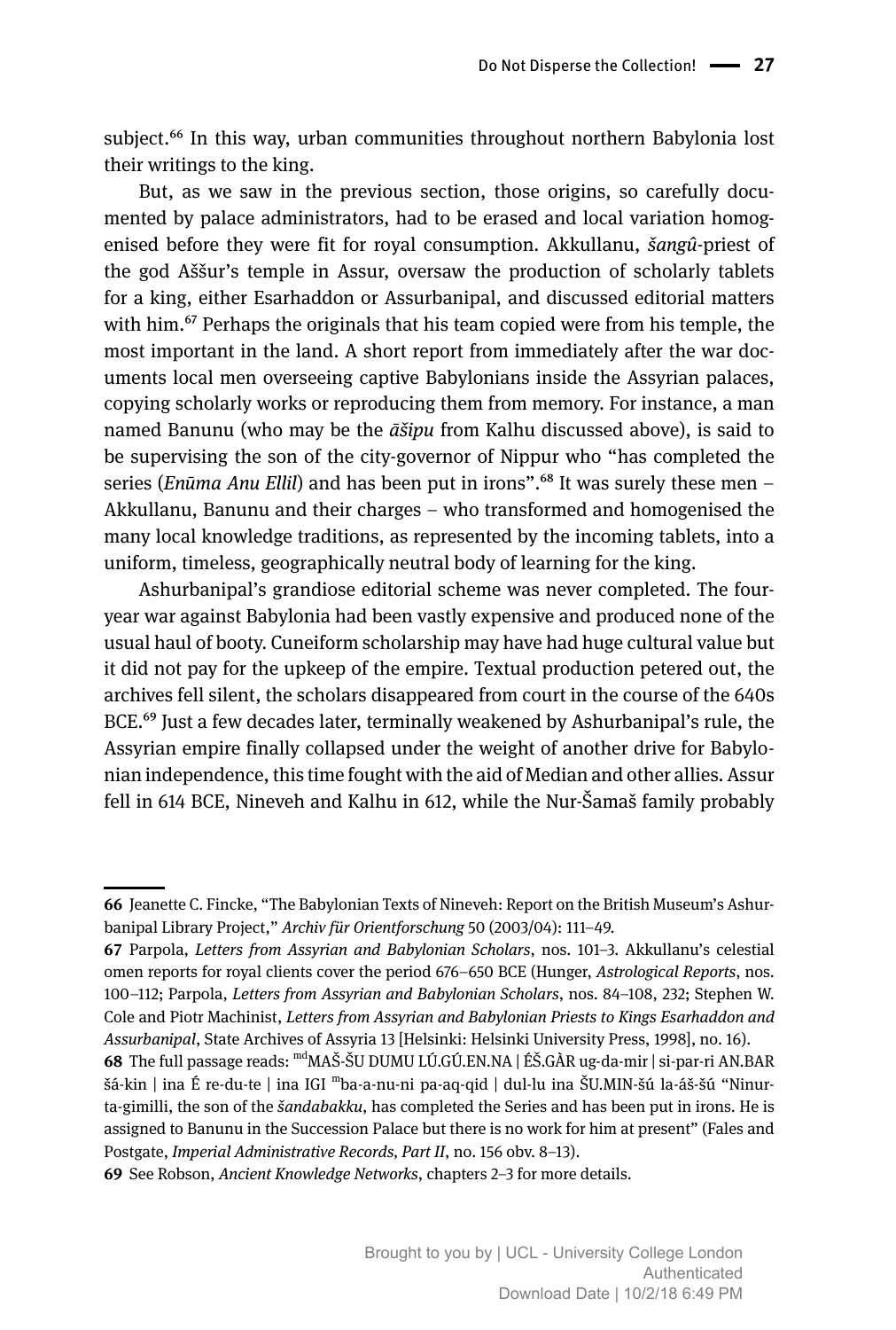abandoned their house in Huzirina when nearby Harran – now the last bastion of the empire – was besieged in 610 or 605 BCE.

The sacking of all of these cities and towns entailed the destruction, abandonment and eventual collapse of the buildings in which scholarly tablets were kept – from palaces and temples to family houses. All of the thousands of Assyrian tablets found in modernity by archaeologists were, de facto, tablets taken out of ancient circulation. What we can read today is precisely what was no longer accessible to read for later generations in antiquity. All that editorial work in the royal palace at Nineveh, which resulted in the recensions that modern Assyriology takes as the starting point for textual reconstruction, was in fact by and large an end point. The decade 614–605 BCE marks the definitive end of cuneiform culture in Assyria.

Of course we cannot know how many Assyrian scholars were amongst the survivors of this catastrophe. Very many must have died, as witnessed by the abandonment of the Nur-Šamaš home in Huzirina.<sup>70</sup> Some were able to start anew in Babylonia and elsewhere, trading on memorised knowledge and rescued tablets to integrate into new communities. Some men and some tablets certainly made it as far south as Uruk in the marshlands of Babylonia, where, ironically, the insurrection against Assyria had originally fomented.71

Independent Babylonia flourished under rebel king Nabopolassar (r. 627–605 BCE) and his son Nebuchadnezzar II (r. 606–562 BCE). As in Assyria, and in earlier times of Babylonian self-rule, there were scholars at court, attached to temples as part-time prebendary priests, and working for private clients and patrons, in many combinations.<sup>72</sup> Nevertheless, the sudden halving of cuneiform culture's sphere of circulation, on top of Ashurbanipal's earlier depredations, must have had a significantly deleterious effect that needed to be overcome. Quite apart from the loss of the Assyrian court and elites as a major source of patronage, there were fewer manuscripts in circulation and fewer scholarly practitioners to share (or compete) with.

Nevertheless, the sixth century BCE represents a period of prosperity and prestige for cuneiform scholarship, supported by the Babylonian dynasty's

**<sup>70</sup>** Seton Lloyd and Nuri Gokçe, "Sultantepe: Anglo-Turkish Joint Excavations, 1952," *Anatolian Studies* 3 (1953): 27–47.

**<sup>71</sup>** Paul-Alain Beaulieu, "The Afterlife of Assyrian Scholarship in Hellenistic Babylonia," in *Gazing on the Deep: Ancient Near Eastern and Other Studies in Honor of Tzvi Abusch*, ed. Jeffrey Stackert, Barbara Nevling Porter, and David P. Wright (Bethesda: CDL Press, 2010), 1–18; Michael Jursa, "Die Söhne Kudurrus und die Herkunft der Neubabylonischen Dynastie," *Revue d'Assyriologie* 101 (2007): 125–36.

**<sup>72</sup>** Robson, *Ancient Knowledge Networks*, chapter 4; Waerzeggers, "The Babylonian Priesthood."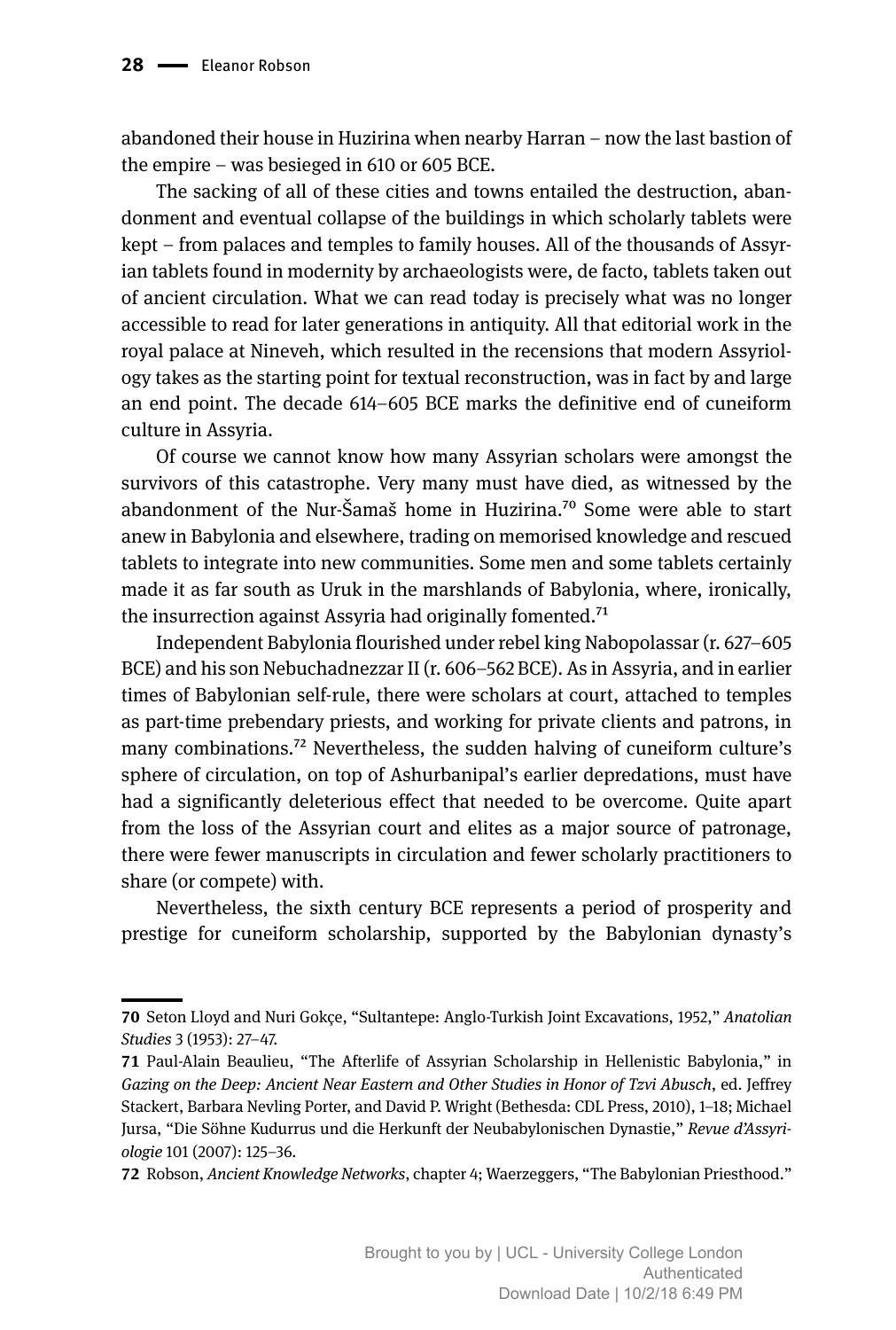patronage of temples and courtly advisors. It even survived the Cyrus the Great's conquest of Babylonia in 539 BCE. Even though the new Persian ruler was himself Zoroastrian he sought the active support of local temple communities to maintain social cohesion and economic success: essential prerequisites for a solid tax base.73 However, Babylonian uprisings against his successors Darius I and his son Xerxes I in 521 and 484 BCE led to devastating reprisals on the urban élites who had supported the rebels.<sup>74</sup> Key temples in the cities of Sippar and Uruk were closed down forever, while others in Babylon, Borsippa and elsewhere were restaffed entirely with loyalists and their economic infrastructures reconfigured. Significant numbers of influential extended families disappear entirely from the cuneiform record at this point; or rather, 484 BCE is the end date of many large personal and institutional tablet collections, whether archival or learned. Tens of thousands of scholarly tablets enter the archaeological record at this point – a second survival bottleneck for the written record, as well as for the communities that produced it, just a century and a half after the first. It represents a further halving of cuneiform scholarship's sphere of circulation, at least temporarily, another dramatic loss of patronage, institutional infrastructure, and wealthy client base.

Some northern Babylonian cities, such as Sippar, seem to have lost their tradition of cuneiform literacy forever, while others, such as Babylon and Borsippa, slowly re-established temple worship and associated scholarly activity. In southern cities like Nippur, which had remained loyal to Persian rule, life apparently continued entirely unchanged. In Uruk, southern power-base of the erstwhile Babylonian dynasty, the aftermath was more complicated. Families close to the old royal line, and thus perhaps sources of new claimants to the Babylonian throne if not active supporters of known rebels, disappear from the historical

**<sup>73</sup>** Michael Jursa, "The Transition of Babylonia from the Neo-Babylonian Empire to Achaemenid Rule," in *Regime Change in the Ancient Near East and Egypt: from Sargon of Agade to Saddam Hussein*, ed. Harriet Crawford (Oxford: Oxford University Press, 2007), 73–94.

**<sup>74</sup>** Caroline Waerzeggers, "The Babylonian Revolts against Xerxes and the 'End of Archives,'" *Archiv für Orientforschung* 50 (2003/04): 150–73; most recently Robson, "The Socio-economics of Cuneiform Scholarship." On the increasing financial pressures on temples at this period, which may have further exacerbated the situation, see Michael Jursa, "Money-based Exchange and Redistribution: The Transformation of the Institutional Economy in First-millennium Babylonia," in *Autour de Polanyi: Vocabulaires, théories et modalités des échanges*, ed. Philippe Clancier, Francis Joannès, Pierre Rouillard, and Aline Tenu (Paris: de Boccard, 2005), 171–86; idem, "Taxation and Service Obligations in Babylonia from Nebuchadnezzar to Darius and the Evidence for Darius' Tax Reform," in *Herodot und das Persische Weltreich/Herodotus and the Persian Empire*, ed. Robert Rollinger, Brigitte Truschnegg, and Reinhold Bichler (Wiesbaden: Harrassowitz, 2011), 431–48.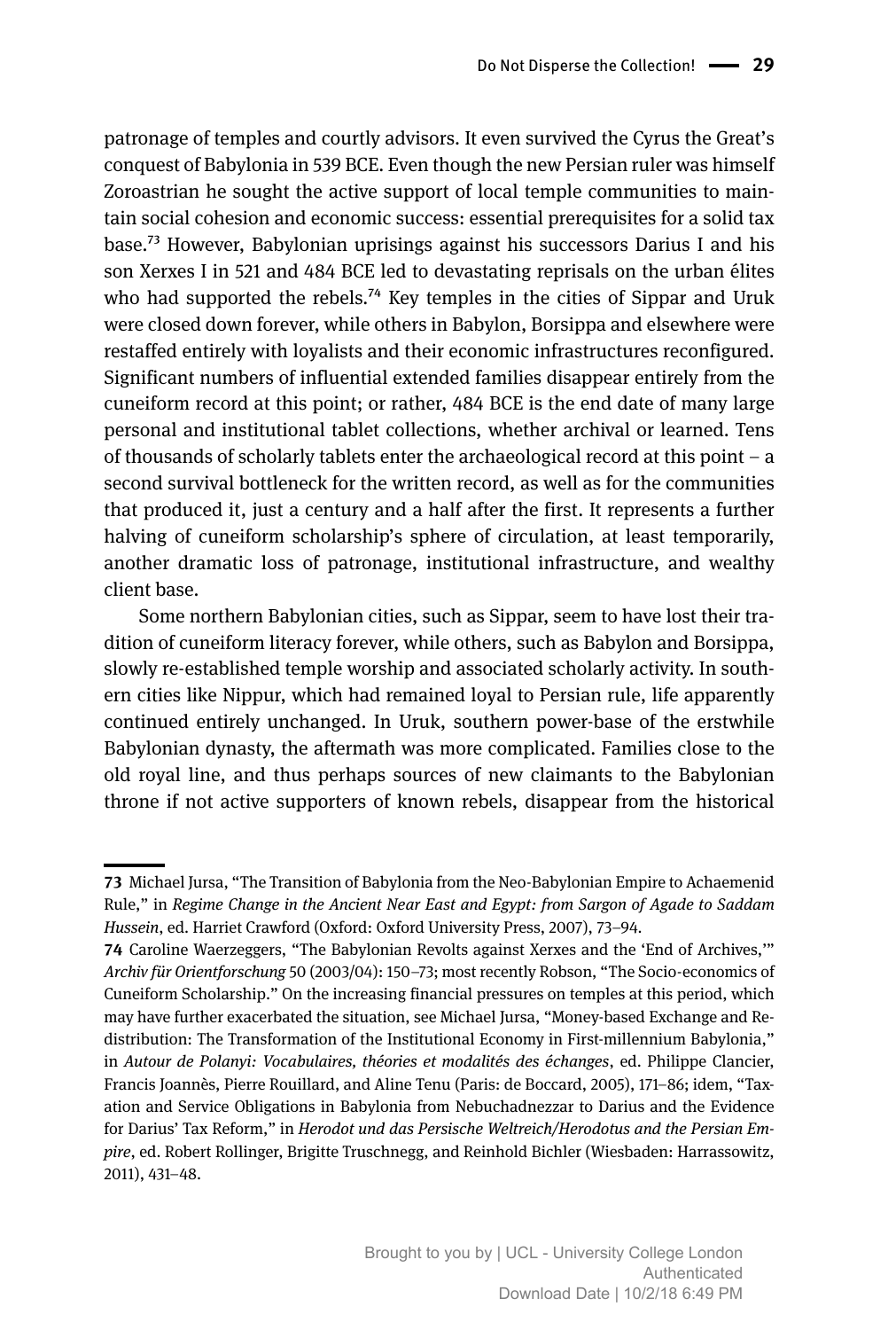record. Local elites were allowed to remain and slowly regrouped around a new temple, Reš, with a reformulated theology of the sky-god Anu, over the course of the fifth century BCE.

## **1.5 Survival in a Time of Scarcity: Late Babylonian Cuneiform Scholarship**

This, then, is the devastating political background against which we should understand scholarly attitudes to sharing and protecting knowledge in the Uruk temple community with which this paper opens.<sup>75</sup> As a bastion of rebellion against Assyria in the late seventh century BCE Uruk then became both a refuge for scholars (and others?) fleeing the north and a politically powerful centre of the new Babylonian regime. For nearly a decade from 627 BCE, for instance, crown prince Nebuchadnezzar had held a sinecure as *šatammu-*bishop of the Eanna temple.76 After the Achaemenid conquest, as discontent with the new imperial realities grew, Eanna was a focal point for increasing tensions between crown and cult. The temple was wound down early in Darius's reign, leading perhaps to some prominent elements of Uruk society supporting further rebellions on the accession of his son Xerxes. The young king certainly identified Uruk as a source of trouble, removing key families from city power – and perhaps removing them altogether – in 484 BCE.

The Ekur-zakir, Hunzu, Šangu-Ninurta and Sin-leqe-unninni families all survived these tumultuous decades in Uruk. When Alexander the Great marched into Babylon in 330 BCE, and then when his former general Seleucus eventually consolidated his own rule two decades later, it is no wonder that Uruk chose discretion over valour, obscurity over proximity to power. From late Achaemenid and into Seleucid times the city's *āšipu*s and *kalû*s knew very well that they could expect no royal patronage, for themselves or their temple. They were dependent entirely on income from part-time prebendary rights and from personal consultations for

**<sup>75</sup>** Stevens, "Secrets in the Library"; Robson, "The Production and Dissemination"; eadem, "Tracing Networks of Cuneiform Scholarship"; "The Socio-economics of Cuneiform Scholarship"; Robson and Stevens, "Scholarly Tablet Collections in First-Millennium Assyria and Babylonia." For more detail on the differing fates of Babylonian scholarly communities, especially those of Borsippa and Uruk, post-484 BCE see Robson, "The Socio-economics of Cuneiform Scholarship," on which the following paragraphs are based, with extensive references to further literature.

**<sup>76</sup>** Jursa, "Die Söhne Kudurrus," 131.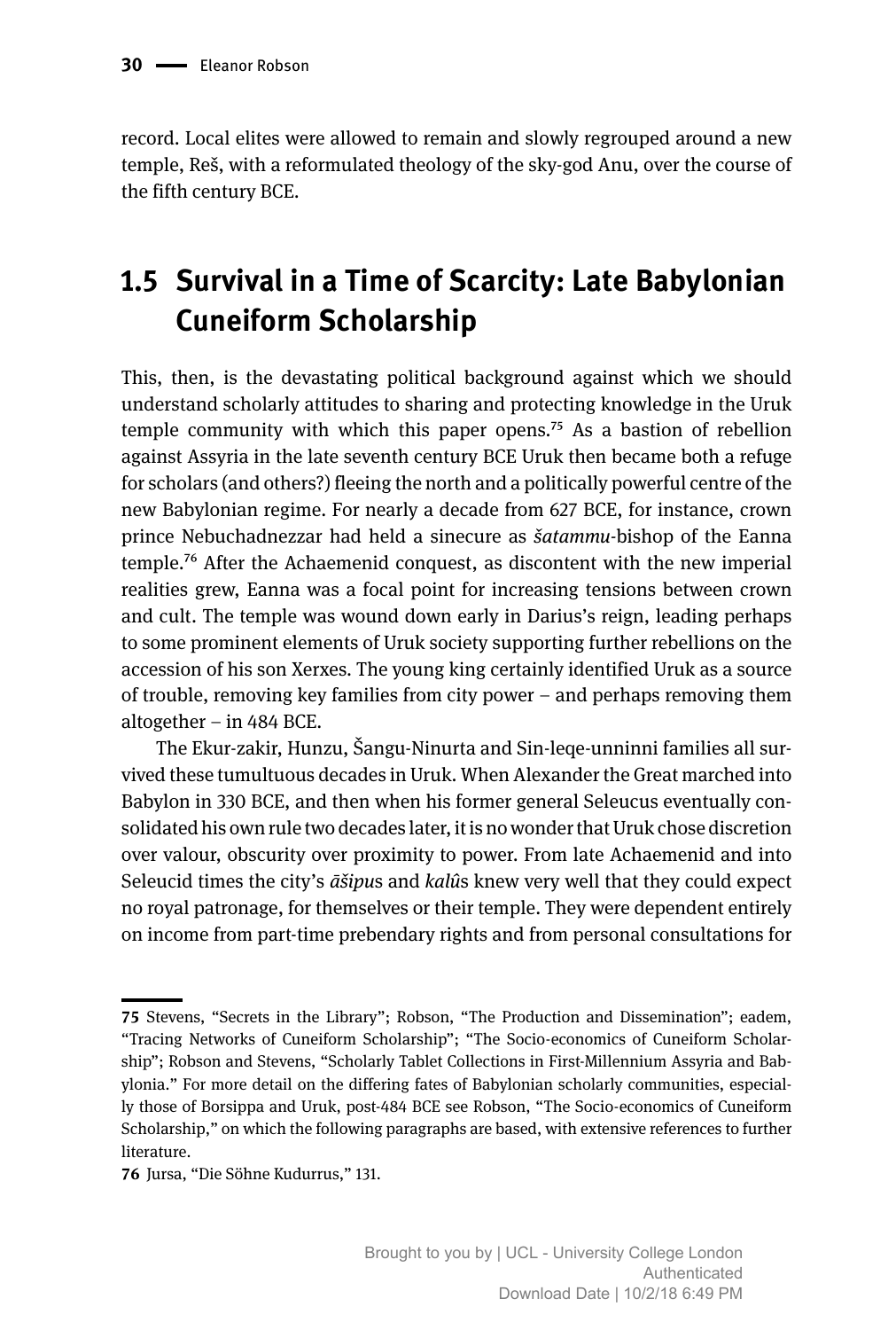healing, horoscopes, and the like.<sup>77</sup> But they could count on custom and respect from only a proportion of the urban community: Jews, Zoroastrians, Greeks, and other cultures were all part of city life now. It is impossible to tell whether or not Babylonian traditionalists still made up the majority of Uruk's population in the fourth and third centuries BCE but they certainly did not constitute the near-monopoly of earlier times.

In this light, then, the Uruk scholars' motivations for operating a "distributed library" of shared and protected knowledge must have been rather different to those of their Assyrian precursors, even if their strategies appear similar. As in the seventh-century urban scholarly communities examined above, the Uruk men acquired tablets from as far afield as Nippur, Kutha, and Der, as well as from others in their immediate communities.<sup>78</sup> They borrowed and returned after "hasty excerpting," they worried about the risks of loaning works out themselves, and summoned their personal gods to protect them. In particular, we can understand better the particular protective measures that Stevens describes for compositions closest to individual scholars' livelihoods.<sup>79</sup> Recall from the introduction the astronomical calculations drawn up in April 191 BCE, whose colophon utilises no less than four different protective strategies:

Tablet of Anu-belšunu, *kalû* of the god Anu, son of Nidintu-Anu, descendant of Sin-leqeunninni, Urukean. Hand of Anu-[aba-uter, his son, *ṭupšar Enūma*] *Anu Ellil*, Urukean.

Uruk, Nisannu (month I), year 1 21, Antiochus [was king].

He who reveres the gods Anu, Ellil and Ea [shall not take] it away by theft(?). Ephemeris, wisdom of Anu-ship, secret of the [great] gods, treasure of the scholars. The learned may show [the learned]; the unlearned may not [see. Taboo] of Anu, Ellil [and Ea, the great gods].80

The *āšipu*s and *kalû*s of Late Babylonian Uruk were responding to several types of threats through scarcity. The first was scarcity of royal patronage. That meant they could comfortably discount the possibility of large-scale confiscation of tablets à la Ashurbanipal, but the community memory of Xerxes's destruction of scholarly families, communities and temples must have remained raw. Less drastically but

**<sup>77</sup>** Robson, "The Socio-economics of Cuneiform Scholarship," 466.

**<sup>78</sup>** Robson, "Tracing Networks of Cuneiform Scholarship," 157.

**<sup>79</sup>** Stevens, "Secrets in the Library."

**<sup>80</sup>** pa-lih 21 50 u 40 ina šur $^2$ qa $^2$  [la TÙM]-šú | a-ru-ú né-me-qí  $^{\rm d}$ 60-ú-tú <code>"AD.HAL DINGIR</code> .[MEŠ GAL.MEŠ] | MÍ.ÙRI  $^{\rm li}$ um-man-nu  $^{\rm li}$ ZU $^{\rm ti}$  ana  $[^{\rm li}$ ZU $^{\rm tj}$  | li-kal-lim la  $^{\rm li}$ ZU $^{\rm ti}$  nu [im-mar ik-kib] |  $^{\rm d}$ a-˹nù˺d EN.LÍL ˹ù˺ [d é-a DINGIR.MEŠ GAL.MEŠ] (Neugebauer, *Astronomical Cuneiform Texts*, no. 135U rev. 12–16; cf. Stevens, "Secrets in the Library, " 252 no. 45).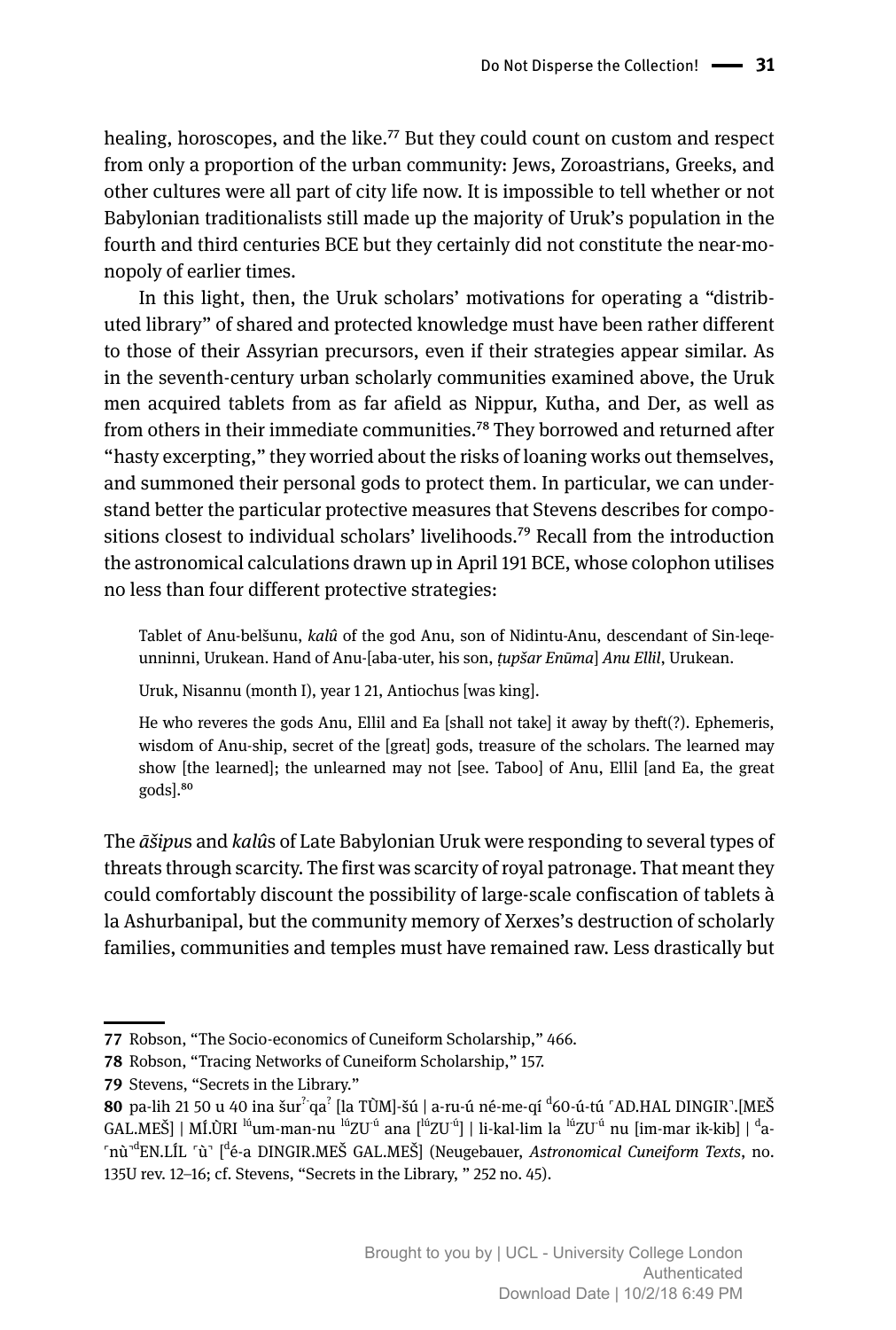more immediately, the diversification of personal beliefs and religious practices meant that temple worshippers and clients for divination and healing were in ever shorter supply, while inheritance customs encouraged prebendary shares in temple income to be split into smaller and smaller parts. Meanwhile, the Assyrian and Achaemenid "survival bottlenecks" had taken untold numbers of scholarly works out of circulation, meaning that the textual basis of their professions was ever harder to come by.

Cynthia Jean has tracked the availability of compositions listed in the classic *Āšipu's* Handbook.81 In seventh-century Assur, where junior *āšipu* Kiṣir-Aššur of the Baba-šumu-ibni family made a copy of it, his family owned about half of the hundred or so compositions listed there (and maybe more if we take long-vanished writing-boards and unexcavated areas of the house into account). $82$  In late fifth-century Uruk junior *āšipu* Anu-ikṣur of the Šangu-Ninurta family also made a copy, but his family had about half that number again.<sup>83</sup> It must have been painfully obvious to him how many of the key works of his profession were no longer in circulation. In these straitened circumstances it was more important than ever before to hoard what one had, and to share only with a trusted few. Right until the last generation of scholarly activity in Uruk, in the mid-second century BCE, copyists were still writing on their tablets, "He who reveres the god Anu shall not carry it off."84

Meanwhile, the story of cuneiform scholarship in the city of Babylon in the centuries after the anti-Achaemenid revolts is still to be pieced together. However, we do know that Xerxes saw Marduk's temple Esangila as the epicentre of the Babylonian independence movement, and that his reprisals included the decommissioning of its ziggurat, the dismantling of its prebendary system, and wholesale replacement of its senior personnel. There was some rapprochement with political power under Alexander the Great and the early Seleucids, when, for

**<sup>81</sup>** Cynthia Jean, *La magie néo-assyrienne en contexte: Recherches sur le métier d'exorciste et le concept d'*āšipūtu (Helsinki: The Neo-Assyrian Text Corpus Project, 2006), 165–67.

**<sup>82</sup>** KAR 44 (ed. Geller, "Incipits and Rubrics").

**<sup>83</sup>** Ernst von Weiher, *Spätbabylonische Texte aus Uruk, 5te Band*, Ausgrabungen der Deutschen Forschungsgemeinschaft in Uruk-Warka, Endberichte 13 (Mainz: von Zabern, 1998), no. 321; Philippe Clancier, "Le manuel de l'exorciste d'Uruk," in *Et il y eut un esprit dans l'Homme: Jean Bottéro et la Mésopotamie*, ed. Xavier Faivre, Brigitte Lion, and Cécile Michel (Paris: De Boccard, 2009), 105–17.

**<sup>84</sup>** pa-lih <sup>d</sup> 60 là ˹TÙM˺-šú (Jan J. A. van Dijk and Werner R. Mayer, *Texte aus dem Rēš-Heiligtum in Uruk-Warka* [Berlin: Mann, 1980], no. 89 rev. 9), a list of historical kings and their scholarly advisor drawn up by Anu-belšunu's eponymous grandson in 165 BCE (Alan Lenzi, "The Uruk List of Kings and Sages and Late Mesopotamian Scholarship," *Journal of Ancient Near Eastern Religions* 8 [2008]: 137–69).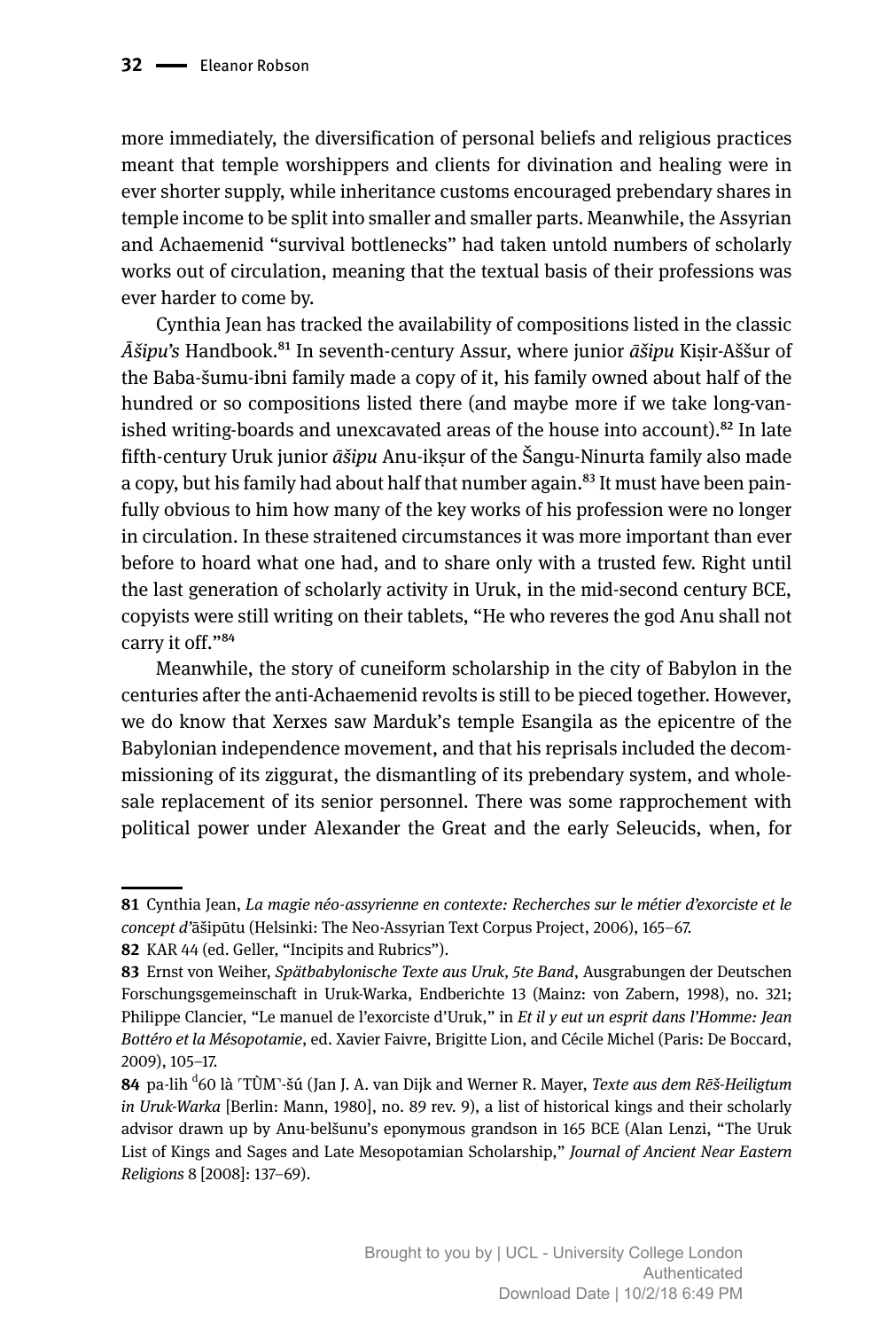instance, Esangila's *šatammu*-bishop Berossos (Babylonian Bel-reʾušu?) supposedly dedicated his famous Greek-language history Babyloniaca to Antiochus I in about 280 BCE.<sup>85</sup> But this moment of cultural exchange is perhaps indicative of a larger sense that cuneiform scholarship was no longer viable as an independent body of knowledge, and needed to be shared more widely, in new languages.<sup>86</sup> It is probably also in the third century BCE that some elements of Babylonian temple astronomy started to filter into the Greek tradition.<sup>87</sup>

The very last known cuneiform scholarly community functioned in Babylon over the period c. 150–50 BCE. Seleucid power and territory had been waning since the early second century BCE, under pressures from Rome to the west, Ptolemaic Egypt to the south, and the Parthians to the east. In 141 BCE, the royal city of Seleuceia-on-Tigris fell to the Parthians, who then set up a new imperial centre just 5 km away. Like the Seleucids before them, the new rulers of Babylonia rejected Babylon, some 65 km to the south, as a royal residence but allowed the city and its now much diminished temple, Esangila, to continue in existence.

Although we are lacking stratigraphically excavated, published archives from this period, informally recovered tablets from Victorian expeditions show that even at this late date Esangila was still a locus of scholarly as well as cultic activity. The famous Astronomical Diaries, the latest of which dates to 61 BCE,<sup>88</sup> were produced under its auspices, systematically recording a wealth of celestial and meteorological observational data, as well as increasingly frequent and extensive records of military, religious and political events.<sup>89</sup> The Diaries regularly mention sacrifices and rituals in Esangila until at least  $78$  BCE, $90$  while a small group of letters and legal documents of the temple scholars who made the

**<sup>85</sup>** Johannes Haubold, Giovanni Lanfranchi, Robert Rollinger, and John Steele, *The World of Berossos* (Wiesbaden: Harrassowitz, 2013).

**<sup>86</sup>** John Dillery, *Clio's Other Sons: Berossus and Manetho* (Ann Arbor: University of Michigan Press, 2015).

**<sup>87</sup>** Alexander Jones, "Transmission of Babylonian Astronomy to Other Cultures," in *Handbook of Archaeoastronomy and Ethnoastronomy*, ed. Clive N. Ruggles (New York: Springer, 2015), 1877–81. **88** Abraham J. Sachs and Hermann Hunger, *Astronomical Diaries and Related Texts from Babylonia, Volume III: Diaries from 164 B.C. to 61 B.C.* (Vienna: Austrian Academy of Sciences, 1996), no. 62.

**<sup>89</sup>** Reinhart Pirngruber, "The Historical Sections of the Astronomical Diaries in Context: Developments in a Late Babylonian Scientific Text Corpus," *Iraq* 75 (2013): 197–210.

**<sup>90</sup>** For instance, in May 78 BCE, "(the) governor of Babylon entered Babylon. That day, the *šatammu*-bishop of Esangila and the Babylonians, the *kiništu*-assembly of Esangila, provided [1 bull] and 2 (sheep) sacrifices at the Gate of the Prince's Son in Esangila as an offering for this governor of Babylon" (Sachs and Hunger, *Astronomical Diaries*, no. 77A obv. 26'–27').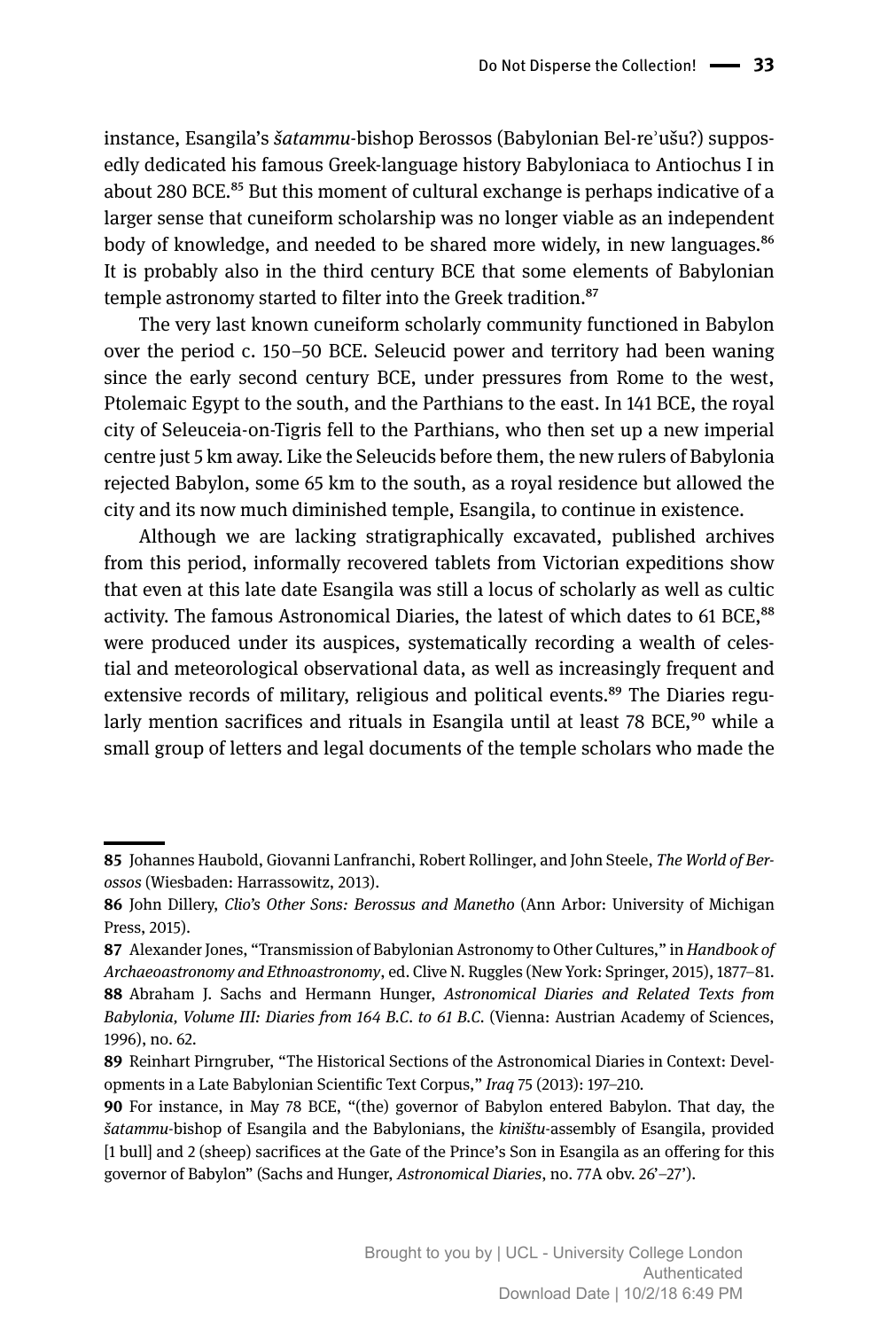Diary observations dates to 127–103 BCE.<sup>91</sup> Most prominent amongst them was perhaps Itti-Marduk-balaṭu, son of Iddin-Bel, "gardener, city supervisor(?), overseer of the gods' temples, *ṭupšar Enūma Anu Ellil*, who had previously attended(?) Hyspaosines the king."92 On 30 May, 127 BCE, the *šatammu-*bishop and temple assembly formally agreed that his two sons should take over his observational and calculational work. The latest surviving administrative records from Esangila were drawn up for a man called Rahim-Esu in 94–93 BCE, who essentially served as one of the temple's bankers: he managed its income and paid its salaries and expenses, running this operation as a profit-making business rather than as a direct employee.<sup>93</sup>

Exactly contemporary with these records are scholarly texts written by members of three families associated with the temple, who also interrelated with each other: namely the descendants of Egibatila, Mušezib, and Nanna-utu. Babylonian scholarly lineages, along with Esangila's prebendary system of priestly duties and privileges, had largely been wiped out by Xerxes in 484 BCE<sup>94</sup>; these families are amongst the few who survived or emerged in the aftermath. The Mušezib family had been central to the development of mathematical astronomy in the late fourth century BCE and continued to be members of the observational community in the late second, as witnessed by the letters and legal documents

**<sup>91</sup>** Gilbert J. P. McEwan, *Priest and Temple in Hellenistic Babylonia* (Wiesbaden: Steiner, 1981), 17–21; Robartus J. van der Spek, "The Babylonian Temple during the Macedonian and Parthian Domination," *Bibliotheca Orientalis* 42 (1985): 541–62, at 548–55; Michael Jursa, *Neo-Babylonian Legal and Administrative Documents: Typology, Contents and Archives* (Münster: Ugarit, 2005), 75; Johannes Hackl, "Materialien zur Urkundenlehre und Archivkunde der spätzeitlichen Texte aus Nordbabylonien" (PhD diss., Vienna University, 2013), 461–71.

**<sup>92</sup>** <sup>m</sup>KI-<sup>d</sup>ŠÚ-DIN <sup>lú</sup>GAL.DÙ | <šá> UGU IRI <sup>lú</sup>up-pu-de-tú šá É.MEŠ DINGIR.MEŠ | <<sup>lú</sup>>UMBISAG U<sub>4</sub> AN.NA <sup>d</sup>EN.LÍL.LÁ A «LÚ» šá <sup>m</sup>MU-<sup>d</sup>EN | ša i-na IGI-ma a-na Á as-pa-si-né-e LUGAL | DÙ (Theophilus G. Pinches, "A Babylonian Tablet Dated in the Reign of Aspasine," *Babylonian and Oriental Record* 4 [1896]: 131–35 obv. 9–13, cf. van der Spek, "The Babylonian Temple," 549–551).

**<sup>93</sup>** Gilbert J. P. McEwan, "Arsacid Temple Records," *Iraq* 43 (1981): 131–43; Robartus J. van der Spek, "Cuneiform Documents on Parthian History: The Rahimesu Archive – Materials for the Standard of Living," in *Das Partherreich und seine Zeugnisse/The Arsacid Empire: Sources and Documentation*, ed. Josef Wiesehöfer (Stuttgart: Steiner, 1998), 205–58; Jursa, *Neo-Babylonian Legal and Administrative Documents*, 75–76; Johannes Hackl, "New Additions to the Rahimesu Archive: Parthian Texts from the British Museum and the World Museum Liverpool," in *Silver, Money and Credit: A Tribute to Robartus J. van der Spek on the Occasion of his 65th Birthday*, ed. Kristin Kleber and Reinhard Pirngruber (Leiden: Nederlands Instituut voor het Nabije Oosten, 2016), 87–106.

**<sup>94</sup>** Hackl, "Materialien zur Urkundenlehre," 393.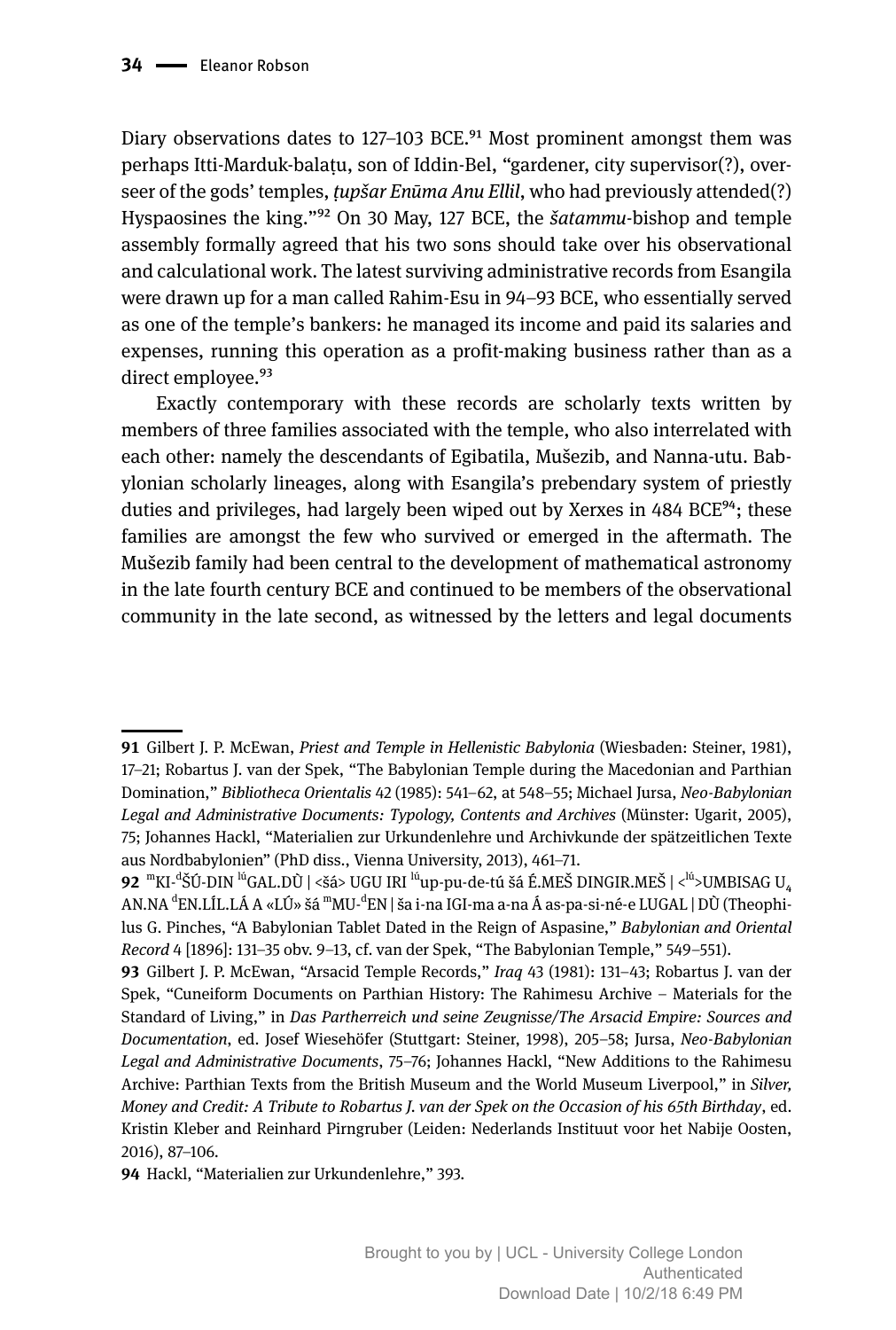mentioned above.<sup>95</sup> Some of their astronomical work survives, as well as a copy of Tablet X of The Epic of Gilgamesh, written for Itti-Marduk-balaṭu by one of his sons, Bel-ahhe-usur.<sup>96</sup> A few members of the Egibatila and Nanna-utu families also learned calculational astronomy, one of them studying with Bel-ahhe-usur's relative Marduk-šapik-zeri Mušezib.97 Meanwhile Nabu-balassu-iqbi, descendant of Egibatila, specialised in commentaries on various types of omen compilations.<sup>98</sup> Three generations of *kalû*-lamenters from the Nanna-utu family, by contrast, wrote out long ritual laments "excerpted for singing" in Emesal, the ancient liturgical dialect of Sumerian, with interlinear Akkadian translations.99 One of them also trained a member of the Egibatila family in lamentation, which suggests that some of them too were *kalû*s.100

Nearly ninety scholarly tablets have so far been assigned to men of these three families, nearly half of which have (partially) surviving colophons dating to between 137 and 49 BCE. Apart from the fourteen tablets *ana zamāri nashi*

**<sup>95</sup>** Joachim Oelsner, "Von Iqīšâ und einigen anderen spätgeborenen Babyloniern," in *Studi su vicino Oriente antico dedicati alla memoria di Luigi Cagni*, ed. Simonetta Graziani (Napoli: Istituto Universitario Orientale, 2000), 797–813, at 802–10; Eleanor Robson, *Mathematics in Ancient Iraq: A Social History* (Princeton: Princeton University Press, 2008), 221–26; Mathieu Ossendrijver, *Babylonian Mathematical Astronomy: Procedure Texts* (New York: Springer, 2012), 8 n. 44.

**<sup>96</sup>** Parthian-period scholarly tablets with Mušezib colophons include Andrew R. George, *The Babylonian Gilgameš Epic: Introduction, Critical Edition and Cuneiform Texts* (Oxford: Oxford University Press, 2003), 114 source b (Gilgamesh); Grant Frame and Andrew R. George, "The Royal Libraries of Nineveh: New Evidence for King Ashurbanipal's Tablet Collecting," *Iraq* 67 (2004): 265–84, at 268 (literary letter); and Neugebauer, *Astronomical Cuneiform Texts*, no. 123Zk (astronomy).

**<sup>97</sup>** Neugebauer, *Astronomical Cuneiform Texts*, nos. 18Zq, 122Zo, 420+821Zld, 611+822Zm.

**<sup>98</sup>** The Cuneiform Commentaries Project, directed by Eckart Frahm at Yale University, gives a full catalogue, bibliography and online edition of Nabu-balassu-iqbi's commentaries (http://ccp.yale.edu/catalogue?ccp=&scribe=Nabu-balassu-iqbi, accessed 1 September 2016).

**<sup>99</sup>** George Reisner, *Sumerische-Babylonische Hymnen nach Thontafeln Griechischer Zeit* (Berlin: Spemann, 1896), nos. 3, 5, 10, 15, 18, 19, 20a, 25, 27, 28, 36, 44, 45, 46, 49, 51, 53, and 55; Ira Spar and Wilfred G. Lambert, eds., *Literary and Scholastic Texts of the First Millennium BC*, Cuneiform Texts in the Metropolitan Museum of Art 2 (New York: The Metropolitan Museum of Art, 2005), nos. 2, 8, and 15. Preliminary online edition by the Bilinguals in Late Mesopotamian Scholarship project directed by Steve Tinney at the University of Pennsylvania (http://oracc.org/blms, accessed 1 September 2016).

**<sup>100</sup>** As I argue elsewhere, *kalû*s were often secondarily *ṭupšar Enūma Anu Ellil*, not only in Hellenistic Uruk where they are particularly well attested, but throughout the first millennium BCE in both Assyria and Babylonia; Eleanor Robson, "Who Wrote the Babylonian Astronomical Diaries?" in *Keeping Watch in Babylon: from Evidence to Text in the Astronomical Diaries*, ed. Johannes Haubold, John Steele, and Kathryn Stevens (Boston: Brill, forthcoming).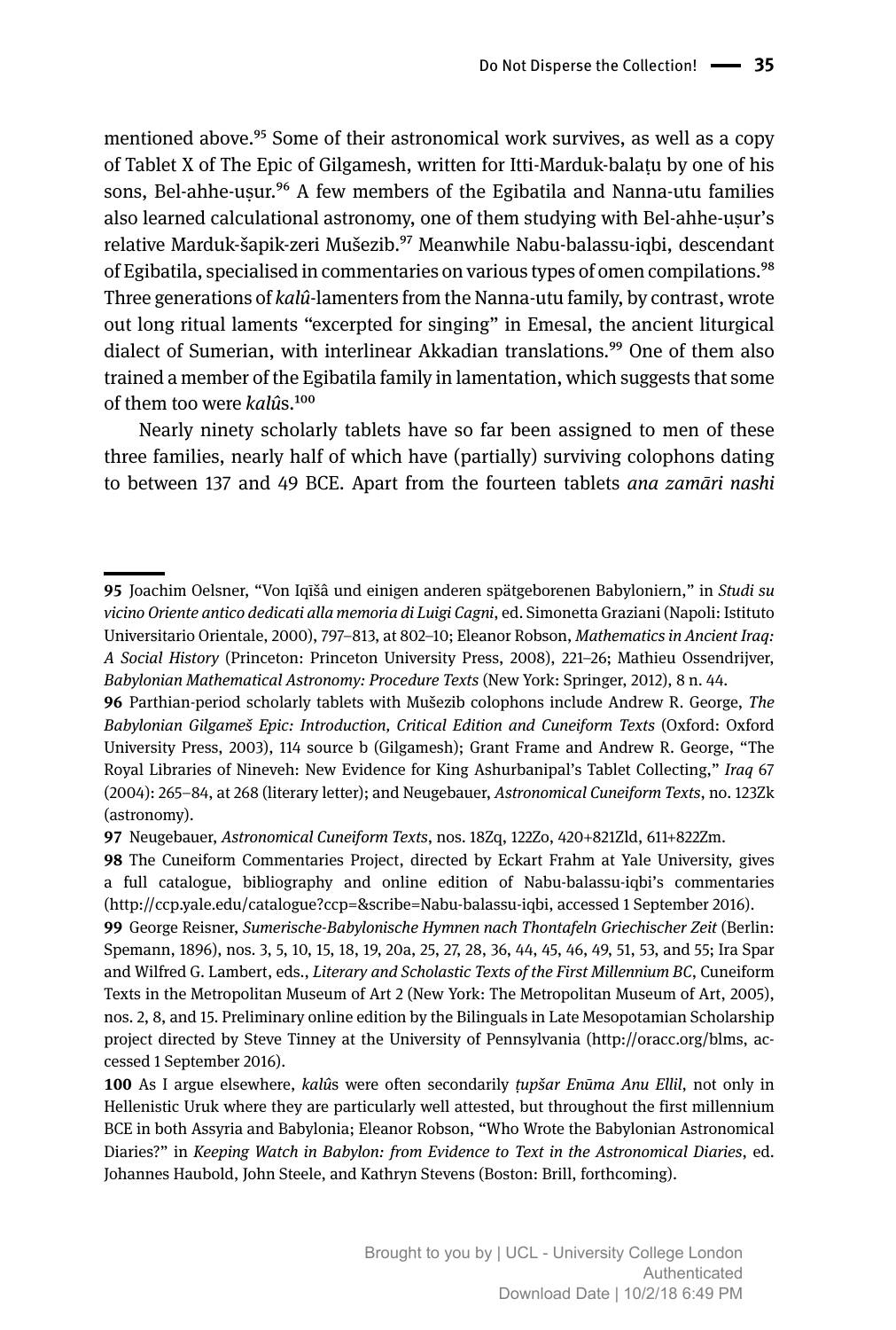"excerpted for singing,"101 many more state explicitly that they have been copied from other sources – from one Belšunu's house, from the nearby city of Borsippa, even from *magallatu* (leather rolls) from Babylon.<sup>102</sup> Ten have (partially) surviving protective formulae, across all four genres: astronomy, commentary, literature, and liturgy. Nabu-mušetiq-uddi Mušezib warns, "He who reveres the god Šamaš must not erase my handiwork."103 Nabu-balassu-iqbi Egibatila invokes the god Nabu, fully and inventively:

[He who reveres] the god Nabu should greatly, greatly guard and treasure (this tablet); [he may] not [show] it to anyone who is not the son of a work-master.<sup>104</sup>

It appears that the concept of the "learned" and the "unlearned" was now obsolete; it has been replaced with a social signifier. Although the exact meaning of the term *mār bēl dulli,* literally "son of a work-master," is unclear at this late period, it is perhaps related to the earlier *mār banê*, widely used into Hellenistic times. Liter-

**<sup>101</sup>** E.g., 「anaʾ DU<sub>12</sub> 'ZI<sup>-hi</sup>ʾ | IM.GÍD.DA <sup>md</sup>EN-A-ʿMU Aʾ šá <sup>md</sup>'IDIMʾ-DIN<sup>-su</sup>-E 'Aʾ | <sup>md</sup>nanna-u<sub>3</sub>-tu ŠU<br><sup>md</sup>EN-MU-NA A 「šáʾ | <sup>m</sup>KI-<sup>d</sup>ŠÚ-TIN A <sup>m</sup>e<sub>a</sub>-gi<sub>7</sub>-ba-tìl-la ʿTIN.TIRʾ[<sup>ki</sup>] "Extracted for singing. Exe tablet of Bel-apal-iddin, son of Ea-balassu-iqbi, descendant of Nanna-utu. Handiwork of Bel-šumu-lišir, son of Itti-Marduk-balaṭu, descendant of Egibatila, Babylon" (Reisner, *Sumerische-Babylonische Hymnen*, no. 3 rev. 10'–13', a bilingual *ballangu-*liturgy).

<sup>102</sup> SUMUN-šú ina É<sup>m</sup>EN-šu-nu [...]-<sup>[</sup>x<sup>1</sup>]<sup>im</sup>DUB <sup>m</sup>U-A-[MU A šá <sup>md</sup>IDIM]-DIN-<sup>su</sup>-E | A šá <sup>md</sup>ranna<sup>1</sup>-[ù-tu …] "Its original is from the house of Belšunu […]. Tablet of Bel-apla-[iddin, son of Ea]-balassu-iqbi, descendant of Nanna-[utu ...]" (Spar and Lambert, *Literary and Scholastic Texts*, no. 15, a bilingual *šuillakku-*prayer to the god Ninurta); ˹LIBIR.RA-šú˺ TA muh-hi IM.GÍD.DA SUMUN GABA.RI bar-sìp<sup>ki</sup> SAR-ma IGI.TAB | IM.GÍD.DA <sup>md</sup>NÀ-DIN<sup>-su</sup>-E A šá <sup>md</sup>AMAR.UTU-NUMUN-DÙ A mdegi-ba-ti-la | ŠU.MIN <sup>md</sup>NÀ-MU-SI.SÁ DUMU-šú "Its original is from an old exercise tablet of Borsippa, copied and checked. Exercise tablet of Nabu-balassu-iqbi, son of Marduk-zer-ibni, descendant of Egibatila. Handiwork of Nabu-šum-lišir, his son" (Cyril. J. Gadd, *Cuneiform Texts from Babylonian Tablets, &c., in the British Museum, Part XLI* [London: The British Museum, 1931] pl. 31 rev. 36–38; cf. pl. 32 rev. 24–26, both commentaries on the omen series Šumma Ālu); DUB šá EGIR-šú … | … ina <sup>kuš</sup>ma-gal-lat GABA.RI E<sup>ki</sup> [SAR <sup>im</sup>DUB] | <sup>rm¬d</sup>NÀ-DIN-<sup>su</sup>-E A šá <sup>md</sup>AMAR.UTU-NUMUN-DÙ A  $^{md}$ e<sub>c-</sub>[gi<sub>7</sub>-ba-ti-la] "Tablet whose continuation (quotes the first line) is [written] on a leather roll, a manuscript from Babylon. [Tablet of] Nabu-balassu-iqbi, son of Marduk-zer-ibni, descendant of Egibatila" (Ernst Weidner, "Ein Kommentar zu den Schlangen-Omina," *Archiv für Orientforschung* 21 [1966]: 46, pl. 10 rev. 38–40, cf. http://ccp.yale.edu/P461205 rev. 5'–8', both commentaries on Šumma Ālu; http://ccp.yale.edu/P433502 rev. 1'–4', commentary on sacrificial omens, accessed 1 September 2016).

**<sup>103</sup>** pa-lih 20 ŠU.MIN là í-paš<sub>x</sub>(GÍN)-<sup>r</sup>šit<sup>\*</sup> (Frame and George, "The Royal Libraries of Nineveh," 368 rev. 23, a literary letter, on which see further below with note 108).<br>**104** [GIM LIBIR-šú <sup>md</sup>U<sub>4</sub>.U<sub>4</sub>.U<sub>4</sub>.J.<sub>4</sub>.J.<sub>4</sub>.J.<sub>4</sub>.U<sub>4</sub>.U<sub>4</sub>.U<sub>4</sub>.U<sub>4</sub>.U<sub>4</sub>.J<sub>4</sub>.DIN<sup>-su</sup>-E A šá <sup>md</sup>AMAR.UTU-NUMUN-DÙ <A>

**<sup>104</sup>** [GIM LIBIR-šú <sup>md</sup>U<sub>4</sub>,U<sub>4</sub>,U<sub>4</sub>]. "U<sub>4</sub>,U<sub>4</sub>,U<sub>4</sub>,U<sub>4</sub>,U<sub>4</sub>,U<sub>4</sub>,DIN<sup>-su</sup>-E A šá <sup>md</sup>AMAR.UTU-NUMUN-DÙ <A> mdediš ha-gin li<sub>s</sub>šá-qir al-la DUMU EN du-ul-la ˹là˺ [ú-kal-lam] (Spar and Lambert, *Literary and Scholastic Texts*, no. 69 rev. 3'–5', commentary on a medical text).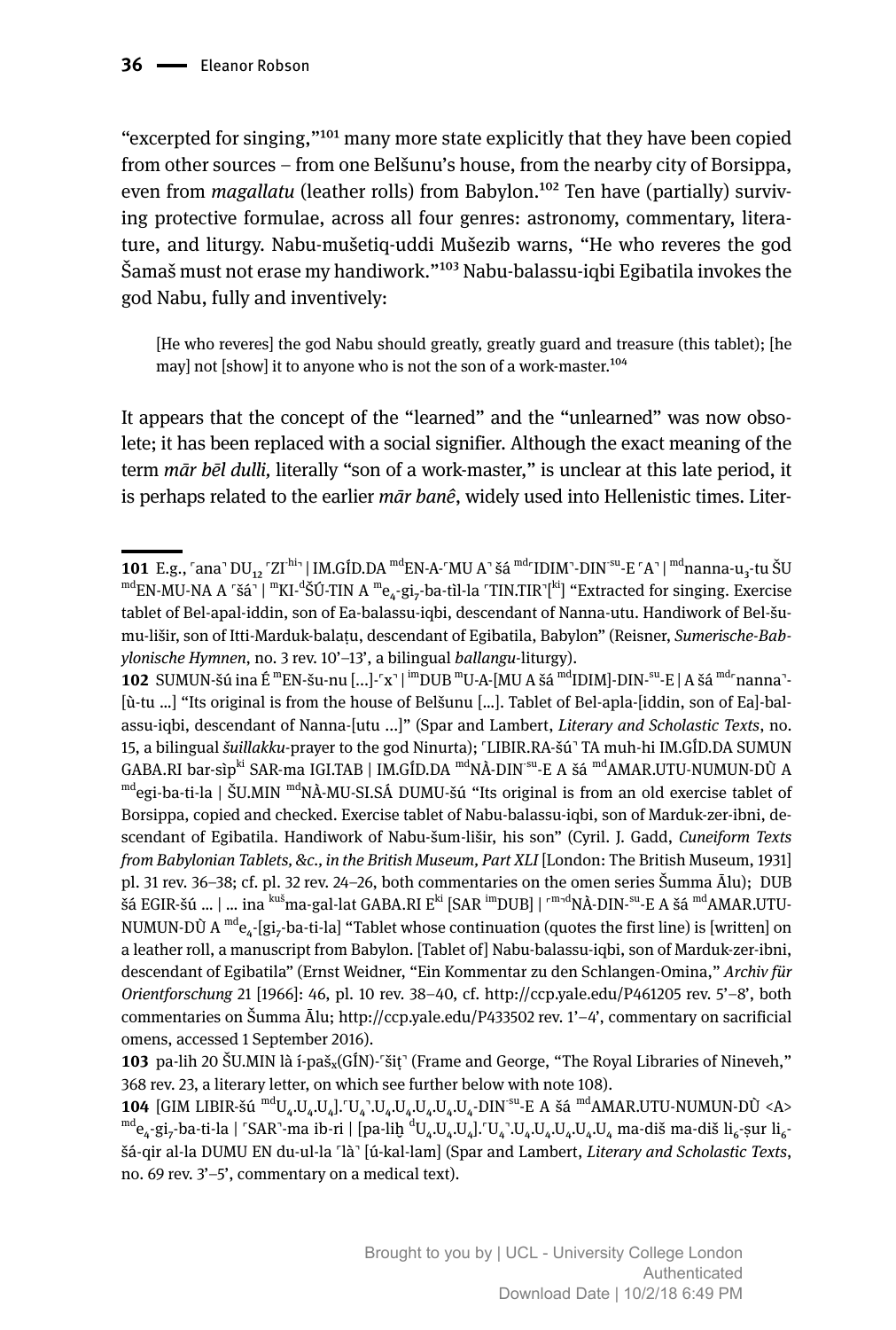ally translated as "son of the good," this phrase is explained by Michael Jursa as a *"*non-serf head of a household (loosely) affiliated to the temple."105 The word *dullu,* "work," was a common term for the (now obsolete) labour-taxation paid by temple communities until the early Achaemenid period.106 If this identification of *mār bēl dulli* is correct, then the permissible sphere of circulation for scholarly writings has shifted from the highly cuneiform-literate to the temple community: a tacit acknowledgement that cuneiform was no longer meaningful in the world beyond?<sup>107</sup>

Whatever this phrase might signify, unlike their Assyrian and Late Babylonian forebears, neither man articulates what the consequent divine punishment might be. Moreover most scholars in their circle write an even more perfunctory abbreviation of this standard phrase, omitting the offending action itself. "He who reveres the gods Šamaš and Marduk," declare the Egibatila and Nanna-utu men; "He who reveres the gods Bel and Beltiya," invoke the Mušezibs.<sup>108</sup> Just *what*, exactly, the reverent man is supposed to do with the tablet – return, protect, treasure, not remove, not lose – and under what penalty, is never declared.

These phrases, as well as the explicitly stated copying habits described above, make it clear that the scholars of Parthian Babylon expected others to have access to their writings. Yet the lacklustre nature of their protective formulae suggests that they did not anticipate much inappropriate human interest in their writings, and/or did not really count on the gods to provide appropriate protection. Indeed, they seem to have given up on the protective habit entirely by the first century BCE.<sup>109</sup> Certainly, at this very late juncture in Babylonian culture, there must have

**<sup>105</sup>** Michael Jursa, "Labor in Babylonia in the First Millennium BC," in *Labor in the Ancient World*, ed. Piotr Steinkeller and Michael Hudson (Dresden: ISLET, 2015), 345–96, at 351.

**<sup>106</sup>** Jursa, "Taxation and Service Obligations," 442; idem, "Labor in Babylonia," 352.

**<sup>107</sup>** Independently Johannes Hackl, "Language Death and Dying Reconsidered: The Role of Late Babylonian as a Vernacular Language," Imperium and Officium Working Papers, 2011. Vienna: http://iowp.univie.ac.at/, 16 posits the second century BCE – exactly the period we are discussing here – as the point at which Akkadian probably died out as a vernacular language in favour of Aramaic.

<sup>108</sup> E.g., 'pa'-lih <sup>d</sup>UTU u <sup>d</sup>AMAR.UTU (http://ccp.yale.edu/P461205 rev 9', see note above); palih <sup>d</sup>EN u <sup>d</sup>GAŠAN-ia (George, *The Babylonian Gilgameš Epic*, 114 source b rev. ii 18', see above with note 96). The following, damaged sign that George, *The Babylonian Gilgameš Epic*, 114 reads as GUR, the logogram for *târu* "to return," is to my mind more likely to be 'E'[ki] "Babylon" (cf. e.g., Spar and Lambert, *Literary and Scholastic Texts*, no. 2 rev. 20').

**<sup>109</sup>** The latest dated tablet known to me that bears the phrase "He who reveres the gods Šamaš and Marduk" is DT 35, a commentary on the ominous calendar *Iqqur Īpuš*, written by a member of the Egibatila family in 103 BCE (http://ccp.yale.edu/P461300). At least eight tablets written by scholars in the Egibatila circle post-date it, the latest being a calculated table of full moons from 49 BCE by a member of the Nanna-utu family (Neugebauer, *Astronomical Cuneiform Texts*, no. 18Zq).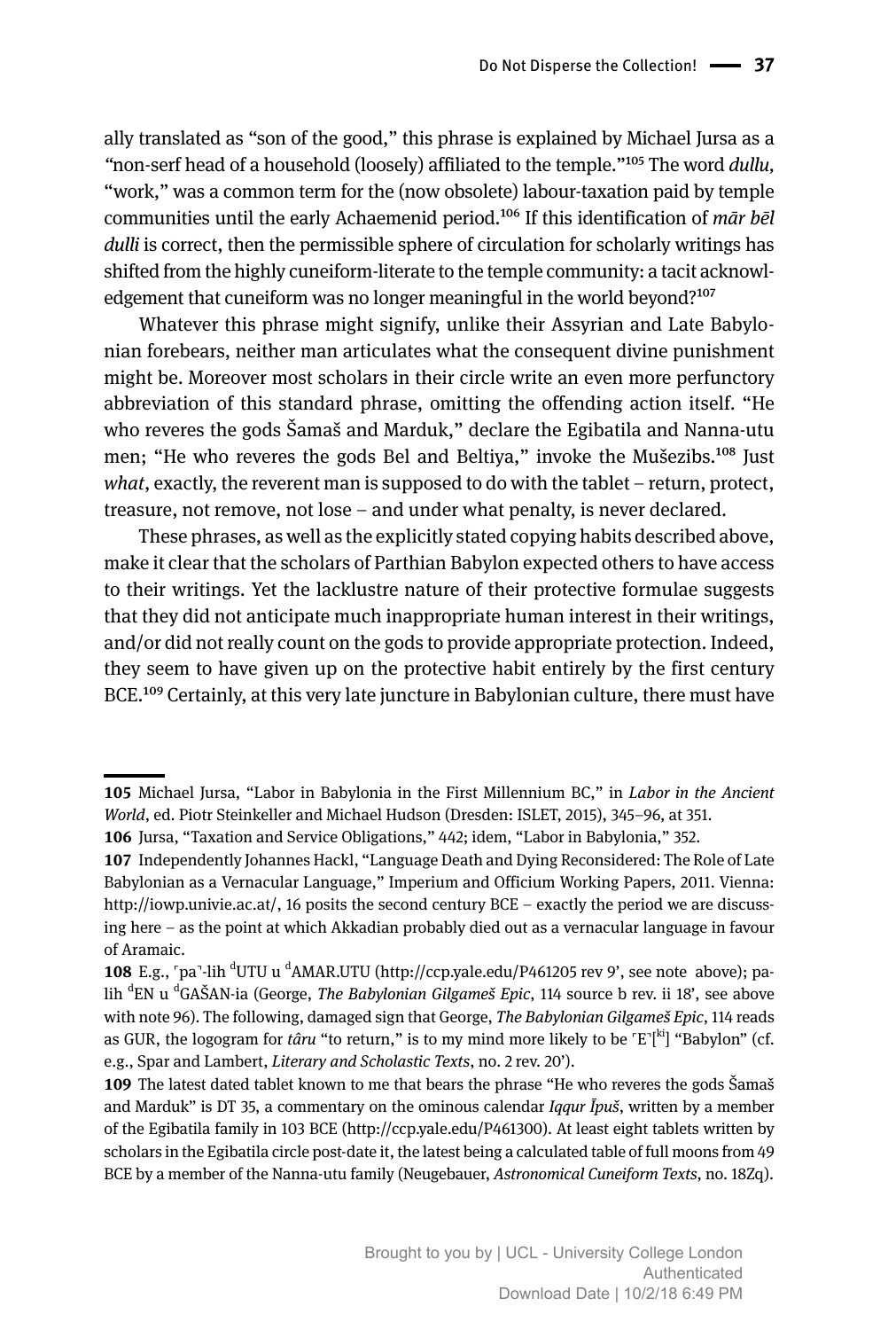been very few other cuneiform literate communities around. But if they were merely going through the motions, for custom's sake, why bother at all?

Fascinatingly, this group of scholars were still acutely aware of Ashurbanipal's long-ago plundering of the scholarship of northern Babylonia, as witnessed by two literary letters copied by members of the Mušezib and Egibatila families.<sup>110</sup> One letter purports to be from "the obedient citizens of Borsippa," promising to obey the king's command to "Write out all the scribal learning in the property of the god Nabu and send it to me!" and referring him to Esangila for one particular text – a Sumerian vocabulary – that is not in their possession.<sup>111</sup> The other letter is a longer response to a similar royal request for "all the scribal [learning, as much as there is, that is in the possession] of the great lord Marduk, my lord." In this composition, twelve named scholars from Babylon offer to write down all that is "stored in their minds like goods piled in a magazine" in exchange for silver and political favour.<sup>112</sup>

The historicity of the original letters is still hotly debated, but what matters here is that in Babylon, over half a millennium later, the group memory of this event was still current. However, in this late recounting, no original tablets left Babylonia for Nineveh (though we have seen in the previous section that this was not the case) and no scholars were chained up in the royal palace and forced to work. Instead they offered to transfer their knowledge from memory onto writing boards in return for royal respect and reward. This rose-tinted retelling was a

**<sup>110</sup>** Frame and George, "The Royal Libraries of Nineveh"; cf. Eckart Frahm, "On Some Recently Published Late Babylonian Copies of Royal Letters," *Nouvelles Assyriologiques Brèves et Utilitaires* 43 (2005): 43–46.

**<sup>111</sup>** bar-sìpki-MEŠ sa-an-˹qu-tú˺ a-na LUGAL EN-šu-nu ú-ta-ru-˹šú˺ na-áš-par-tu₄ šá ˹iš-ṭu-ru˺ | um-ma kul-lat <sup>lú</sup>DUB.SAR<sup>-tú</sup> 「šá ŠÀ' NÍG.GA <sup>d</sup>NÀ EN-ía šu-ṭu-ra-aʾ šu-bil-la-ni | šul-li-iʾ-a [na-áš]par- $^{\text{t}}$ tu<sub>a</sub> $^{\text{u}}$  "The obedient citizens of Borsippa will return (i.e., fulfill) to their king the commission that he wrote, as follows: 'Write out all the scribal learning in the property of the god Nabu, my lord, and send it to me! Fulfill the commission!'" (Frame and George, "The Royal Libraries of Nineveh," 268 obv. 8–10). The colophon reads: GIM <SUMUN>-šú SAR-ma IGI.TAB u IGI.KÁR  $\mu^{\rm{im}}$ DUB  $^{\rm{md}}$ EN-TIN<sup>-su</sup> A šá  $^{\rm{md}}$ NÀ-DIB-U<sub>4</sub>.DA A  $^{\rm{m}}$ mu-še-zib | ŠU.MIN  $^{\rm{md}}$ NÀ-DIB-U<sub>4</sub>.DA A-šú "Copied and checked according to its <original>. Tablet of Bel-uballissu, son of Nabu-mušetiq-uddi, descendant of Mušezib. Handiwork of Nabu-mušetiq-uddi, his son" (rev. 22–23, and see note 103 above for its continuation).

<sup>112</sup> kul-lat <sup>lú</sup>DUB.[SAR<sup>-tú</sup> ... šá] | [ŠÀ] 'NÍG'.GA <sup>d</sup>AMAR.UTU <sup>d</sup>EN GAL<sup>-ú</sup> EN-iá (Frame and George 2004:273 obv 9-10); 12 <sup>lú</sup>UM.ME.A.MEŠ an-nu-tú ... | ... [kul-lat <sup>lú</sup>DUB.SAR<sup>-tú</sup>] | [šá] i-hi-ṭu-ú ib-ru-ú GIM gu-ru-「un'-né-e a-na kar-ši-šú-nu kam-su "these 12 scholars ... [all of scribal learning] that they have read and checked, stored in their minds like goods piled in a magazine" (obv. 13–14). The remains of the colophon are restored by Frahm, "On Some Recently Published Late Babylonian Copies," 45) to read: [IM.GÍD.DA  $\mathrm{^{md}EN\text{-}MU\text{-}S}$ I.SÁ DUMU šá  $\mathrm{^{m}KI\text{-}^{d}AMAR.UTU\text{-}DIN$  DUMU  $^{md}$ e<sub>4</sub>-gi<sub>7</sub>-ba-<sup> $r$ </sup>ti<sup> $-$ </sup>[la …] "[Exercise tablet of Bel-šum-lišir, son of Itti-Marduk]-balaṭu, descendant of Egibatila [...]".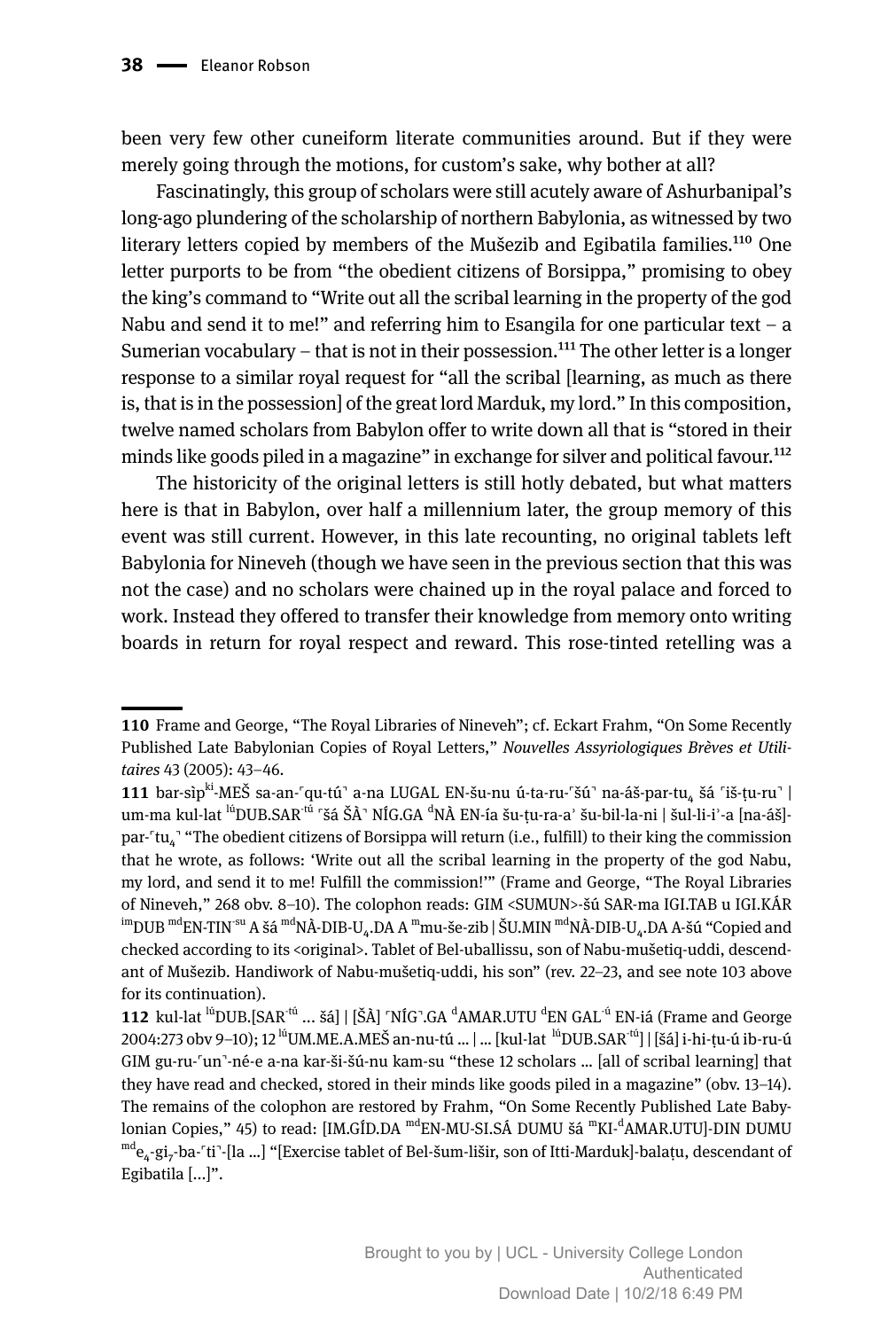reimagining of a time in which cuneiform scholarship was still in high demand, when even the world's most powerful king treated the learned with the deference they felt they deserved but had lost long ago.

#### **1.6 Conclusions**

The costs and benefits to sharing or concealing written knowledge in cuneiform culture were weighted differently in different times and places, according to the opportunities and pressures of the moment. Most simply put, the higher up the social scale the less need there was for scholarly reciprocity. Members of the Nur-Šamaš and Baba-šumu-ibni family circles in seventh-century Huzirina and Assur took care to acknowledge their sources and copyists (who mostly had junior status), and to return tablets borrowed from others. In turn they expected the same courtesies from others in their intellectual communities. Without such a formally encoded etiquette for sharing and protecting, any one individual's chances of access to the written word were substantially diminished. By contrast their courtier contemporaries, the descendants of Gabbu-ilani-ereš and their colleagues, did not credit their scribes and did not expect tablets to be borrowed or copied by others. Stored in the inner courtyard of Ezida on the royal citadel, under the watchful eye of Nabu himself, their writings were as safe as could possibly be. Only the king himself could assert any claim on them. And this was part of a much larger, longerterm royal attempt to centralise and monopolise scholarly knowledge. Focusing overwhelmingly on divination, ritual, healing, and prayer, Ashurbanipal's vast personal tablet collection aimed not only to diminish other humans' access to learning but to maximise his own ability to predict and control the gods' will.

However, even if – or rather, precisely because – in reality sharing and protecting of written knowledge was socially asymmetrical, it was not possible to admit that truth in practice. Hence the euphemistic worries expressed about "the unlearned" gaining inappropriate access to writings which, as we saw at the very start of this article, would be have been utterly incomprehensible to all but a handful of the highly cuneiform literate. We have also seen how tightly individual families held on to scholarly roles across the generations, whether as royal advisors like the Gabbu-ilani-ereš men, or temple ritualists like the Sin-leqe-unninnis. There was no real threat of untrained outsiders accessing sufficient professional instruction, never mind sufficient social status, to set themselves up as rival *āšipu*s or *kalû*s to the long-established urban dynasties*.*

Rather, as we have seen, scholarly communities were most at risk from statelevel threats because cuneiform scholarship was seen to be powerful, and there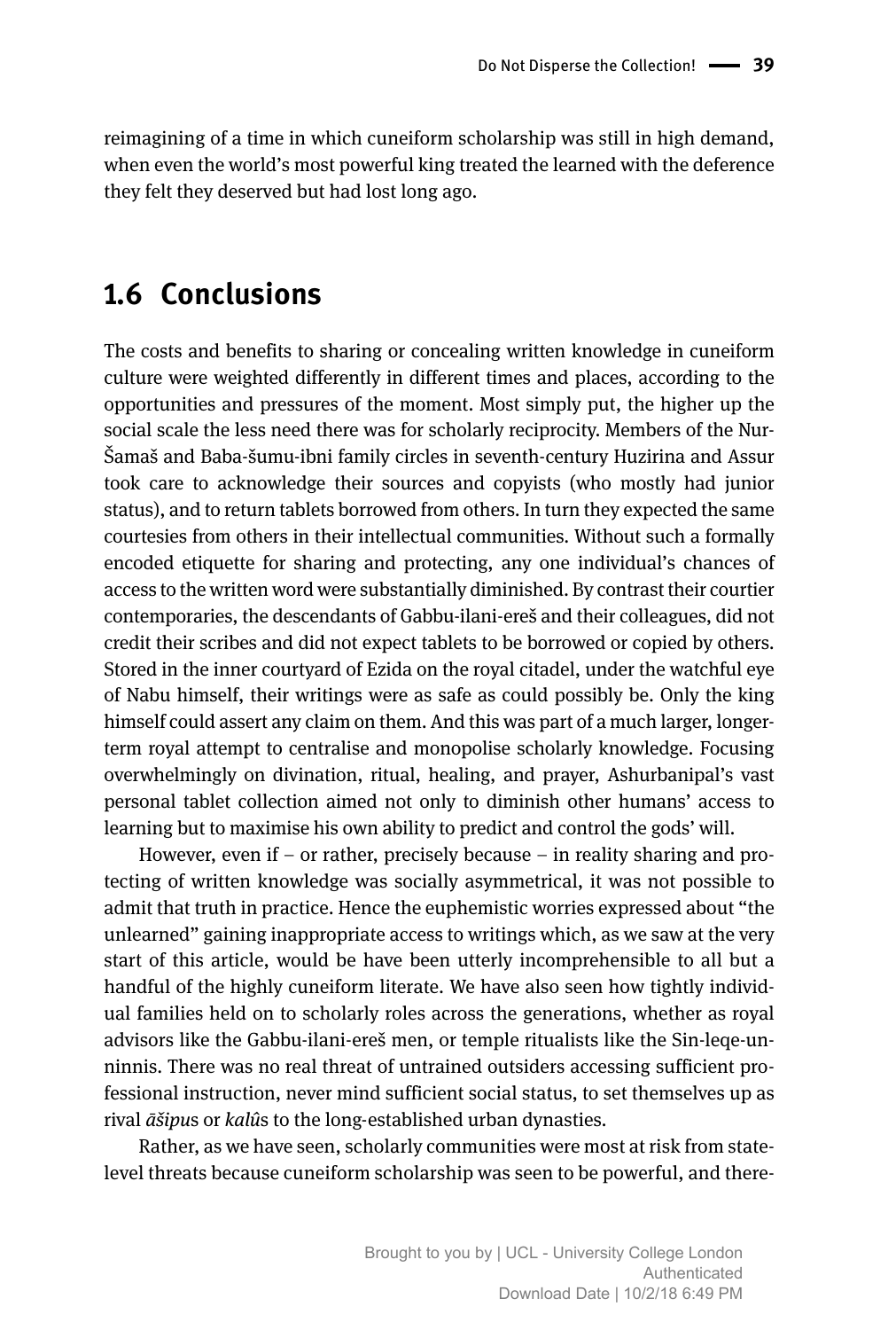fore highly politicised and threatening. For Ashurbanipal in the mid- seventh century BCE, the means to read and understand the gods' will should be the king's above all, and even if he did not intend to deprive others entirely of those means, he insisted on unprecedentedly complete access to the writings that enabled communication with the divine. War against his brother Šamaš- šumuukin in Babylonia gave him the perfect opportunity to pursue that plan but also, ultimately, led to its and the empire's collapse, gravely imperilling the survival of cuneiform scholarship in the process. Conversely, 150 years later, Darius and Xerxes were not believers in the Babylonian gods but saw the temples as a source of taxation revenue on the one hand and of political rebellion on the other. Shutting down the latter while maintaining the former entailed the removal of local centres of resistance, both institutional and familial. The scholars and temples of northern Babylonia were again grievously affected. Over the course of a century and a half, cuneiform scholarship's sphere of circulation had halved and halved again.

The scholarly community, ever resilient, rebuilt and reconfigured itself once more. But henceforth it would be wary of too much engagement with royal power, which could veer from the over-invested to the violently hostile. From the fifth century onwards, in the absence of kingly patronage, cuneiform scholarship's real struggle was to find local validation and income, whether through temple affiliation or private clientele. But urban populations now had more choice of divine authority than ever before, and traditional Babylonian learning had to compete with new ways of thinking from both east and west. Worries about protecting and sharing written knowledge were perhaps most acute in the late Achaemenid and early Seleucid periods. But eventually, over the course of the third and second centuries BCE, the shrinking community of the cuneiform-literate accepted that they had lost the battle for status and influence amongst their fellow city dwellers. One strategy was to share their learning more widely, in alphabetic scripts, via mechanisms and to readerships that we still do not fully understand. But on the street and in the (emptying) temple there was now little interest in what these erstwhile experts did and thought, compared to the glory days of cuneiform culture, few fellow-travellers with whom to share it and therefore very little need to protect their traditional writings in the once customary way.

#### **References**

Paul-Alain Beaulieu, "The Afterlife of Assyrian Scholarship in Hellenistic Babylonia," in *Gazing on the Deep: Ancient Near Eastern and Other Studies in Honor of Tzvi Abusch*, ed. Jeffrey Stackert, Barbara Nevling Porter, and David P. Wright (Bethesda: CDL Press, 2010), 1–18.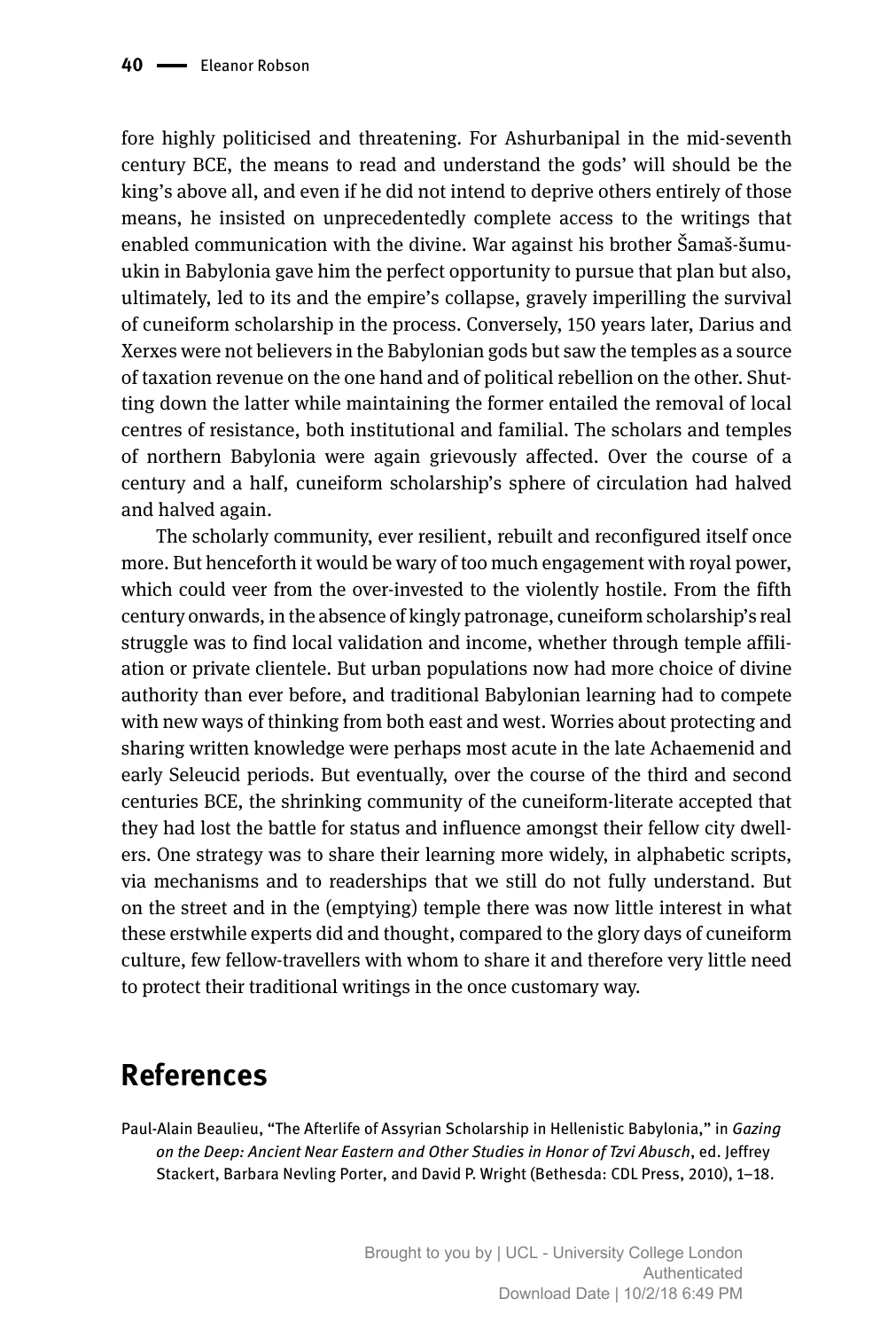- Carl Bezold, *Catalogue of the Cuneiform Tablets in the Kouyunjik Collection of the British Museum*, *Volume 5* (London: The British Museum, 1899).
- Rykle Borger, "Bemerkungen zu den akkadischen Kolophonen," *Welt des Orients* 5 (1969–70): 165–71.
- Philippe Clancier, "Le manuel de l'exorciste d'Uruk," in *Et il y eut un esprit dans l'Homme: Jean Bottéro et la Mésopotamie*, ed. Xavier Faivre, Brigitte Lion, and Cécile Michel (Paris: De Boccard, 2009), 105–17.
- Stephen W. Cole and Piotr Machinist, *Letters from Assyrian and Babylonian Priests to Kings Esarhaddon and Assurbanipal*, State Archives of Assyria 13 (Helsinki: Helsinki University Press, 1998).
- Manfred Dietrich, *The Neo-Babylonian Correspondence of Sargon and Sennacherib*, State Archives of Assyria 17 (Helsinki: Helsinki University Press, 2003).
- Jan J. A. van Dijk and Werner R. Mayer, *Texte aus dem Rēš-Heiligtum in Uruk-Warka* (Berlin: Mann, 1980).
- John Dillery, *Clio's Other Sons: Berossus and Manetho* (Ann Arbor: University of Michigan Press, 2015).
- F. Mario Fales and J. Nicholas Postgate, *Imperial Administrative Records, Part I: Palace and Temple Administration*, State Archives of Assyria 7 (Helsinki: Helsinki University Press, 1992).
- F. Mario Fales and J. Nicholas Postgate, *Imperial Administrative Records, Part II: Provincial and Military Administration*, State Archives of Assyria 11 (Helsinki: Helsinki University Press, 1995).
- Jeanette C. Fincke, "The Babylonian Texts of Nineveh: Report on the British Museum's Ashurbanipal Library Project," *Archiv für Orientforschung* 50 (2003/04): 111–49.
- Eckart Frahm, "Nabu-zuqup-kenu, das Gilgameš-Epos und der Tod Sargons II," *Journal of Cuneiform Studies* 51 (1999): 73–90.
- Eckart Frahm, "On Some Recently Published Late Babylonian Copies of Royal Letters," *Nouvelles Assyriologiques Brèves et Utilitaires* 43 (2005): 43–46.
- Eckart Frahm, "Keeping Company with Men of Learning: The King as Scholar," in *The Oxford Handbook of Cuneiform Culture*, ed. Karen Radner and Eleanor Robson (Oxford: Oxford University Press, 2011), 508–33.
- Grant Frame, *Rulers of Babylonia: From the Second Dynasty of Isin to the End of Assyrian Domination (1157–612 BC)*, Royal Inscriptions of Mesopotamia: Babylonian Periods 2 (Toronto: University of Toronto Press, 1995).
- Grant Frame and Andrew R. George, "The Royal Libraries of Nineveh: New Evidence for King Ashurbanipal's Tablet Collecting," *Iraq* 67 (2004): 265–84.
- Cyril. J. Gadd, *Cuneiform Texts from Babylonian Tablets, &c., in the British Museum, Part XLI* (London: The British Museum, 1931).
- Markham J. Geller, "Fragments of Magic, Medicine and Mythology from Nimrud," *Bulletin of the School of Oriental and African Studies* 63 (2000): 331–39.
- Markham J. Geller, "Incipits and Rubrics," in *Wisdom, Gods and Literature: Studies in Assyriology in Honour of W.G. Lambert*, ed. Andrew R. George and Irving L. Finkel (Winona Lake: Eisenbrauns, 2000), 225–58.
- Markham J. Geller, "Look to the Stars: Babylonian Medicine, Magic, Astrology and Melothesia," Max Planck Institute for the History of Science Preprints 401 (Berlin: Max Planck Institute for the History of Science, 2010).
- Andrew R. George, *The Babylonian Gilgameš Epic: Introduction, Critical Edition and Cuneiform Texts* (Oxford: Oxford University Press, 2003).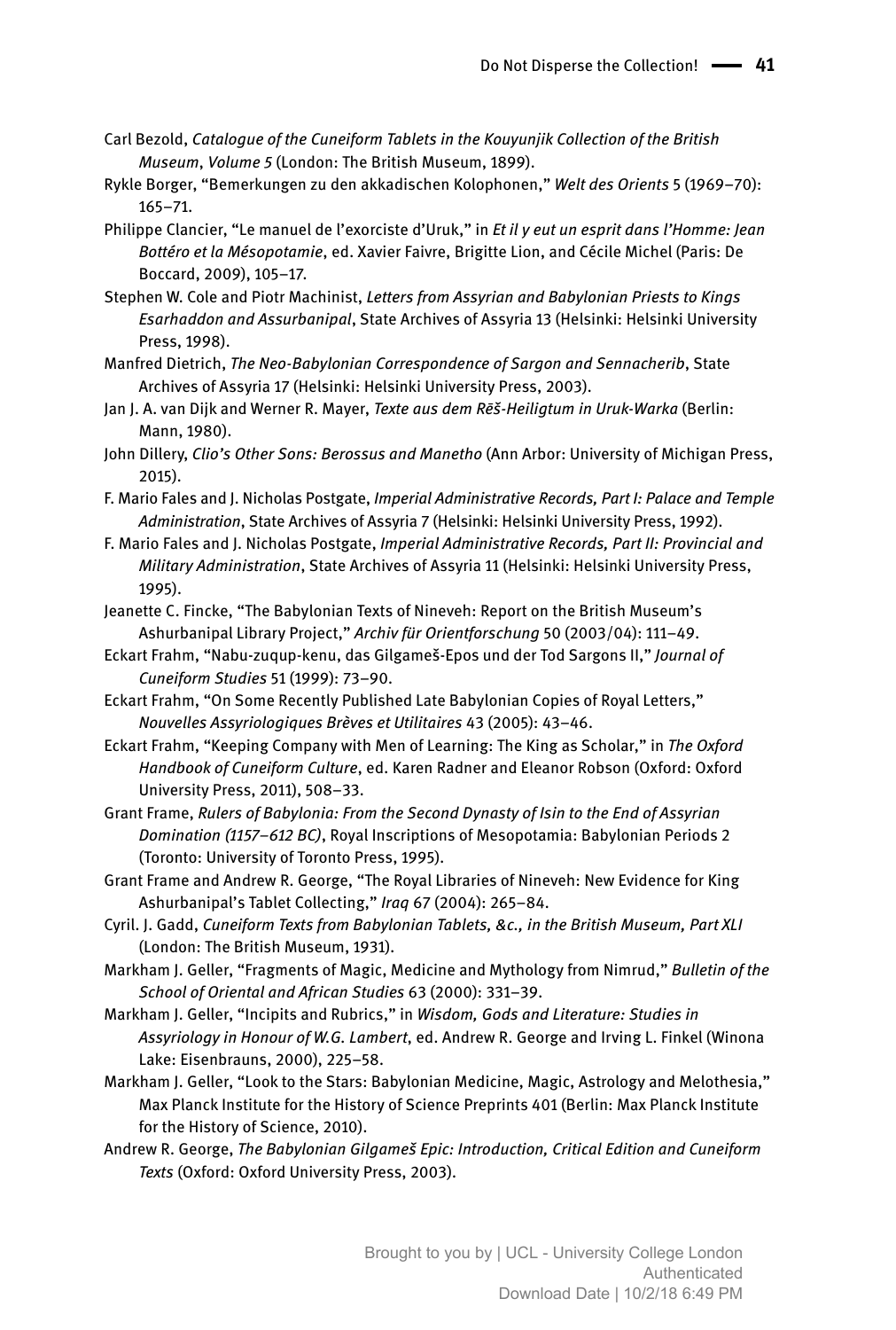- Petra D. Gesche, *Schulunterricht in Babylonien im ersten Jahrtausend v. Chr.*, Alter Orient und Altes Testament 275 (Münster: Ugarit, 2000).
- Oliver R. Gurney and Jacob J. Finkelstein, *The Sultantepe Tablets, Volume I* (London: British Institute of Archaeology at Ankara, 1957).
- Oliver R. Gurney and Peter Hulin, *The Sultantepe Tablets, Volume II* (London: British Institute of Archaeology at Ankara, 1964).
- Johannes Hackl, "Language Death and Dying Reconsidered: The Role of Late Babylonian as a Vernacular Language," Imperium and Officium Working Papers, 2011. Vienna: http://iowp. univie.ac.at/.
- Johannes Hackl, "Materialien zur Urkundenlehre und Archivkunde der spätzeitlichen Texte aus Nordbabylonien" (PhD diss., Vienna University, 2013).
- Johannes Hackl, "New Additions to the Rahimesu Archive: Parthian Texts from the British Museum and the World Museum Liverpool," in *Silver, Money and Credit: A Tribute to Robartus J. van der Spek on the Occasion of his 65th Birthday*, ed. Kristin Kleber and Reinhard Pirngruber (Leiden: Nederlands Instituut voor het Nabije Oosten, 2016), 87–106.
- Johannes Haubold, Giovanni Lanfranchi, Robert Rollinger, and John Steele, *The World of Berossos* (Wiesbaden: Harrassowitz, 2013).
- Hermann Hunger, *Babylonische und Assyrische Kolophone* (Kevelaer: Butzon & Bercker; Neukirchen-Vluyn: Neukirchener, 1968).
- Hermann Hunger, *Astrological Reports to Assyrian Kings*, State Archives of Assyria 8 (Helsinki: Helsinki University Press, 1992).
- Cynthia Jean, *La magie néo-assyrienne en contexte: Recherches sur le métier d'exorciste et le concept d'*āšipūtu (Helsinki: The Neo-Assyrian Text Corpus Project, 2006).
- Alexander Jones, "Transmission of Babylonian Astronomy to Other Cultures," in *Handbook of Archaeoastronomy and Ethnoastronomy*, ed. Clive N. Ruggles (New York: Springer, 2015), 1877–81.
- Michael Jursa, *Neo-Babylonian Legal and Administrative Documents: Typology, Contents and Archives* (Münster: Ugarit, 2005).
- Michael Jursa, "Money-based Exchange and Redistribution: The Transformation of the Institutional Economy in First-millennium Babylonia," in *Autour de Polanyi: Vocabulaires, théories et modalités des échanges*, ed. Philippe Clancier, Francis Joannès, Pierre Rouillard, and Aline Tenu (Paris: de Boccard, 2005), 171–86.
- Michael Jursa, "Die Söhne Kudurrus und die Herkunft der Neubabylonischen Dynastie," *Revue d'Assyriologie* 101 (2007): 125–36.
- Michael Jursa, "The Transition of Babylonia from the Neo-Babylonian Empire to Achaemenid Rule," in *Regime Change in the Ancient Near East and Egypt: from Sargon of Agade to Saddam Hussein*, ed. Harriet Crawford (Oxford: Oxford University Press, 2007), 73–94.
- Michael Jursa, "Taxation and Service Obligations in Babylonia from Nebuchadnezzar to Darius and the Evidence for Darius' Tax Reform," in *Herodot und das Persische Weltreich/ Herodotus and the Persian Empire*, ed. Robert Rollinger, Brigitte Truschnegg, and Reinhold Bichler (Wiesbaden: Harrassowitz, 2011), 431–48.
- Michael Jursa, "Labor in Babylonia in the First Millennium BC," in *Labor in the Ancient World*, ed. Piotr Steinkeller and Michael Hudson (Dresden: ISLET, 2015), 345–96.
- Wilfred G. Lambert, "A Late Assyrian Catalogue of Literary and Scholarly Texts," in *Kramer Anniversary Volume: Cuneiform Studies in Honor of Samuel Noah Kramer*, ed. Barry L. Eichler, Jane W. Heimerdinger, and Åke W. Sjöberg (Kevelaer: Butzon & Bercker; Neukirchen-Vluyn: Neukirchener, 1976), 313–18.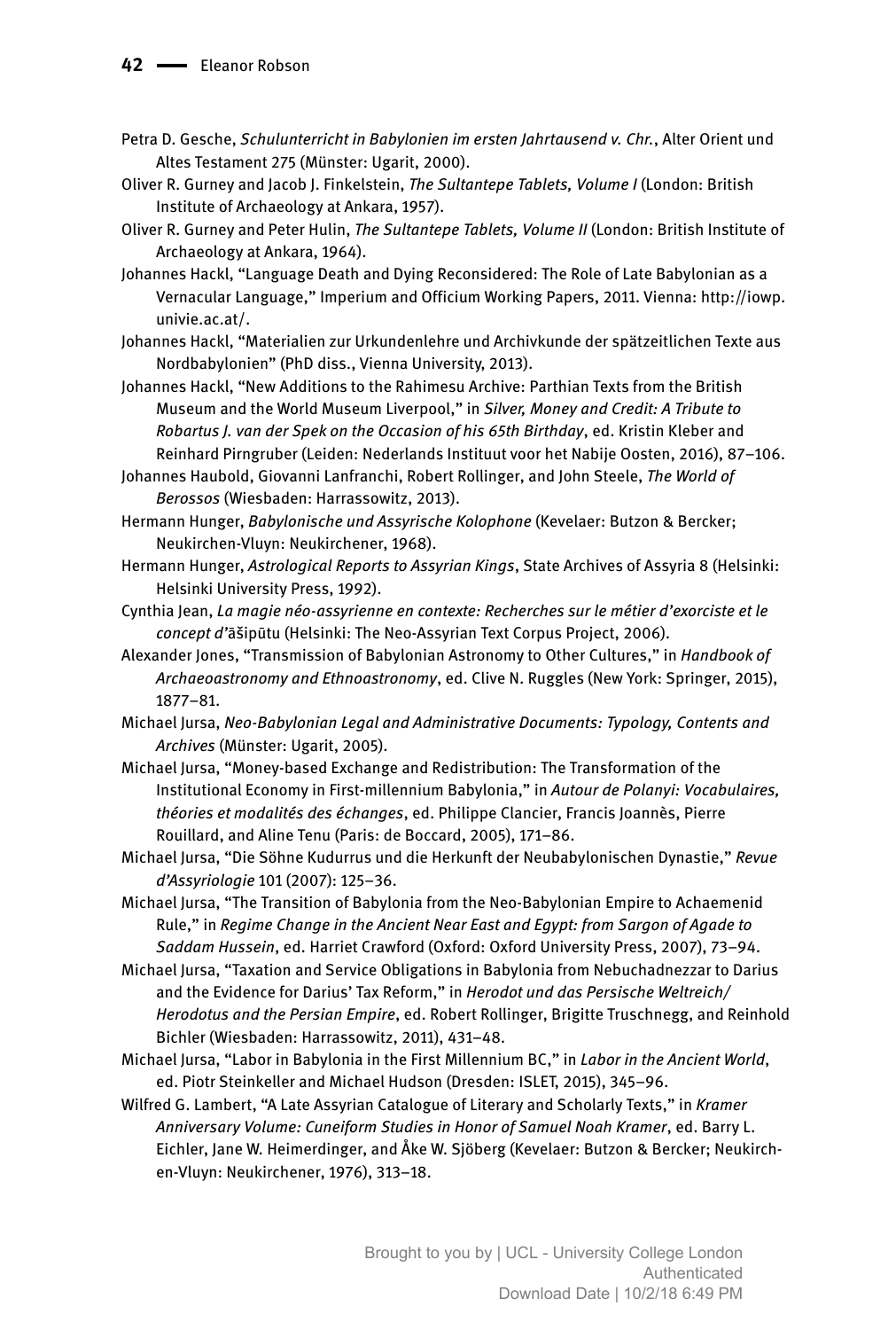Wilfred G. Lambert, *Babylonian Oracle Questions* (Winona Lake: Eisenbrauns, 2007).

- Alan Lenzi, *Secrecy and the Gods: Secret Knowledge in Ancient Mesopotamia and Biblical Israel* (Helsinki: The Neo-Assyrian Text Corpus Project, 2008).
- Alan Lenzi, "The Uruk List of Kings and Sages and Late Mesopotamian Scholarship," *Journal of Ancient Near Eastern Religions* 8 (2008): 137–69.
- Stephen Lieberman, "A Mesopotamian Background for the So-called Aggadic 'Measures' of Biblical Hermeneutics?" *Hebrew Union College Annual* 58 (1987): 157–225.
- Stephen Lieberman, "Canonical and Official Cuneiform Texts: Towards an Understanding of Assurbanipal's Personal Tablet Collection," in *Lingering over Words: Studies in Ancient Near Eastern Literature in Honor of William L. Moran*, ed. Tzvi Abusch, John Huehnergard, and Piotr Steinkeller (Atlanta: Scholars Press, 1990), 305–36.

Alasdair Livingstone, *Mystical and Mythological Explanatory Works of Assyrian and Babylonian Scholars* (Oxford: Clarendon, 1986).

Alasdair Livingstone, "On the Organized Release of Doves to Secure Compliance of a Higher Authority," in *Wisdom, Gods and Literature: Studies in Assyriology in Honour of W.G. Lambert*, ed. Andrew R. George and Irving L. Finkel (Winona Lake: Eisenbrauns, 2000), 375–88.

- Alasdair Livingstone, "Ashurbanipal: Literate or Not?" *Zeitschrift für Assyriologie* 97 (2007): 98–118.
- Seton Lloyd and Nuri Gokçe, "Sultantepe: Anglo-Turkish Joint Excavations, 1952," *Anatolian Studies* 3 (1953): 27–47.
- Stefan M. Maul, *Zukunftsbewältigung: Eine Untersuchung altorientalischen Denkens anhand der babylonisch-assyrischen Löserituale (Namburbi)* (Mainz: von Zabern, 1994).
- Stefan M. Maul, "Die Tontafelbibliothek aus dem sogenannten »Haus des Beschwörungspriesters,«" *Assur-Forschungen: Arbeiten aus der Forschungsstelle »Edition Literarische Keilschrifttexte aus Assur« der Heidelberger Akademie der Wissenschaften*, ed. Stefan M. Maul and Nils P. Heeßel (Wiesbaden: Harrassowitz, 2010), 189–228.
- Gilbert J. P. McEwan, "Arsacid Temple Records," *Iraq* 43 (1981): 131–43.
- Gilbert J. P. McEwan, *Priest and Temple in Hellenistic Babylonia* (Wiesbaden: Steiner, 1981). Otto Neugebauer, *Astronomical Cuneiform Texts*, *Volumes I–III* (Berlin: Springer, 1955).
- Joachim Oelsner, "Von Iqīšâ und einigen anderen spätgeborenen Babyloniern," in *Studi su vicino Oriente antico dedicati alla memoria di Luigi Cagni*, ed. Simonetta Graziani (Napoli: Istituto Universitario Orientale, 2000), 797–813.
- Mathieu Ossendrijver, *Babylonian Mathematical Astronomy: Procedure Texts* (New York: Springer, 2012).
- Simo Parpola, "Assyrian Library Records," *Journal of Near Eastern Studies* 42 (1983): 1–29.
- Simo Parpola, *Letters from Assyrian Scholars to the Kings Esarhaddon and Assurbanipal, Part II: Commentary and Appendices* (Kevelaer: Butzon & Bercker, 1983; repr., Winona Lake: Eisenbrauns, 2007).
- Simo Parpola, *Letters from Assyrian and Babylonian Scholars*, State Archives of Assyria 10 (Helsinki: Helsinki University Press, 1993).
- Simo Parpola, "Sequence of Post-canonical Eponyms," in *The Prosopography of the Neo-Assyrian Empire, Volume 1/I: A*, ed. Karen Radner (Helsinki: The Neo-Assyrian Text Corpus Project, 1998), xviii–xx.
- Theophilus G. Pinches, "A Babylonian Tablet Dated in the Reign of Aspasine," *Babylonian and Oriental Record* 4 (1896): 131–35.
- Reinhart Pirngruber, "The Historical Sections of the Astronomical Diaries in Context: Developments in a Late Babylonian Scientific Text Corpus," *Iraq* 75 (2013): 197–210.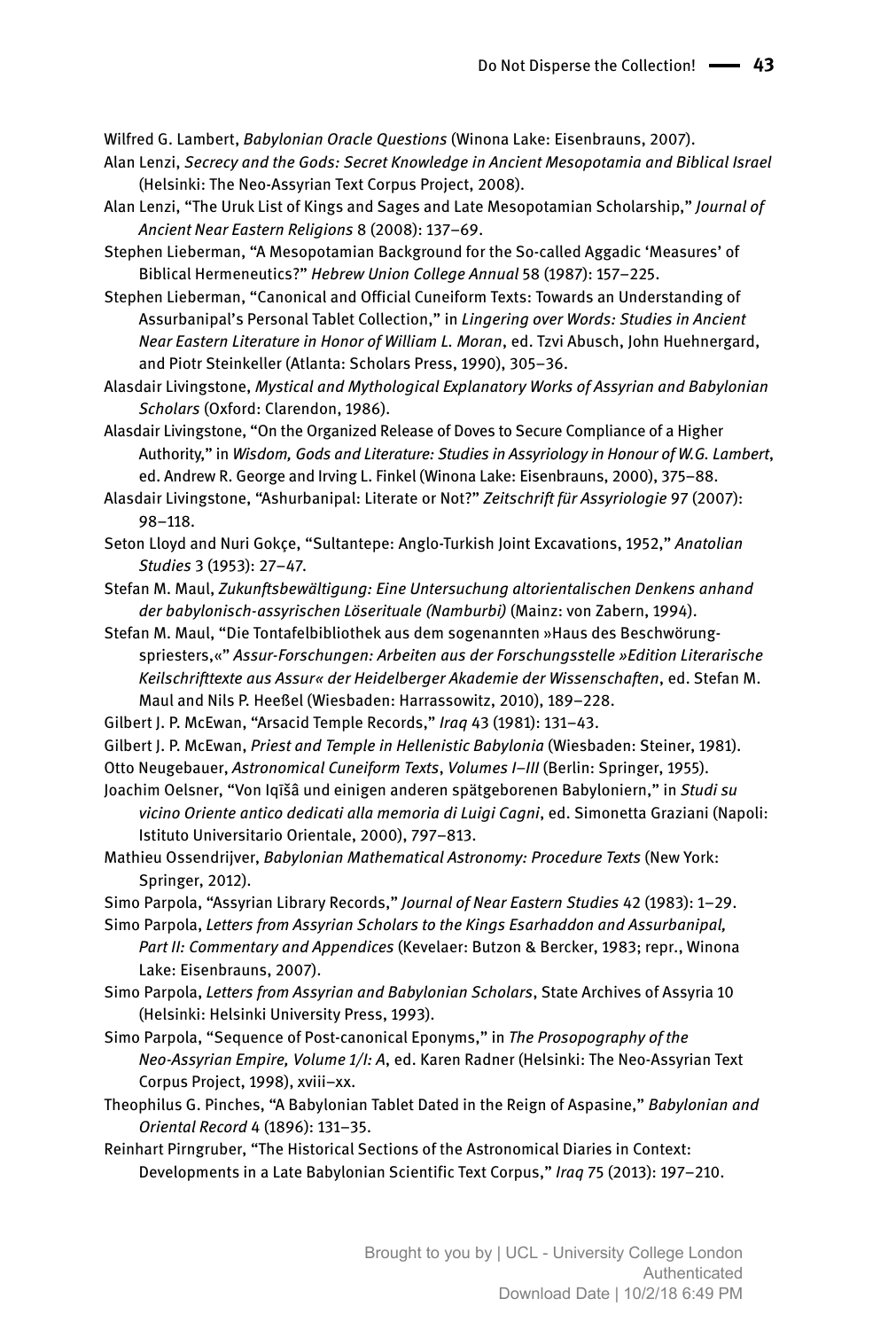- Karen Radner, "Gatekeepers and Lock Masters: The Control of Access in Assyrian Palaces," in *Your Praise is Sweet: A Memorial Volume for Jeremy Black from Students, Colleagues and Friends*, ed. Heather D. Baker, Eleanor Robson, and Gábor Zólyomi (London: British Institute for the Study of Iraq, 2010), 269–80.
- Julian E. Reade, "Assyrian Eponyms, Kings and Pretenders, 648–605," *Orientalia* 67 (1998): 255–65.
- Julian E. Reade, "Ninive (Nineveh)," in *Reallexikon der Assyriologie und Vorderasiatischen Archäologie, Vol. 9*, ed. Dietz O. Edzard (Berlin: De Gruyter, 2001), 388–433.
- George Reisner, *Sumerische-Babylonische Hymnen nach Thontafeln Griechischer Zeit* (Berlin: Spemann, 1896).
- Eleanor Robson, *Mathematics in Ancient Iraq: A Social History* (Princeton: Princeton University Press, 2008).
- Eleanor Robson, "The Clay Tablet Book in Sumer, Assyria and Babylonia," in *A Companion to the History of the Book*, ed. Simon Eliot and Jonathan Rose (Oxford: Blackwell, 2010), 67–83.
- Eleanor Robson, "Empirical Scholarship in the Neo-Assyrian Court," in *The Empirical Dimension of Ancient Near Eastern Studies*, ed. Gebhardt Selz and Klaus Wagensonner (Vienna: LIT, 2011), 603–30.
- Eleanor Robson, "The Production and Dissemination of Scholarly Knowledge," in *The Oxford Handbook of Cuneiform Culture*, ed. Karen Radner and Eleanor Robson (Oxford: Oxford University Press, 2011), 557–76.
- Eleanor Robson, "Reading the Libraries of Assyria and Babylonia," in *Ancient Libraries*, ed. Jason König, Katerina Oikonomopoulos, and Greg Woolf (Cambridge: Cambridge University Press, 2013), 38–56.
- Eleanor Robson, "Tracing Networks of Cuneiform Scholarship with Oracc, GKAB and Google Earth," in *Archaeologies of Text: Archaeology, Technology and Ethics*, ed. Matthew Rutz and Morag Kersel (Oxford: Oxbow Books, 2014), 142–63.
- Eleanor Robson, "The Socio-economics of Cuneiform Scholarship after the 'End of Archives': Views from Borsippa and Uruk," in *At the Dawn of History: Ancient Near Eastern Studies in Honour of J. N. Postgate*, ed. Yagmur Heffron, Adam Stone, and Martin Worthington (Winona Lake: Eisenbrauns, 2017), 455–70.
- Eleanor Robson, Ancient Knowledge Networks: *A Social Geography of Cuneiform Scholarship in the First Millennium BC* (forthcoming).
- Eleanor Robson, "Who Wrote the Babylonian Astronomical Diaries?" in *Keeping Watch in Babylon: from Evidence to Text in the Astronomical Diaries*, ed. Johannes Haubold, John Steele, and Kathryn Stevens (Boston: Brill, forthcoming).
- Eleanor Robson and Greta Van Buylaere, "Assyrian-Babylonian Scholarly Literacies" (unpublished manuscript).
- Eleanor Robson and Kathryn Stevens, "Scholarly Tablet Collections in First-Millennium Assyria and Babylonia," in *The Earliest Libraries: Library Tradition in the Ancient Near East*, ed. Gojko Barjamovic and Kim Ryholt (Oxford: Oxford University Press, forthcoming).
- Abraham J. Sachs and Hermann Hunger, *Astronomical Diaries and Related Texts from Babylonia, Volume III: Diaries from 164 B.C. to 61 B.C.* (Vienna: Austrian Academy of Sciences, 1996).
- Daisuke Shibata, "A Nimrud Manuscript of the Fourth Tablet of the Series *Mīs pî*, CTN IV 170(+)188, and a *Kiutu* Incantation to the Sun God," *Iraq* 70 (2008): 189–203.
- Ira Spar and Wilfred G. Lambert, eds., *Literary and Scholastic Texts of the First Millennium BC*, Cuneiform Texts in the Metropolitan Museum of Art 2 (New York: The Metropolitan Museum of Art, 2005).